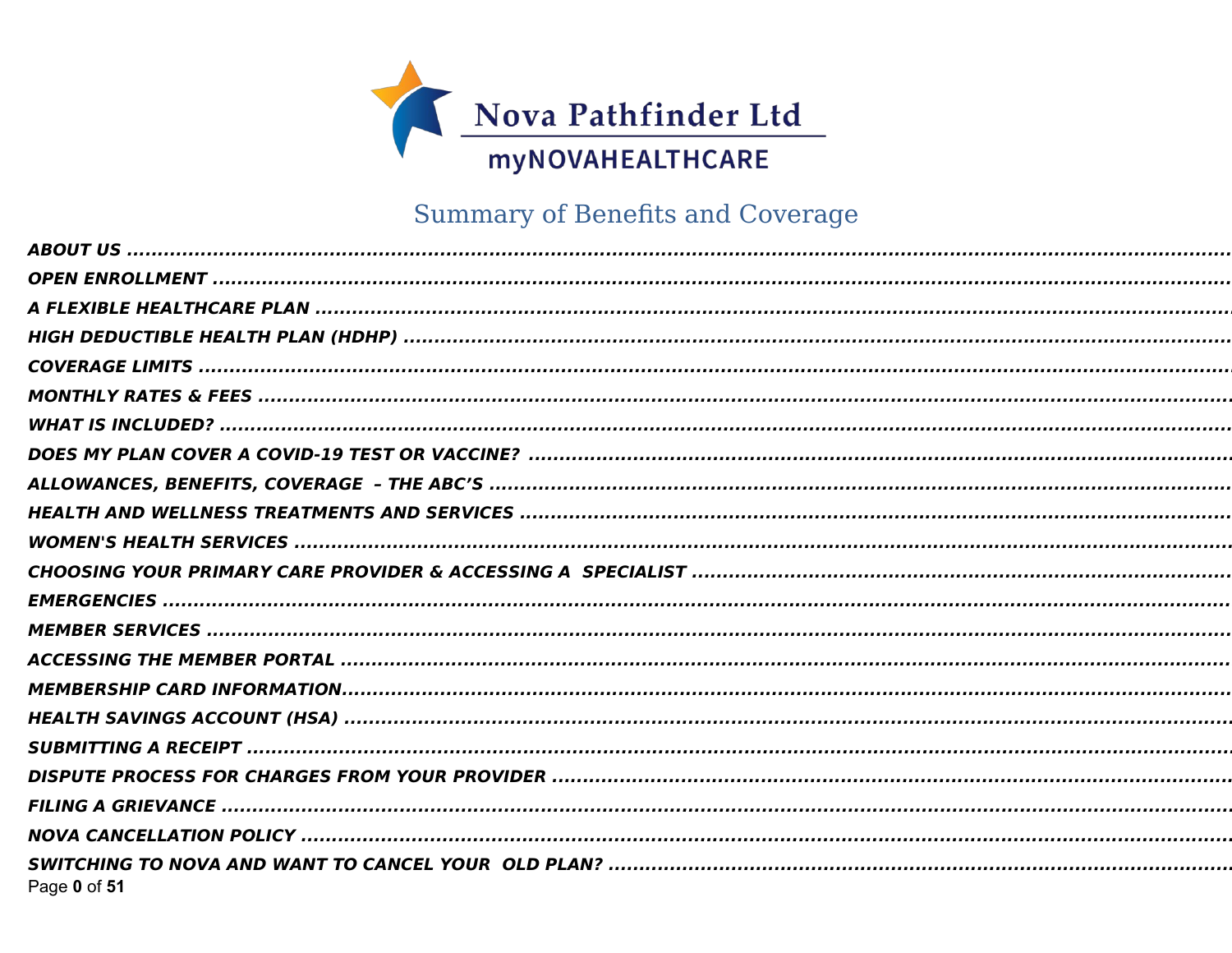#### **ABOUT US**

Nova Pathfinder HealthCare's name translates as "New Beginnings in Healthcare." At Nova, we believe that every individual should have the ability to make their own healthcare decisions. Nova is a forward-thinking movement of health-conscious professionals committed to reclaiming and revolutionizing the healthcare system. With cutting-edge healthcare solutions, we aim to empower you to take control of your health and wellness. Our resolve to eliminate barriers that have historically held individuals back distinguishes us from other healthcare organizations.

We provide the conventional coverage you've come to expect and rely on, along with the option to access previously unapproved natural wellness services. Our open network allows you to select your own physician. Enrollment is available 365 days a year, so you can join whenever you want. Additionally, our innovative and adaptable plan includes an allowance for therapies such as vitamins and oils, health and wellbeing, physical therapy, and chiropractic care. You will not find

Our mission is to deliver the highest possible standard of care using the most effective healing approaches. Nova accomplishes this by broadening the scope of treatment and service offerings beyond the limited modalities covered by a standard health insurance policy.

#### **OPEN ENROLLMENT**

Do you worry that you will miss the open enrollment window? Nova Pathfinder Healthcare has done away with open enrollment periods. Our open enrollment policy means you can sign up for health insurance coverage at any time of the year.

With our open enrollment, you will never have to worry about:

- Missing Open Enrollment
- Losing your prior health coverage
- The hassle of short-term coverage plans

From the time you receive your quote, you could be covered in as little as two weeks. It is important to make sure you are protected, because you can be fined if you don't have health insurance. Penalties for not having health insurance, might go as high as \$695 per individual or \$2,100 per family. We believe that everyone deserves health insurance regardless of when they need it.

#### **EASY ENROLLMENT ON YOUR SCHEDULE**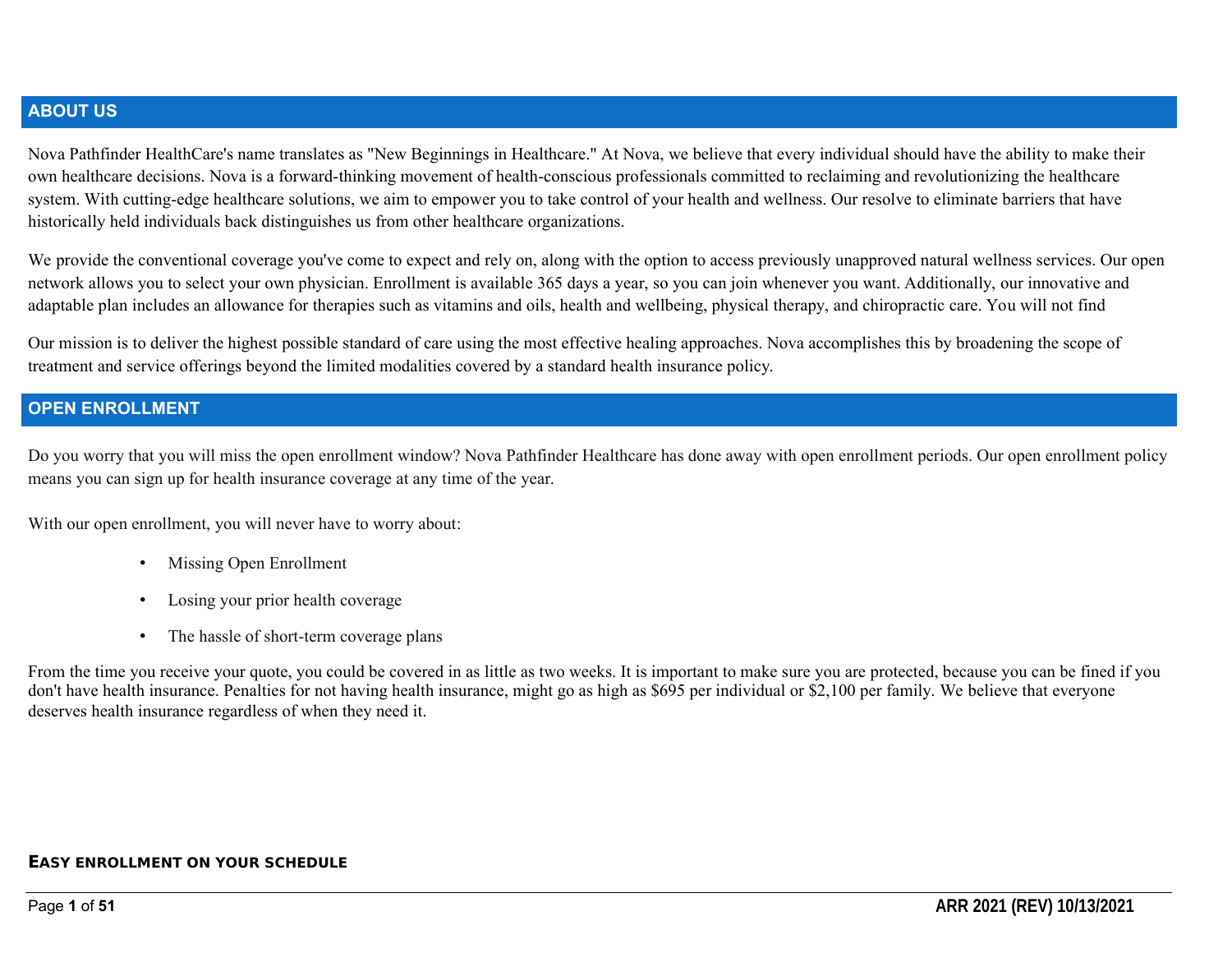Whether you believe you are paying too much for your health insurance of that you do not have adequate coverage for the services you require, you do not have to wait until an open enrollment period to make a change with Nova Pathfinder Healthcare. You can enroll at any moment or switch from a current plan if you feel you are paying too much for your health insurance. We are here to assist you.

#### **WHAT HAPPENS IF I MISSED OPEN ENROLLMENT?**

Individuals who missed open enrollment in the past have been forced to wait until the next enrollment period to receive benefits. When you don't have health insurance, even something as common as a cold or asthma might seem terrifying. It can be stressful to not know when, how, or if you will be able to afford the care you require. You can get coverage with Nova in as little as two weeks.

#### **SHORT-TERM INSURANCE PLANS ARE NOT THE SOLUTION**

For those who miss the open enrollment period, several healthcare facilities are pushing former patients into short-term health care plans. While short-term contracts are good for the entire year, they aren't always enough to protect you from unforeseen circumstances. Additionally, there are no limits on out-of-pocket maximums and pre-existing conditions are not covered. Short-term plans are just that, short term. They are not a good option for people who may need ongoing, extensive treatment. Remember that medical emergencies, surgeries and accidents can cost you thousands of dollars when you least expect them even if you are a healthy individual who doesn't visit the doctor all that often. For those who miss open enrollment, there is still a way to get health insurance. For your peace of mind, Nova Pathfinder HealthCare offers a 365-day registration period

#### **HOLISTIC,ALTERNATIVE, AND CONVENTIONAL HEALTH CARE COVERAGE**

Traditional treatment can be combined with holistic, naturopathic, homeopathic, and herbal therapies to provide more comprehensive wellness pathways for our members. Supplements and essential oils, medical marijuana, and holistic dental treatments are also covered by Nova. Yes, you can continue to utilize your current provider and receive the same care!

## **A FLEXIBLE HEALTHCARE PLAN**

With Nova, you have the freedom to make your own healthcare decisions while still enjoying security and peace of mind. We're unique in that we offer a wide range of traditional and alternative healthcare alternatives that you won't find anyplace else. You make the decisions about how you manage your healthcare, so you can rest confident that no matter what life throws at you, you'll be protected.

Nova Healthcare is committed to offering a valuable and affordable plan to our members. In order to deliver the greatest healthcare plan and the best customer service, we work closely with our members. We think that by making holistic solutions more accessible, we can help you improve your overall health and give you the freedom to choose the best option for all your healthcare requirements.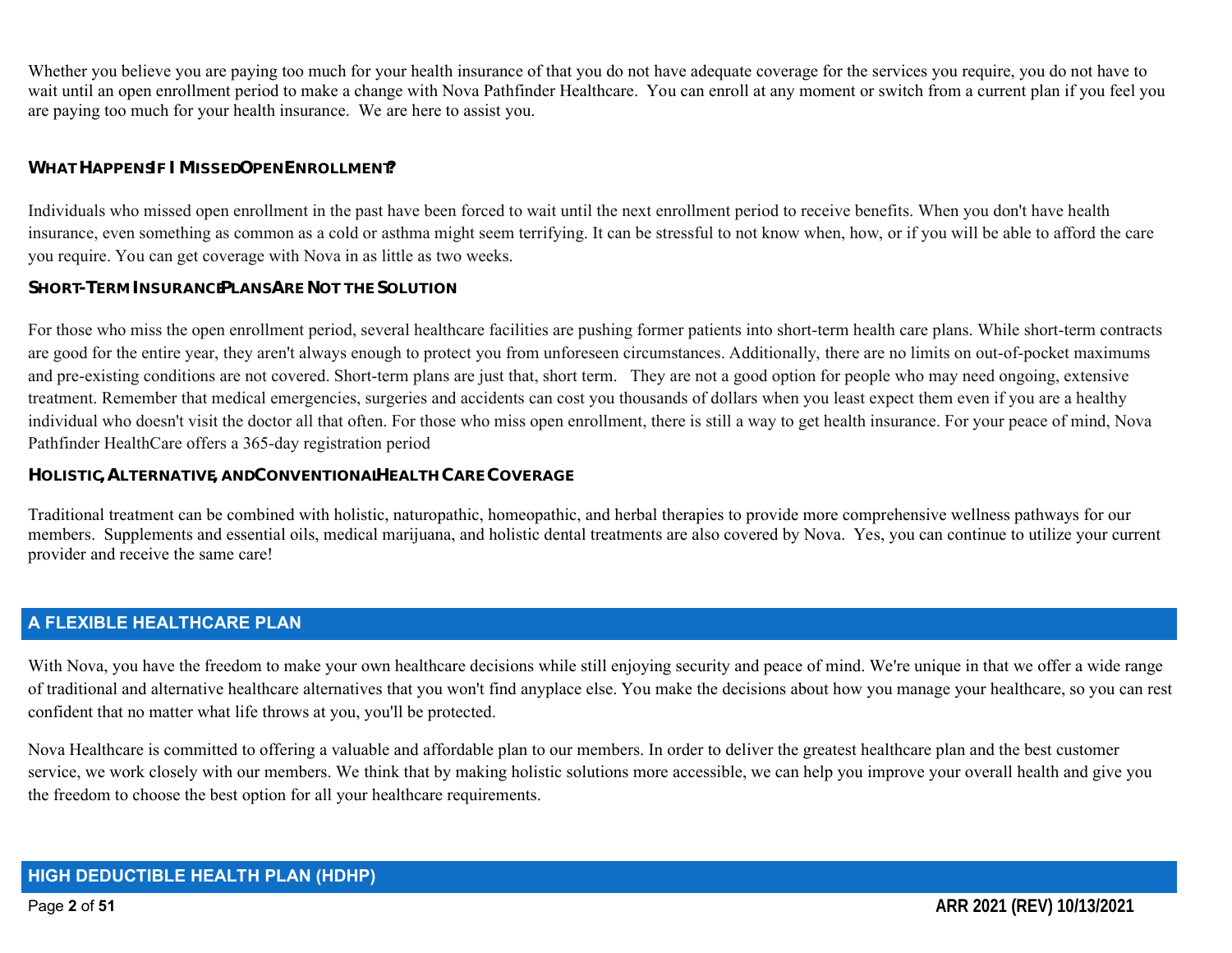#### **WHAT IS A HIGH DEDUCTIBLE PLAN?**

Standard Coverage and Benefits, such as dental and vision, are included in our High Deductible Health Plan, as well as allowances that support Holistic/Naturopathic options to match your and your family's needs. Your plan also includes Virtual Doctor visits, an Online Member Portal, a Member Referral Program, and the option to use a Health Savings Account (HSA).

#### **HOW IT WORKS**

AnHDHPcan save you money in the form of lower premiums and the tax break you can get on your medical expenses through a Health Savings Account (HSA). \*See below in Health Savings Accounts for more information.

| <b>COVERAGE LIMITS</b>                   |                                                                                                                                                                                                                                                                                                                                                                                                                                                                                                                  |
|------------------------------------------|------------------------------------------------------------------------------------------------------------------------------------------------------------------------------------------------------------------------------------------------------------------------------------------------------------------------------------------------------------------------------------------------------------------------------------------------------------------------------------------------------------------|
| Deductible                               | \$5000 Single<br>\$10,000 Couple/Family                                                                                                                                                                                                                                                                                                                                                                                                                                                                          |
| HSA (Health Savings Account)             | <b>Available Yes</b>                                                                                                                                                                                                                                                                                                                                                                                                                                                                                             |
| Annual Wellness Exam Covered             | \$300 per individual per year is covered toward an<br>Annual Wellness Visit. Your yearly wellness visits will cover basic labs and screenings for preventive care (must be<br>coded as preventative care) and reimbursed up to the \$300 benefit amount. (You may be able to use a Chiropractor<br>for your Annual Wellness Visit.) Any amount over the \$300 benefit and any diagnostic testing will be applied to the<br>Member's deductible. *Members must be active on the plan for three months to qualify. |
| Open Preferred Provider Network          | Yes                                                                                                                                                                                                                                                                                                                                                                                                                                                                                                              |
| Holistic and Naturopathic Providers      | Yes                                                                                                                                                                                                                                                                                                                                                                                                                                                                                                              |
| 24/7 General Medicine Teladoc Membership | As a member, you have access to "Healthiest You" by Teledoc, providing 24/7 Telehealth services anywhere in the<br>United States, any time you need it. *Please note that while Teladoc is provided as part of your membership, you<br>must opt-in for the benefit. You may opt-in at any time during your membership. We encourage you to do this as<br>soon as you sign up.                                                                                                                                    |
| Traditional/Biological Dental Care       | \$1,000 per individual per year is covered toward Dental Care. Any cost after the benefit of \$1000 is the Member's<br>responsibility. *Members must be active on the plan for three months to qualify.                                                                                                                                                                                                                                                                                                          |
| Vision Coverage                          | Our members receive up to \$350, per individual, per year, toward Vision Care. Any cost after the benefit of \$350 is<br>the Member's responsibility. *Members must be active on the plan for three months to qualify.                                                                                                                                                                                                                                                                                           |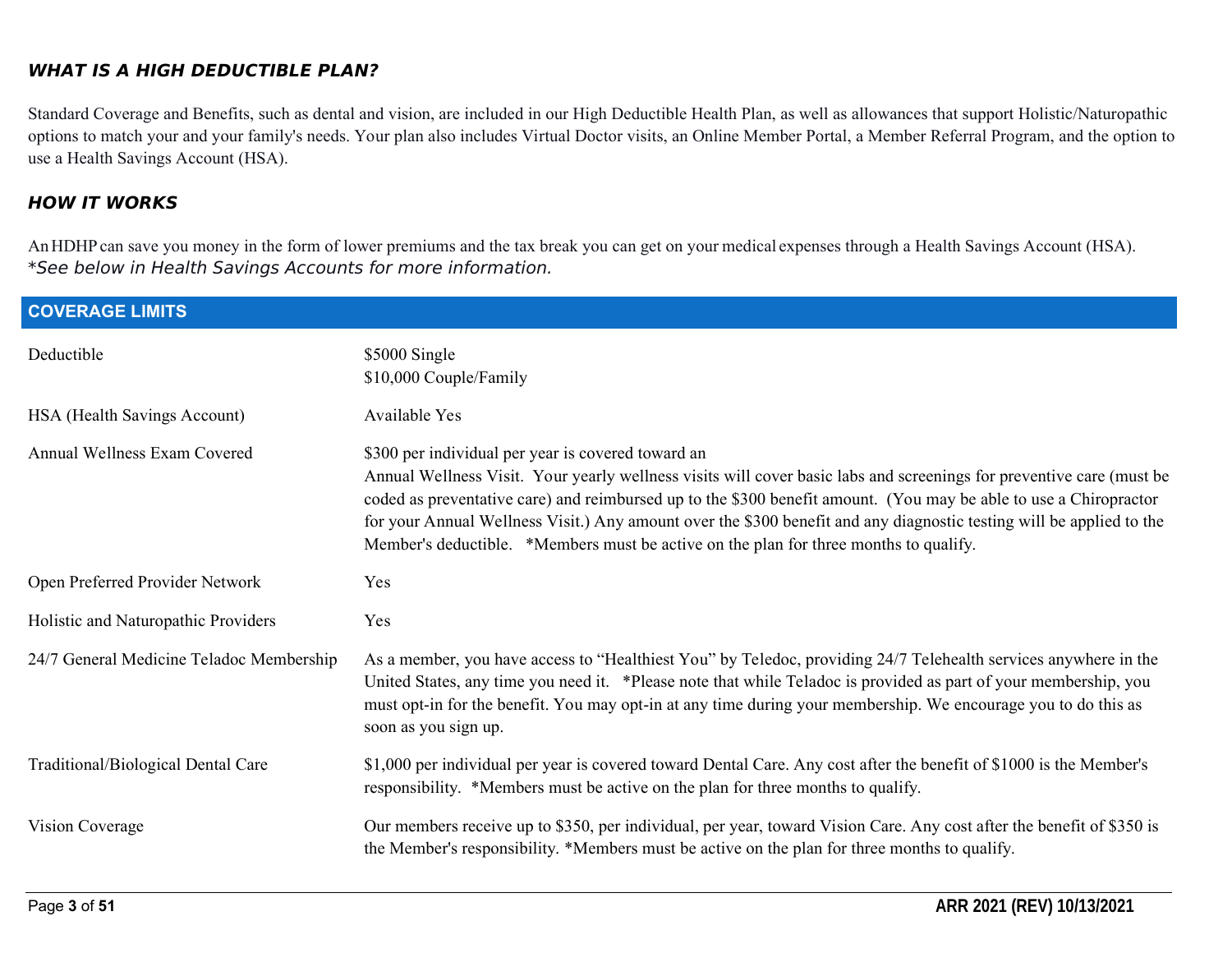| Wellness Treatments & Services:  | \$2,000.00 Single*<br>\$4,000.00 Couple/Family*                                                                                                                                                                                                                                                                                                                                                                                                                                                                                      |  |  |  |  |
|----------------------------------|--------------------------------------------------------------------------------------------------------------------------------------------------------------------------------------------------------------------------------------------------------------------------------------------------------------------------------------------------------------------------------------------------------------------------------------------------------------------------------------------------------------------------------------|--|--|--|--|
|                                  | Acupuncture, Massage Therapy, Naturopathic, Homeopathy, Supplements & Essentials Oils*                                                                                                                                                                                                                                                                                                                                                                                                                                               |  |  |  |  |
| Chiropractor                     | 12 visits or $$1,200.00$ per person on policy                                                                                                                                                                                                                                                                                                                                                                                                                                                                                        |  |  |  |  |
| Physical Therapy                 | 12 visits or \$2,200.00 per person on policy                                                                                                                                                                                                                                                                                                                                                                                                                                                                                         |  |  |  |  |
| Gym Memberships and Health Clubs | Our members are eligible to be reimbursed for an annual gym membership and select health clubs, up to \$200<br>maximum for an Individual plan, \$300 for an Individual+1 \$400 maximum for a Family Plan. Please remit your<br>gym membership invoice for your annual reimbursement. You can only submit your receipts once a year to be<br>reimbursed up to your maximum yearly benefit, regardless of the membership's annual cost. *Please note that your<br>invoice must be a verifiable statement or receipt from the facility. |  |  |  |  |
| Personal Care Advocate           | Yes                                                                                                                                                                                                                                                                                                                                                                                                                                                                                                                                  |  |  |  |  |
| Membership Advisor               | Yes                                                                                                                                                                                                                                                                                                                                                                                                                                                                                                                                  |  |  |  |  |

\* See reimbursement policy on how to submit requests for reimbursement and product type restrictions.

#### **MONTHLY RATES & FEES**

Nova Pathfinder HealthCare member benefits start with a one-time membership and enrollment fee of \$250 for each plan. The enrollment fee for Group Plans will be \$350. Our enrollment fees are tax-deductible. \*See the table below for our monthly rates.

More than Traditional Healthcare, current health, habits, age, and your selected plan (Individual/Individual+1 or Economic Family Unit) will ultimately determine your monthly cost. The following prices are estimates; your exact cost will be determined following the completion of a standard health questionnaire.

| Ages                       | Individual            | Individuals $+1$ (Economic | *Family (Economic Unit, |
|----------------------------|-----------------------|----------------------------|-------------------------|
|                            |                       | Unit, or Partners)         | or Partners)            |
| Up to 34 Years Old         | $$280.50 - $428.22$   | $$460.70 - $668.11$        | $$681.70 - $919.45$     |
| Ages 35 - 44               | $$432.51 - $479.65$   | $$674.79 - $748.34$        | $$928.64 - $1015.64$    |
| Ages 45 - 54               | $$491.22 - $612.32$   | $$766.40 - $955.33$        | $$1040.16 - $1296.57$   |
| Ages 55 - 64               | $$630.69 - $797.43$   | $$983.99 - $1244.14$       | $$1322.50 - $1596.42$   |
| 65 and up for Non-MediCare | $$897.43 - $2,347.43$ | $$1334.14 - $2,794.14$     | $$1696.42 - $4,146.42$  |
| Clients                    |                       |                            |                         |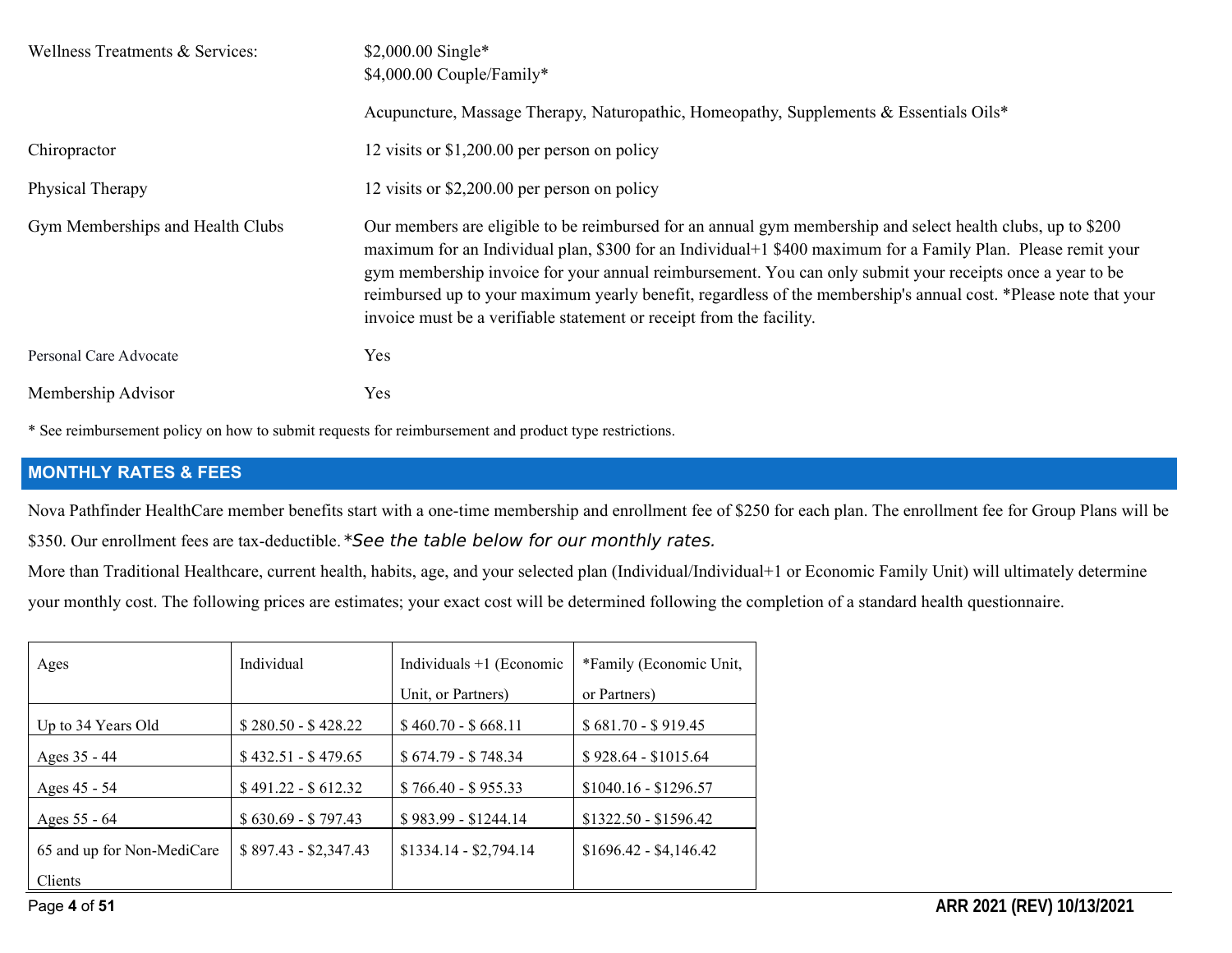Non-Medicare subscribers are usually subscribers who cannot qualify for Medicare. (NMQ)

\*Family coverage includes up to 4 individuals; the rate is increased by \$280 per additional dependent per month after that. Take care of your health by taking full advantage of your holistic coverage plan with Nova Pathfinder.

#### **WHAT IS INCLUDED?**

#### **ACA ESSENTIAL HEALTH BENEFITS**

The Affordable Care Act (ACA) requires that all Essential Health Benefits (EHB) be covered to ensure that everyone in the individual and small group health insurance markets has access to the same comprehensive coverage that includes the services they need. The Nova Pathfinder HealthCare plan meets all these requirements.

#### **THE NOVA PATHFINDERESSENTIAL HEALTH EHBCOVERAGESINCLUDE:**

- Ambulatory patient services (outpatient care you get without being admitted to a hospital)
- Emergency services
- Hospitalization (like surgery and overnight stays)
- Pregnancy, maternity, and newborn care (both before and after birth)
- Mental health and substance use disorder services, including behavioral health treatment (this includes counseling and psychotherapy)
- Prescription drugs  $*$
- Rehabilitative and habilitative services and devices (services and devices to help people with injuries, disabilities, or chronic conditions gain or recover mental and physical skills)
- Laboratory services
- Preventive and wellness visits and chronic disease management
- Pediatric services, including oral and vision care (but adult dental and vision coverage aren't essential health benefits)

#### **WE ALSO INCLUDE THE FOLLOWING COVERAGE :**

Birth control coverage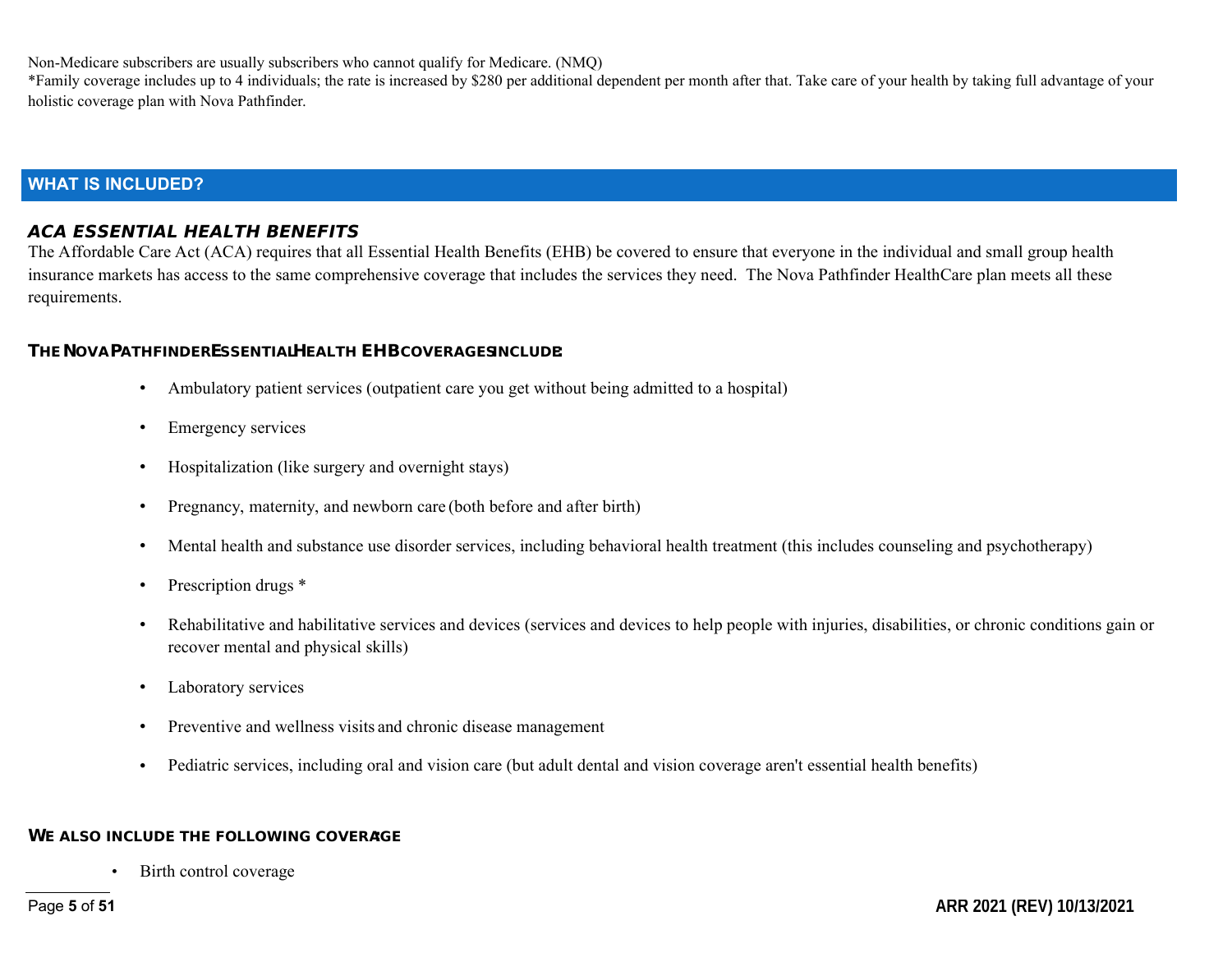• Breastfeeding coverage

#### **ADDITIONALCOVERED SERVICESAS BENEFITS:**

- Dental coverage
- Vision coverage
- Gym Membership Reimbursement

#### **DOES MY PLAN COVER A COVID-19 TEST OR VACCINE?**

Nova Pathfinder does NOT cover the cost of COVID the safe free, as the Federal Government Emergency fund covers them.

#### **IF YOU ARE EXPERIENCING SYMPTOMS AND WANT TO GET TESTED**

You can get a free test; there are free testing sites near you. Check your local city website for information on locations by searching "Free Covid tests near me" in any search engine.

#### **\*THE MOST COMMON SYMPTOMS OF COVID-19INCLUDE:**

- Fever
- Dry cough
- Tiredness

#### **LESS COMMON SYMPTOMS :**

- Aches and pains
- Sore throat
- Diarrhea
- Conjunctivitis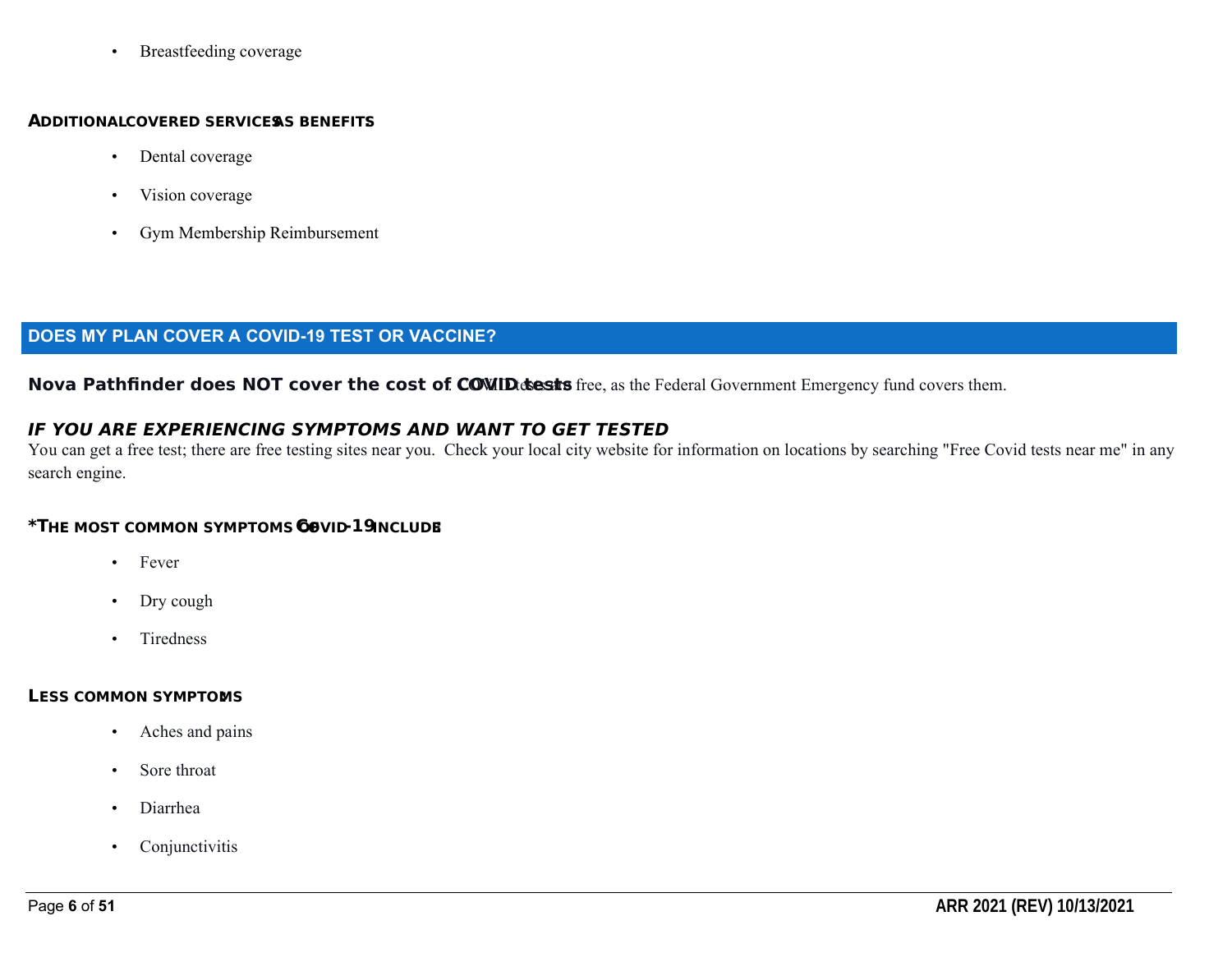- Headache
- Loss of taste or smell, a rash on the skin, or discoloration of fingers or toes

#### **SERIOUS SYMPTOMS:**

- Difficulty breathing or shortness of breath
- Chest pain or pressure
- Loss of speech of movement

#### **WHAT IF I'M NOT EXPERIENCING SYMPTOMS BUT STILL WANT TO GET A TEST?**

There are many reasons you might want a test if you are asymptomatic. For example, you may want to get tested if you have been in contact with someone who has been exposed or tested positive or if you are going to be traveling. **Please Note** ou are traveling or need a rapid test, there may be a cost associated with this test. However, we do not cover these tests as they are optional to you and not medically necessary.

#### **WHEN TO GET COVID-19EST.**

Testing is currently recommended if you:

- If you have symptoms of COVID-19.
- Because of a contact tracing or outbreak investigation, your County Department requested a test from Public Health.
- You were in "close contact" with someone who has COVID-19 in the past two weeks.
- If you work- or live-in places such as skilled nursing facilities, group homes, residential care facilities, correctional facilities, or homeless shelters.
- If you are a person experiencing homelessness.
- If you are an essential worker with frequent contacts with the public in the following areas: health care, emergency, food and grocery services, factory workers in food and retail, public transportation, and education.
- If you don't have symptoms but believe you may be infected now because you were exposed to sick people, were around many people who were not wearing face coverings, and/or were not keeping a safe distance in the past two weeks.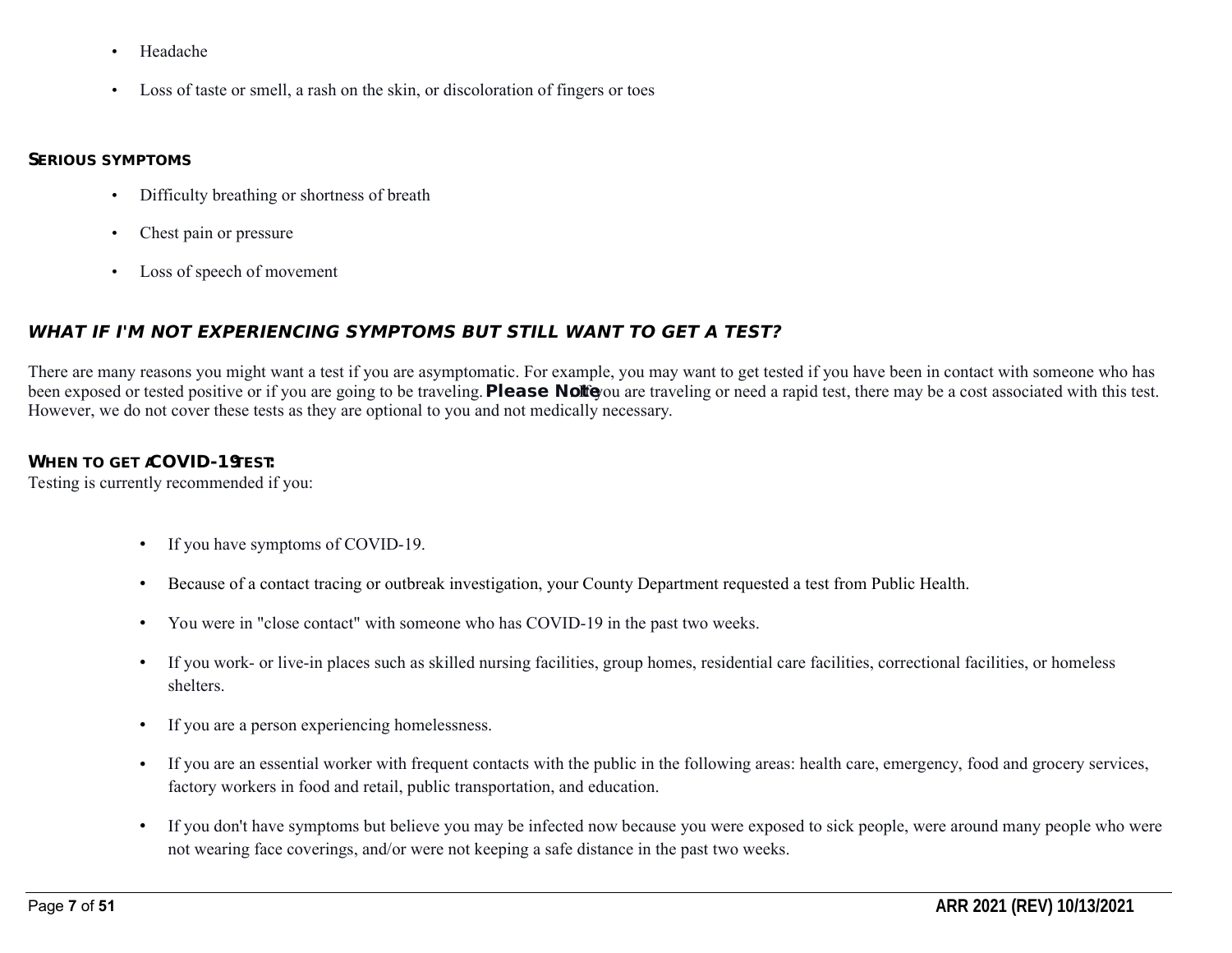#### **IS DRIVE-THRU TESTING A SAFE OPTION FOR TESTING?**

While there is still much, we don't know about the coronavirus, we know for sure that the virus is highly contagious. When you wait to have a test administered in a hospital or clinic, there is the possibility that you could be exposed to the virus. The idea behind drive-thru testing is simple. Keeping potentially sick individuals in their cars while administering tests outdoors drastically reduces the risk of spreading the infection to otherwise healthy individuals.

#### **HOW LONG DOES IT TAKE TO GET RESULTS FROM DRIVE-THRU TESTING?**

Most sites administering drive-thru testing only collect specimens for testing. The healthcare workers collect samples from you with a nasal or throat swab in a process that takes less than five minutes. Your samples will be sent to a laboratory for testing and getting the results back could take up to a week. Rapid testing is becoming more available, and you may be able to find drive-thru testing sites in your area that can provide results in as little as 15 minutes. Check with your state's health department to find out which locations in your area offer rapid testing.

#### **HOW DO I PROTECT MYSELF FROM COVID-19?**

Covid most commonly spreads between people in close contact through respiratory droplets or small particles produced when an infected person coughs, talks, or breathes. According to the CDC, growing evidence shows that droplets can remain suspended in the air and travel distances beyond six feet. Indoor environments with poor ventilation increase the risk of transmission.

#### **TO PREVENT INFECTION AND TO SLOW TRANSMISSION OF COVID-19,DO THE FOLLOWING:**

- Wash your hands regularly with soap and water or clean them with an alcohol-based hand rub.
- Cover your mouth and nose with a mask when in public settings or around others.
- Maintain at least six feet distance between you and people coughing or sneezing.
- Avoid touching your face.
- Cover your mouth and nose when coughing or sneezing.
- Stay home if you feel unwell.
- Refrain from smoking and other activities that weaken the lungs.
- Practice physical distancing by avoiding unnecessary travel and staying away from large groups of people.

#### AS VACCINES ARE NOW WIDELY AVAILABLE IS IMPORTANT TO KEEP TAKING STEPS TO SLOW THE SPREAD VID-19.

• Limit gatherings with others.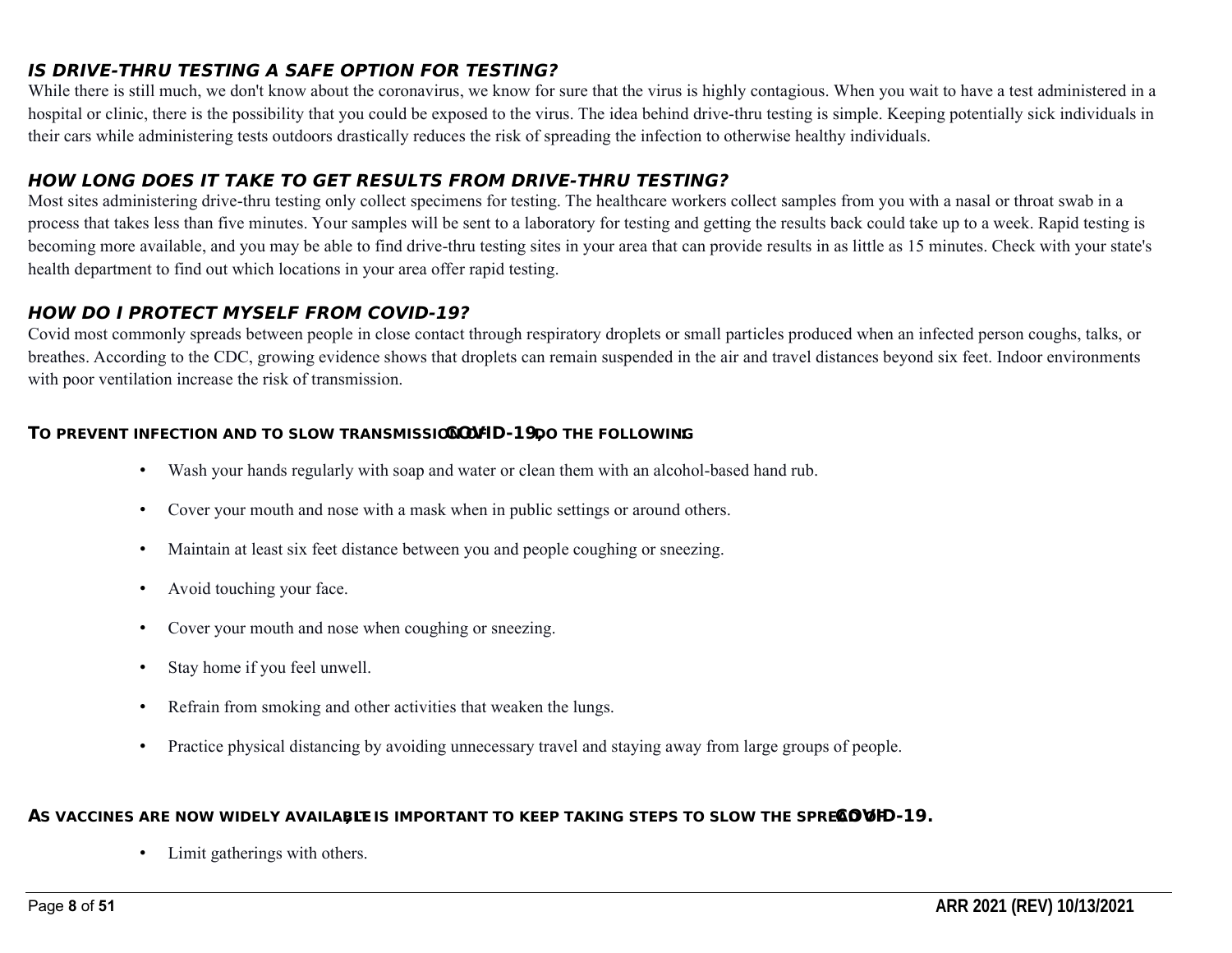- Practice social distancing.
- Wash your hands frequently.
- Wear a mask in public.

#### **NOW THAT THE COVID-19VACCINE IS AVAILABLE TO YOU, HERE'S WHAT YOU SHOULD KNOW:**

- Nova Pathfinder does not cover the cost of the COVD-19 Vaccine. The government will cover the cost of the Vaccine itself.
- Please use local resources and the internet to find out how and where to find the Vaccine in your area.
- You will need two doses of the COVID-19 Vaccine for it to be effective. When you receive your first dose, make sure to schedule your second dose.
- There will be no cost to you for the Vaccine itself, as the Federal Government Emergency fund covers it. Watch out for providers that may charge other fees within their office. Your insurance does not cover these fees, so arrange this before you visit your provider so they will not be charging you.

VisitCDC.gov for additional trustworthy information on the COVID-19 vaccines.

# **ALLOWANCES, BENEFITS, COVERAGE – THE ABC'S**

Did you know that Allowances, Benefits, and Coverage all have different meanings? Let's look at them one by one.

# **ALLOWANCES**

Allowances apply to any approved Wellness Treatment or Service. When referring to "Allowances," as they apply to your health insurance policy, we are talking about approved treatments and services that will count towards your deductible. The intent of Allowances is to incentivize you to utilize healthy, proactive, and preventive services such as chiropractic care, massage therapy, and more. Allowances can also help you meet your deductible by allowing you to use preventative and wellness services that you already use.

# **APPROVEDWELLNESSTREATMENTS& SERVICES INCLUDE**

- Acupuncture
- Massage Therapy
- Chiropractic Care
- Naturopathic Care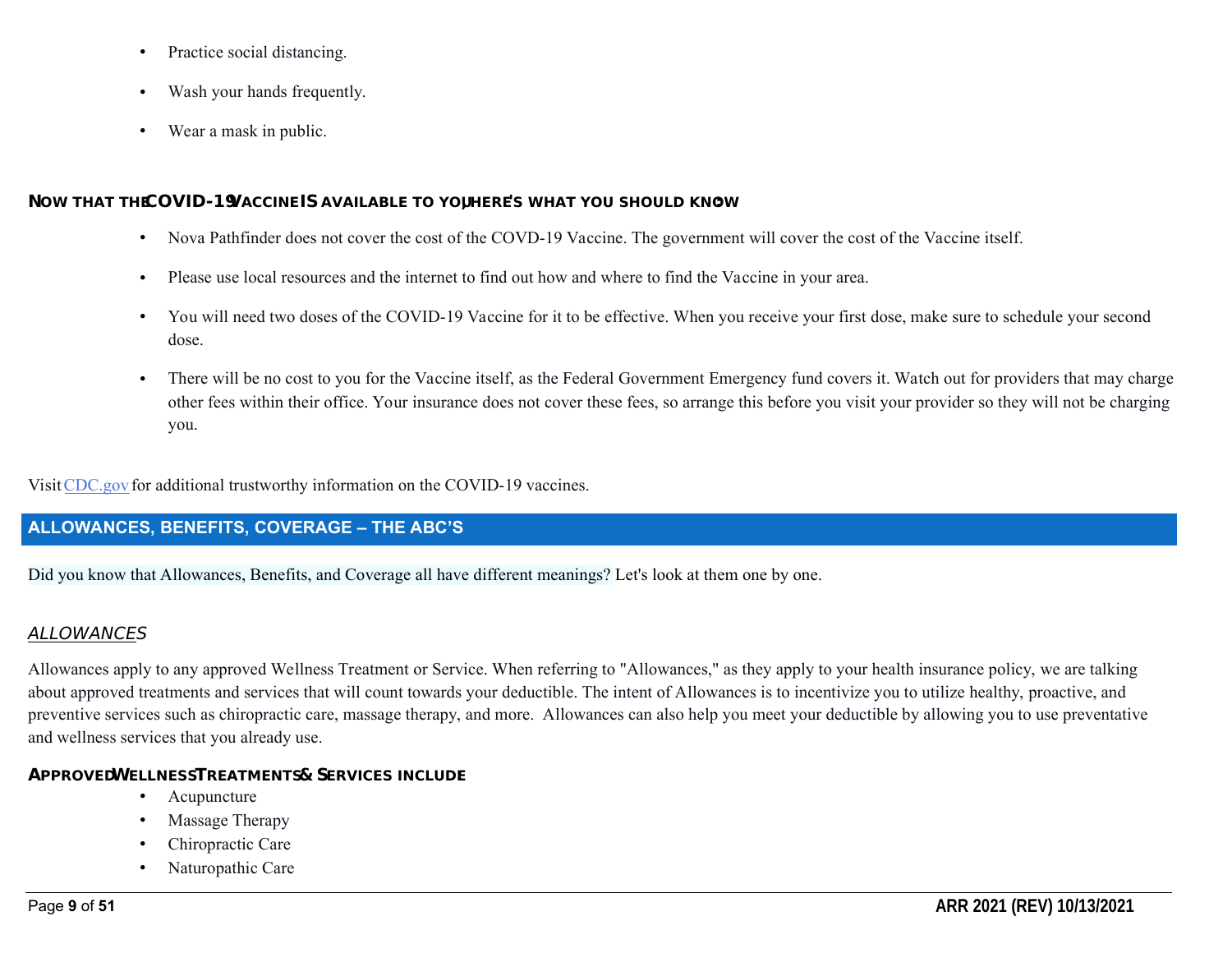- Holistic Care
- Homeopathic Services
- Physical Therapy
- Hearing Tests & Hearing Aids
- Supplements & Essential Oils, including Cannabis

# **BENEFITS**

Benefits refer to "non-medically necessary" treatments or services also offered in the Nova HealthCare Plan. Benefits included are Dental, Vision, Wellness Visits, Gym Memberships, which are reimbursable up to the limits. \*See Health & Wellness Treatments and Services for edatable benefits are the Member Referral Program, Personal Care Advocates, Open Enrollment, and our Open Network.

# **COVERAGE**

Coverage refers to any healthcare services that a physician would provide to you, the patient. The service must evaluate, diagnose, or treat an illness, injury, disease, or its symptoms. Coverage is not intended to pay for elective, preventive, or Wellness Treatments & Services. Instead, your Coverage provides a safeguard against financial disaster should a significant health crisis arise. As stated above, the Nova Pathfinder Plan Coverage includes all (EHB's) Essential Health Benefits \*See above in ACA Essential Health Benefits for a list of EHB's

## **HEALTH AND WELLNESS TREATMENTS AND SERVICES**

Because we care strongly about providing you with solutions to improve your health and well-being naturally, Nova Pathfinder offers Holistic/Naturopathic healthcare allowances as well as traditional coverage alternatives to its members. Acupuncture, Massage Therapy, Chiropractic Care, Naturopathic and Homeopathy, Physical Therapy, Gym Membership, and authorized Supplements & Essential Oils are all available under our plan. These are products and services that our members value greatly. Because many of our members already use these services, applying these costs to their deductible makes sense, allowing them to satisfy their deductible sooner.

# **Why join an alternative healthcare plan, and what does that mean?**

Do you consider yourself to be a bit of a rebel? Consider this alternative health plan in the same light. Nova Pathfinder does not conform; instead, we think outside the box to provide you with more options and flexibility than traditional insurance. It's not easy to get health insurance that covers everything you need at a reasonable price. Most health insurance companies will tell you that you're out of luck if you miss open enrollment, so you'd better hope you don't get hurt or sick in the meantime. This flawed approach, which is used by most health insurance carriers, is unacceptable. Nova Pathfinder is an alternative insurance plan that could be exactly what you're looking for.

## **How it works:**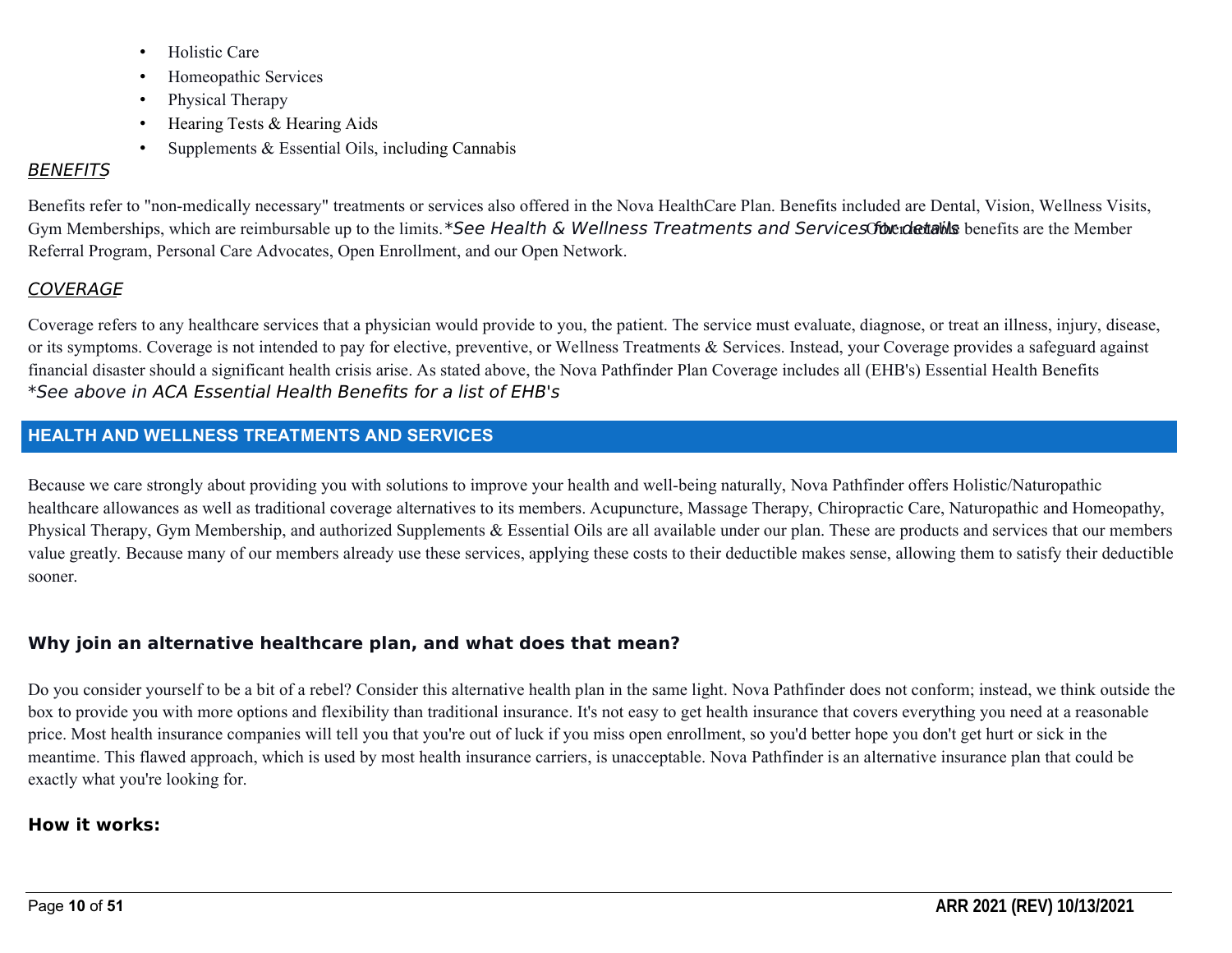Nova Pathfinder is here to assist you in discovering natural pathways to well-being. Keep and submit your receipts for products, and wellness services like vitamins, essential oils, chiropractic care, massage therapy, and acupuncture. These receipts must be sent to the Claims department, where they will be applied as an allowance to your annual deductible. Money spent on these kinds of health and wellness services will count toward your deductible.. You will be reimbursed for future wellness checkups and supplements up to the maximum benefit amount once your deductible has been satisfied. All receipts for health and wellness services, including visits and purchases of supplements, essential oils, and other similar items, must be provided within 30 days after the service or purchase. It is your responsibility to ensure that the receipts have been received. By emailing claims@mynovahealthcare.org, you can obtain confirmation. Please keep in mind that you will not be reimbursed for services in this category until your deductible has been reached. \* Please read "Coverage Limits" for the maximum benefit limits. These can be used in combination with any of the services listed in the limits section below.

Health and Wellness Treatments and C**Service**sMassage Therapy, Physical Therapy, Chiropractic Care, Naturopathic Care, Holistic Care, Homeopathic Services, Hearing Tests & Aids, Supplements & Essential Oils, Reimbursement for Gym Membership Fees, Wellness Visits, Dental, and Vision.

#### **Health and Wellness Limits**

- \$ 2000.00 max benefit for Individual
- \$4000.00 max benefit for Individual +1
- \$ 4000.00 max benefit for Family

#### **What's Included in Health & Wellness Services and Treatments?**

**Acupuncture:** Service can be combined with any other Service in the wellness treatments & services benefit package until the maximum limit has been met. If the reimbursement policy for submitting receipts is not followed, the Member might be responsible for paying the total amount.

**Massage Therapy:** service can be combined with any other service in the wellness treatments  $\&$  services benefit package until the maximum limit has been met. If the reimbursement policy for submitting receipts is not followed, the Member might be responsible for paying the total amount.

#### **Primary Care Annual Wellness Visit**

Members are reimbursed up to \$150 for two yearly visits, starting after three months of membership, up to \$150.00 for each visit or one combined visit for a total of \$300 annually. Any additional cost over the \$300 is applied toward the deductible and paid by Member.

#### **Chiropractor Annual Wellness Visit**

If your Chiropractor is your Primary Care Provider and performs an Annual Wellness Exam, you can substitute these services to be included in your basic coverage, and not as an allowance. You are covered for Annual Wellness Exams up to \$300 per individual per year. \$150 for two yearly visits, starting after three months of membership, up to \$150.00 for each visit or one combined visit for a total of \$300 annually. See Coverage Limits for details.

**Chiropractic Care:** 12000 per person on the policy. Any health and wellness service or product can be combined with any Service in the Health and Wellness Treatments  $&$  Services benefit package until the maximum limit has been met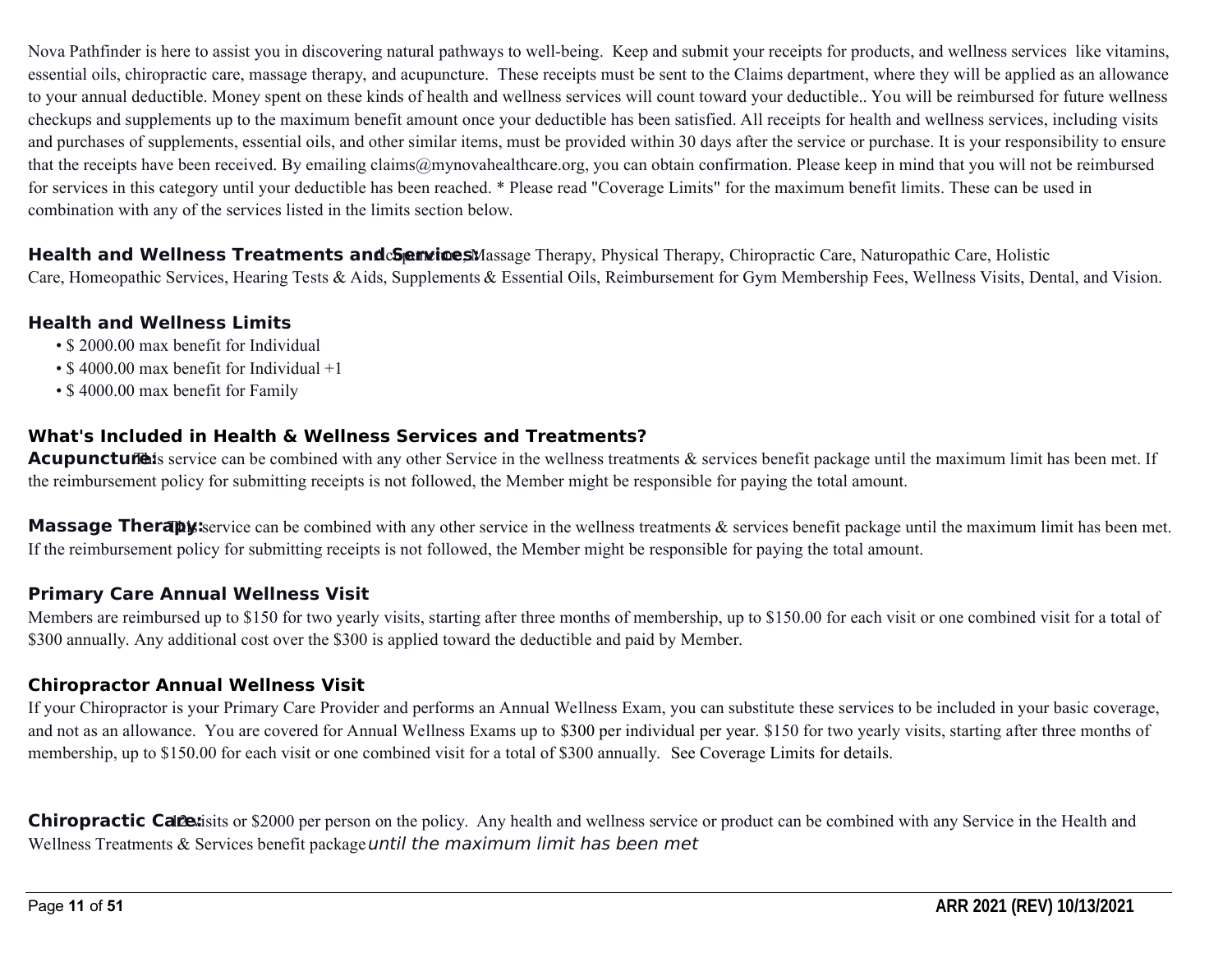\$100 per three visits are covered starting after three months of membership up to \$100 for each visit or one combined visit for a total of \$300 annually. Additional costs over the \$300 area are applied toward the deductible and paid by the Member.

Your chiropractic provider can refer you to see a specialist, including holistic/naturopathic providers with a referral. If the specialist needs to provide additional services, those services will require pre-authorization.

If your provider includes holistic/naturopathic providers, their orders and referrals may consist of "over-the-counter" supplements and essential oils may be covered as an allowed benefit if the wellness treatments and services guidelines are followed for coverage limits.

You can use your wellness treatments and services benefits to see your Chiropractor without a Pre-authorization. However, it is suggested that you speak with the Nova Benefit Claims department. They can help you combine visit limits per injury and your Health & Wellness Treatments & Services to increase visit limits.

If the reimbursement policy for submitting receipts is not followed, the Member might be responsible for paying the total amount.

Naturopathic Providens: provider includes other holistic/naturopathic providers, their orders and referrals may include "over-the-counter" supplements and essential oils. These may be covered as an allowed benefit if the wellness treatments & services guidelines are followed for coverage limits.

This service can be combined with any other service in the Health  $\&$  Wellness Treatments  $\&$  Services benefit package until the maximum limit has been met. If the reimbursement for submitting receipts is not followed, the Member might be responsible for paying the total amount.

**Holistic Providers:** If you provider includes holistic/naturopathic providers, their orders and referrals may include "over-the-counter" supplements and essential oils. These may be covered as an allowed benefit if the wellness treatments  $\&$  services guidelines are followed for coverage limits.

This service can be combined with any other service in the Health & Wellness Treatments  $\&$  Services benefit package until the maximum limit has been met. If the reimbursement policy for submitting receipts is not followed, the Member might be responsible for paying the total amount.

**Homeopathy Providers:** The can be combined with any other service in the Health & Wellness Treatments & Services benefit package until the maximum limit has been met. If the reimbursement policy for submitting receipts is not followed, the Member might be responsible for paying the total amount.

Hearing Tests & Aidsservice can be combined with any other service in the Health & Wellness Treatments & Services benefit package until the maximum limit has been met. If the reimbursement policy for submitting receipts is not followed, the Member might be responsible for paying the total amount.

**Supplements & Essentiah Oils:** Can be combined with any other service in the wellness treatments & services benefit package until the maximum limit has been met.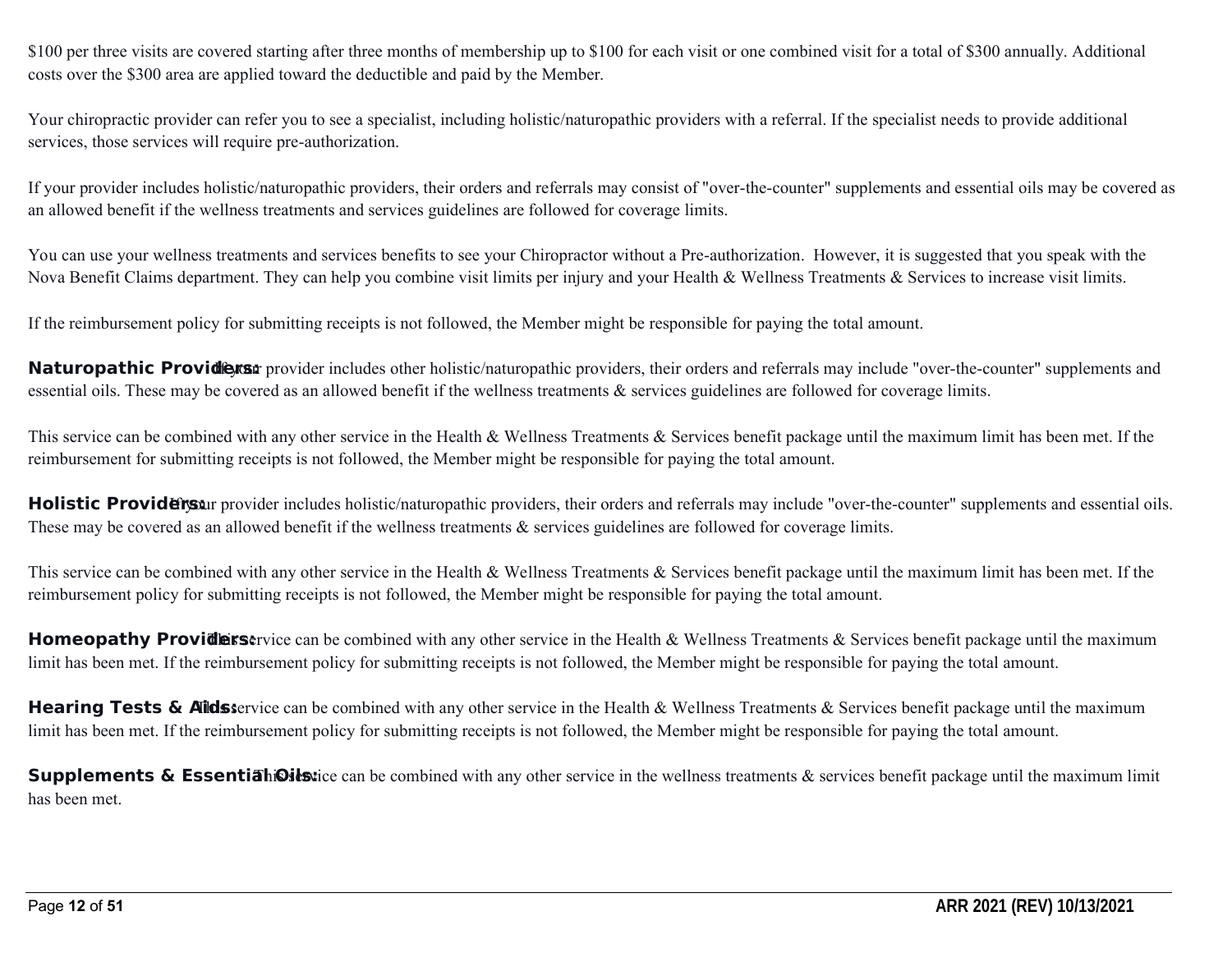#### **These are the plan limitations for this benefit category:**

- Each month, not more than (3) three bottles of a 30-day supply of supplements from an approved supplements manufacturer.
- No more than (2) two bottles of essential oils per month per person
- Exceptions can be considered with a Pre-authorization

\*It is important to note that not all supplements and essential oils are equal, nor will all of them be accepted. The supplements purchased s dietary supplement verification program seal or mark. We have two approved manufacturers to purchase from as they follow good manufac for essential oils. dōTERRA Essential Oils and or Young Living Essential Oils. Some essential oils will be considered one bottle per plan due to Please contact benefits to review a specific essential oil. The Member will need to follow all reimbursement guidelines posted on our website credited to the deductible or, if the deductible is met, reimbursed directly to the Member.

#### **What are essential oils?**

Essential oils are concentrated compounds from plants that have a unique scent and flavor. Throughout history, essential oils have been used for medicinal, ritual, and beauty purposes. Recently they have come back as an alternative form of medicine because of their versatility and innocuous nature.

#### **Examples of the Health Benefits of Essential Oils**

- Trouble Sleeping you have a hard time sleeping? Essential oils can support healthy relaxation. Lavender and chamomile are two essential oils that can create a sense of calm in the body. By putting these oils on your chest and feet before you go to bed, you can help the body slow down and fall asleep faster.
- Relaxation Nong with supporting sleep, lavender can aid in relaxation during the day. When feeling tense, put a drop of lavender under your nose or on your chest. Stop, be present and focus on your breath as you inhale.
- Stay Focused and Motivated ou feeling a drop in your energy levels? Essential oils can also help with that. For a natural boost, reach essential oils with citrus or peppermint instead of that caffeine or a fourth cup of coffee.
- Reduce Inflammation: Not only can essential oils help with your mood, but they can also help your body physically. Many essential oils are anti-inflammatory can support healthy muscle function by soothing sore muscles and diminishing blemishes.

#### **Nova Pathfinder Encourages the use of Essential Oils**

Nova Pathfinder HealthCare believes that combining both alternative and traditional medicine gets the best result. That's why purchasing essential oils is approved in our health care plan. Please speak with your Personal Care Advocate to find out more about our Essential Oil Policy and Allowances.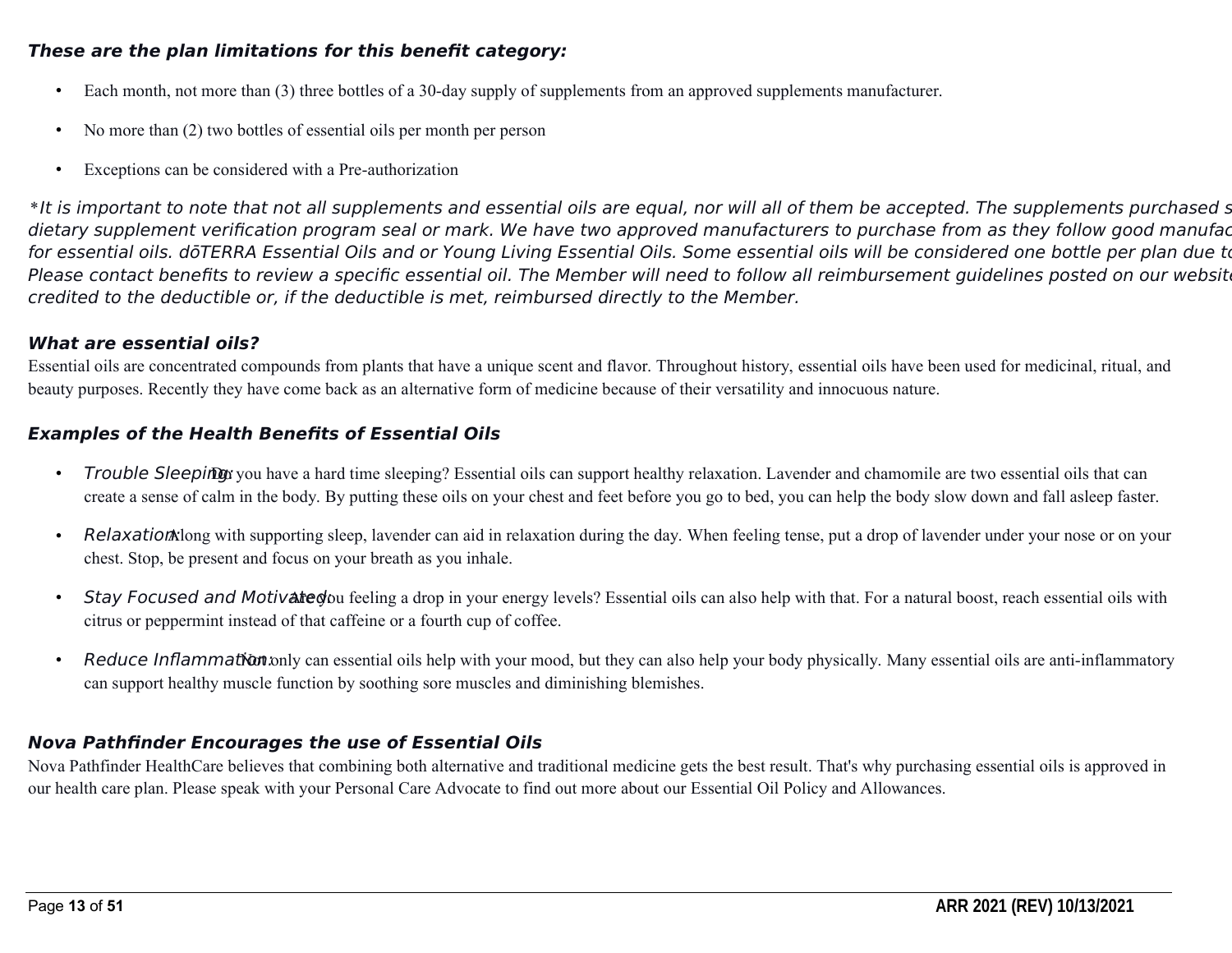#### **Extra Benefits and Additions Repart is the Member** the limits before the deductible has been met.

#### **Vision & Routine Eye Care**

As a part of our Health and Wellness care, we have added Vision and Eye Care benefits; this includes adult/child screenings and eye refraction for vision correction purposes. Your Vision benefits start 90 days (three months) after your initial enrollment date. As a member, you will receive up to \$350, per individual, per year, toward Vision Care. Any cost after the limit of \$350 is the Member's responsibility. These maximum limits do not roll over and are reset each year.You can be reimbursed for these services annually up to the limit below

#### **Vision Benefits:**

Single: \$350 Individual plus one: \$700 Family: \$1,100

(Children's Eye Exam & Children's Glasses are included and provide \$350 toward any Vision service per 12-month benefit period per child o

**Biological/Holistic Dental Cape**t of our Health and Wellness care, we have added benefits for conventional and biological dental procedures. Your Dental coverage starts 90 days (three months) after your initial enrollment date. As a member, you are given a maximum annual allowance of \$1,000 per individual, per year, reimbursable to you. These maximum allowances do not roll over and are reset each year. You can be reimbursed for these services annually up to the limit be

#### **Dental Benefits:**

Single: \$1,000 Individual plus one: \$2,000 Family: \$3,000

**The billing process is as follows:** Dental services do not go toward the deductible. They are reimbursed to the Member after receiving care and have submitted their receipts for services to our Claims Department.

#### **There are two options for sending billing for Dental and Vision services.**

- 1. Members can submit the receipt for services they have received by sending them to our claims department for reimbursement.
- 2. Members can have their Dentist or Eye Care Professional send a bill directly to our claims office so they can be billed to Nova. (f they need assistance, please send them to bersonal Care Advocates can assist in this.

Members should send all receipts to claims@mynovahealthcare.org, or they can be faxed to 805-375-6090.

\* Please note that all receipts must be submitted no later than 30 days from the date of service within your benefit period o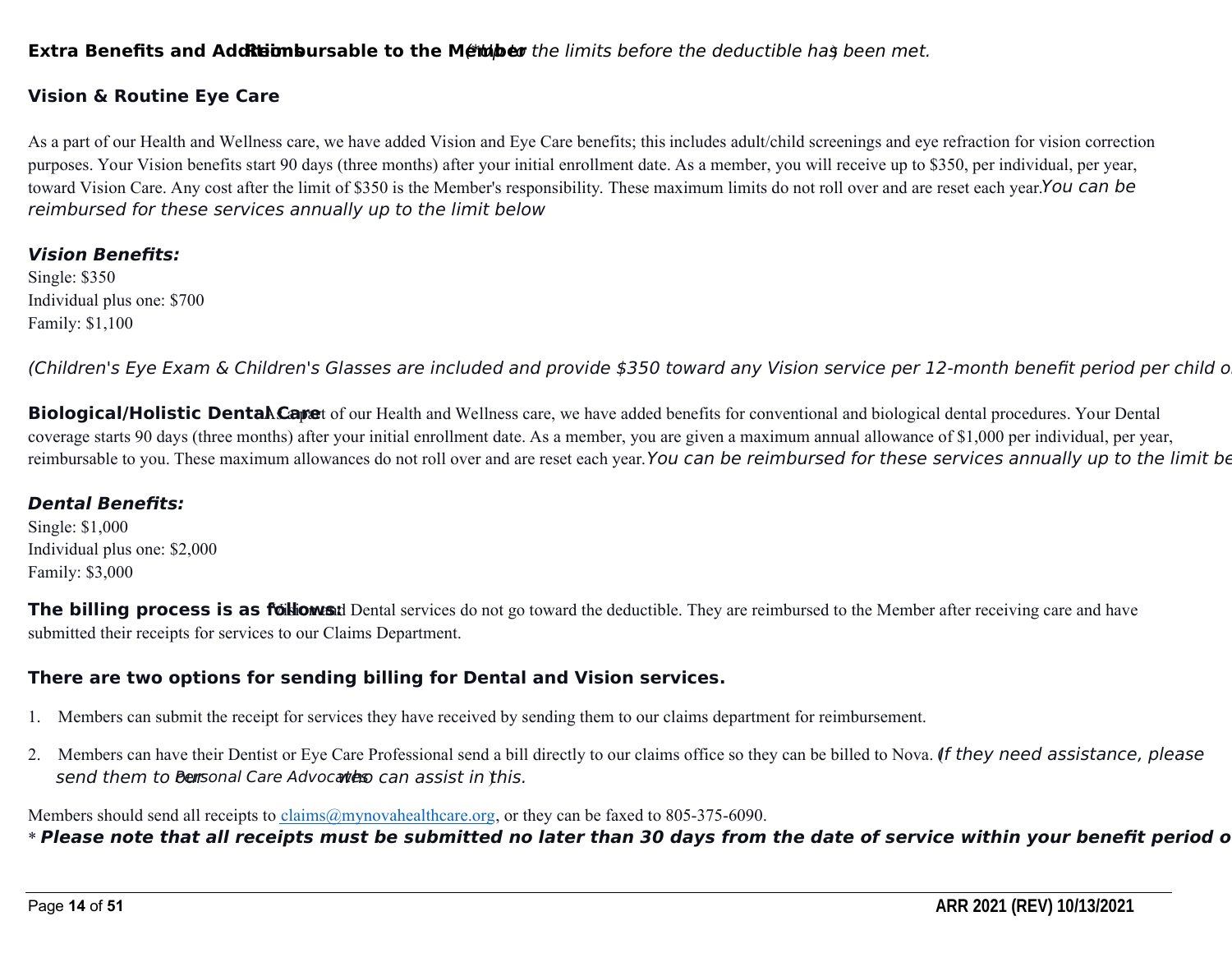#### **Gym Membership Benefit**

At Nova Pathfinder HealthCare, we appreciate Members taking care of their health. We want to encourage Members to keep pursuing a healthy lifestyle. After one year on the Nova HealthCare plan, our members are eligible to be reimbursed for an annual gym membership, up to \$200 maximum for an Individual plan, and \$400 maximum for an Individual +1 or Family Plan. Members will need to remit their gym membership invoice for their annual reimbursement. Members can only submit receipts once a year to be reimbursed up to the maximum yearly benefit, regardless of the membership's annual cost. \*Please note that all invoices must be a verifiable statement or receipt from the facility and in the form before  $R$  and  $R$  contact Claims at claims  $@$ mynovahealthcare.org or call (888)-266-4462, Ext. 1016

#### **Member Referral Program**

Nova Members can earn dividends every time they refer a friend or family member to us. At Nova Pathfinder, much of our growth has come from satisfied members who referred our company to their family and friends. Members can refer a friend or family member at https://mynovahealthcare.org/individuals-families/ To share the plan with a friend or family member, submit their information in the member portal. By clicking on the rewards tab, you will see "Refer a friend." Just type in their information, and press submit. Loyalty benefits (dividends) begin at 12 months of enrollment, disbursements are dispensed annually.

#### **WOMEN'S HEALTH SERVICES**

Most Women's Health Services are covered by Nova Pathfinder, including birth control, prenatal, neonatal, and postpartum care. Your healthcare plan includes wellvisits, licensed birthing centers, and delivery. You have complete control over the course you take on your path to parenting. To make the birthing process go more smoothly, Nova requires Pre-Authorization and planning, so you'll need to coordinate with one of our Care Advocates to create a personalized pregnancy protocol for you and your newborn.

**Please Note:** copayments and coinsurance charges for the services listed below are calculated before your deductible if one applies. This means you must pay all provider fees up to the deductible amount before this plan begins to cover the following expenses.

**Birth Control** embers pay 0% coinsurance or \$0 copay after the deductible has been met.

All conventional methods of birth control outlined in the Affordable Care Act (ACA), including all Food and Drug Administration (FDA) approved contraceptive methods prescribed by a woman's healthcare provider, including:

- Intrauterine devices (IUDs), including insertion and/or Removal.
- Barrier Methods including female condoms and sponges
- Implantable contraceptives.
- Injectable contraceptives when administered by a Physician.
- Voluntary sterilization (tubal ligation)
- Diaphragm fitting procedure.

**Note**No benefits are provided for IUDs when used for non-contraceptive reasons.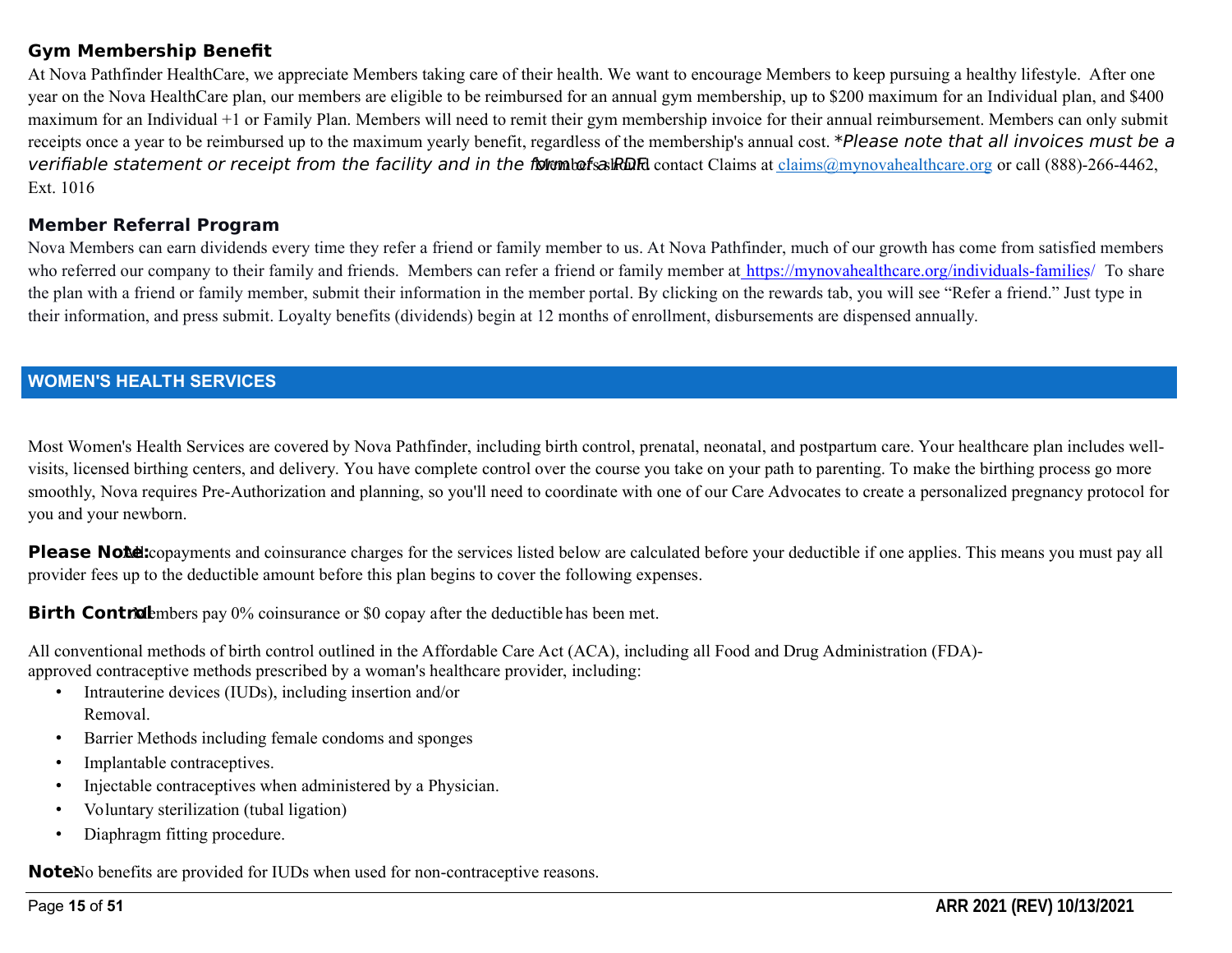# **Prenatal and Newborn Care Benefits**

# **Pregnancy and Delivery Facilities**

Nova Pathfinder Healthcare provides coverage based on our pregnancy protocol for delivery, pre- and post-natal services, and facilities that pose the least risk to the expectant mother and baby among the options listed. A certified hospital or birthing facility, OBGYN/hospital delivery, and a c-section are all included.

# **Prenatal Office Visits**

You may have to pay for services that aren't preventive or part of your delivery if you have not met your deductible and/or if the services fall outside of your pregnancy protocol. Some services, such as Wellness visits, are covered before your deductible is met. If you have already met your deductible, there is no copay or coinsurance. However, you should ask your provider if the services needed are preventive or part of your delivery. Then, using the pregnancy protocol as a reference, see what your insurance will cover. Because your OBGYN might be an annual wellness visit, a pediatric annual wellness visit, and a pediatric vision/hearing annual wellness visit, please call us to discuss combining primary care annual wellness visit types.

# **Benefits provided for Pre-Natal Services include:**

- Prenatal care
- Prenatal diagnosis of genetic disorders of the fetus utilizing diagnostic procedures in case of high-risk pregnancy
- Outpatient Maternity Services
- Involuntary complications of pregnancy,
- Inpatient Hospital maternity care including labor, delivery, and post-delivery care

## **Involuntary complications of pregnancy include:**

- Puerperal infection
- Eclampsia
- Cesarean section delivery
- Ectopic pregnancy
- Toxemia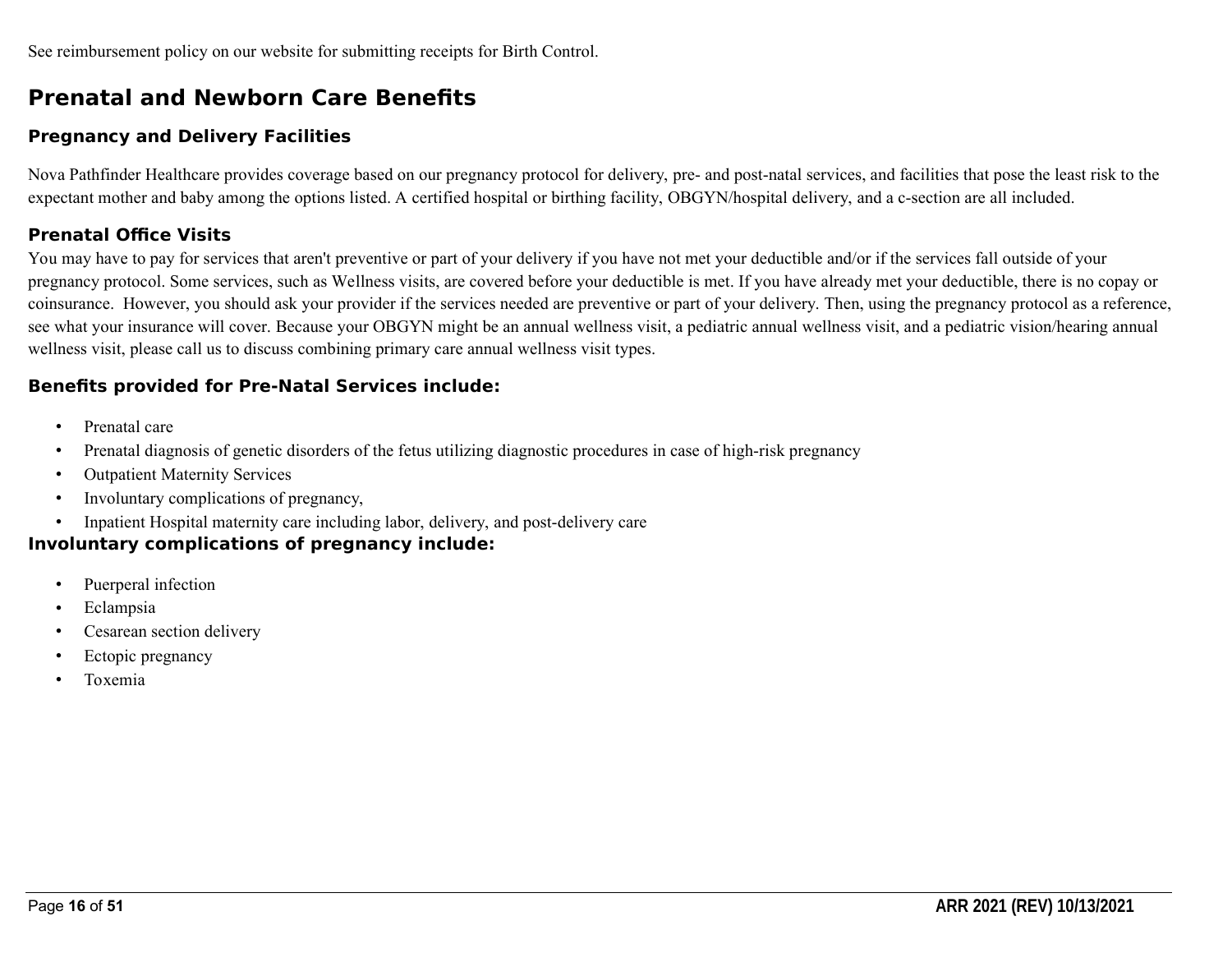## **Diagnostic Prenatal Testing Includes:**

Standard Prenatal testing for the diagnosis of genetic disorders of the fetus in case of high-risk pregnancy is covered. See below for other standard diagnostic testing information.

- **Standard Diagnostic Fests: If the test or screening will be covered, please get a pre-authorization. If your provider orders an EKG or other** needed x-rays (i.e., chest x-ray), these are covered as part of your annual wellness visit. For more complex tests over \$75.00, it is a good idea to request a preauthorization to know your cost.
- **Annual Wellness Visit Laborator This distiss:** *Atamples of standard annual wellness Visit lab tests that may be ordered*) Complete Blood Count (CBC), lipid, Comprehensive Metabolic Panel (CMP), Cholesterol Panel, Urinalysis, Glucose Blood Sugar, Hemoglobin A1c, Prothrombin time with INR, C-Reactive Protein (CRP) (HS-CRP), and Thyroid Function. There are additional lab tests we will cover. If you are unsure if we would cover a lab test as part of an annual wellness visit, please ask us.
- Lab tests covered up to \$50.00 for each test. Testing facilities are paid directly, not applied to the deductible, starting after three.

**Pre-planned C Section dout the s** pre-authorization, a provider's order, and planning with our Care Advocates as part of your Pregnancy Protocol Plan. All preadmission testing for planned C Sections must be performed and included in the surgical procedure when possible. All surgeries must meet the definition of **medically ecessary** bed on our guidelines. All Professional, Facility, and Other Charges that will be billed as part of the surgery should be included in the preauthorization.

**Note** Emergency C Sections do not require pre-authorization and fall under standard emergency surgery protocols.

**The Newborns' and Mothers' Health Protection Apthealth plans to provide a minimum Hospital stay for the mother and newborn child of 48 hours** after a standard vaginal delivery and 96 hours after a C-section unless the attending Physician, in consultation with the mother, determines a shorter Hospital length of stay is adequate. If the hospital stay is less than 48 hours after a standard vaginal delivery or less than 96 hours after a C-section, a follow-up visit for the mother and newborn within 48 hours of discharge is covered when prescribed by the treating Physician. This visit shall be provided by a licensed health care provider whose scope of practice includes postpartum and newborn care. In consultation with the mother, the treating physician shall determine whether this visit shall occur at home, the contracted facility, or the Physician's office.

## **Newborn Care:**

Newborns must be added to the plan within 30 days after birth under the family plan. The newborn's immediate medically necessary needs will be covered within the 30-day grace period under the mother's plan up to the limits. If a member is on an individual +1 plan, they must upgrade to a family plan. Children will then be covered under standard coverage as a member.

Routine newborn circumcisions performed within 18 months of birth for this benefit are referred to as outpatient routine newborn circumcisions.

**All DME**requires a pre-authorization and a provider's order. See the pre-authorization form for details on how to submit a complete request for pre-authorizationfor a Breast Pump. All DME must meet the definition of medically necessary based on Medicare and our guidelines.

Breastfeeding and Breast Pumps DME (Durable Medical Equipment) Breast Pumps fall under DME (Durable Medical Equipment) and are limited to a maximum of \$500.00 each calendar year.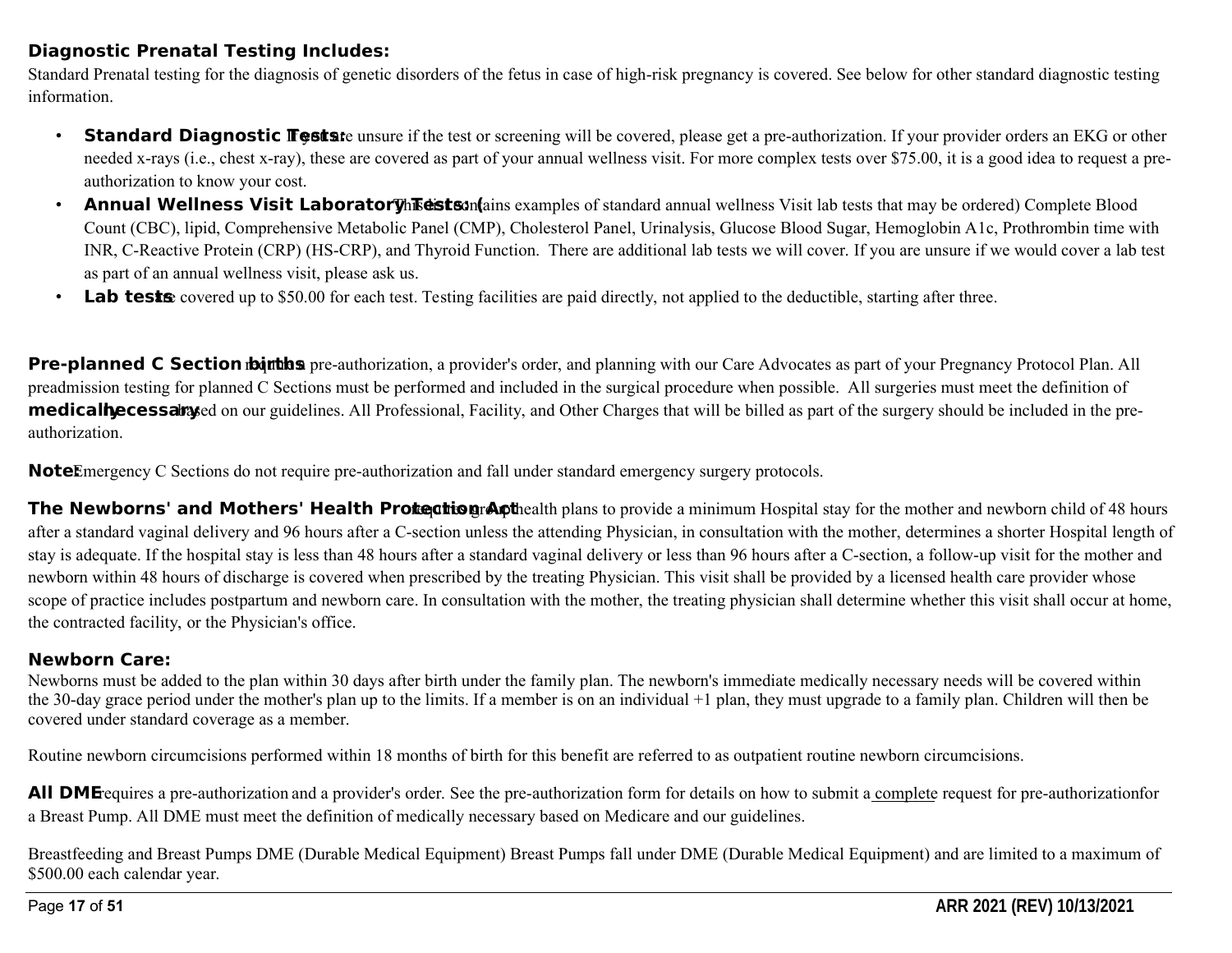#### **Excluded Services & Other Covered Services:**

- Infertility services
- Cosmetic surgery

**Other Covered Services** entirely to these services). Abortion services are covered only in medically necessary lifesaving situations.

#### **CHOOSING YOUR PRIMARY CARE PROVIDER & ACCESSING A SPECIALIST**

Nova Pathfinder gives you the freedom to choose your primary care provider, which can include a chiropractor.

#### **Will you pay less if you use a preferred provider?**

Yes. This plan uses a Preferred Provider network defined as a health care provider or group of providers who have contracted to deliver specified covered services. Nova Pathfinder has contracted with a network of Preferred Providers to arrange at a lower rate in return for prompt payment. Our network or (Preferred Providers) accept the Allowed Fee schedule amount as payment in full and will not balance-bill our insured members. This contract allows Preferred Providers to offer you lower-cost services than providers not in our network. If the provider does balance-bill, it is an agreed-upon rate that the Member is made aware of before services are rendered because there is a Pre-authorization or a Single-case Agreement in place. Nova always suggests that Members work with our Claims department and Preauthorization teams to shop for the best price for the service to be provided. Be aware; your Preferred Provider network might use a Non-Preferred Provider for services such as lab tests.

#### \*Check with the Nova Benefits department before you get services.

If your provider is not on our Preferred Providers' list, we are happy to work with them to get them into our Providers' list. Any licensed health care provider in good standing and in a class approved by the health care corporation can become a Preferred Provider with us. According to the National Conference of State Legislatures, more than half of the states in the U.S. operate under "Any Willing Provider" statutes, also known as "Any Authorized Provider," which require health insurance carriers to allow health care providers to become members of the carriers' network of providers if certain conditions are met. These laws prohibit insurance companies from limiting the membership of network providers based on geography or other characteristics. Still, the health care provider must meet specific requirements for network membership made by the insurance company. Of course, these laws vary by state and scope. For a summary of Any Willing Provider statutes by state, visit the NCSL website.

Nova Pathfinder invites all Naturopathic, Complementary, Integrative, Holistic Dentists, Functional Medicine Practitioners, and all Conventional Practitioners to apply for membership to become a Preferred Provider in our network. Please review our Preferred Providers terms before filling out an application.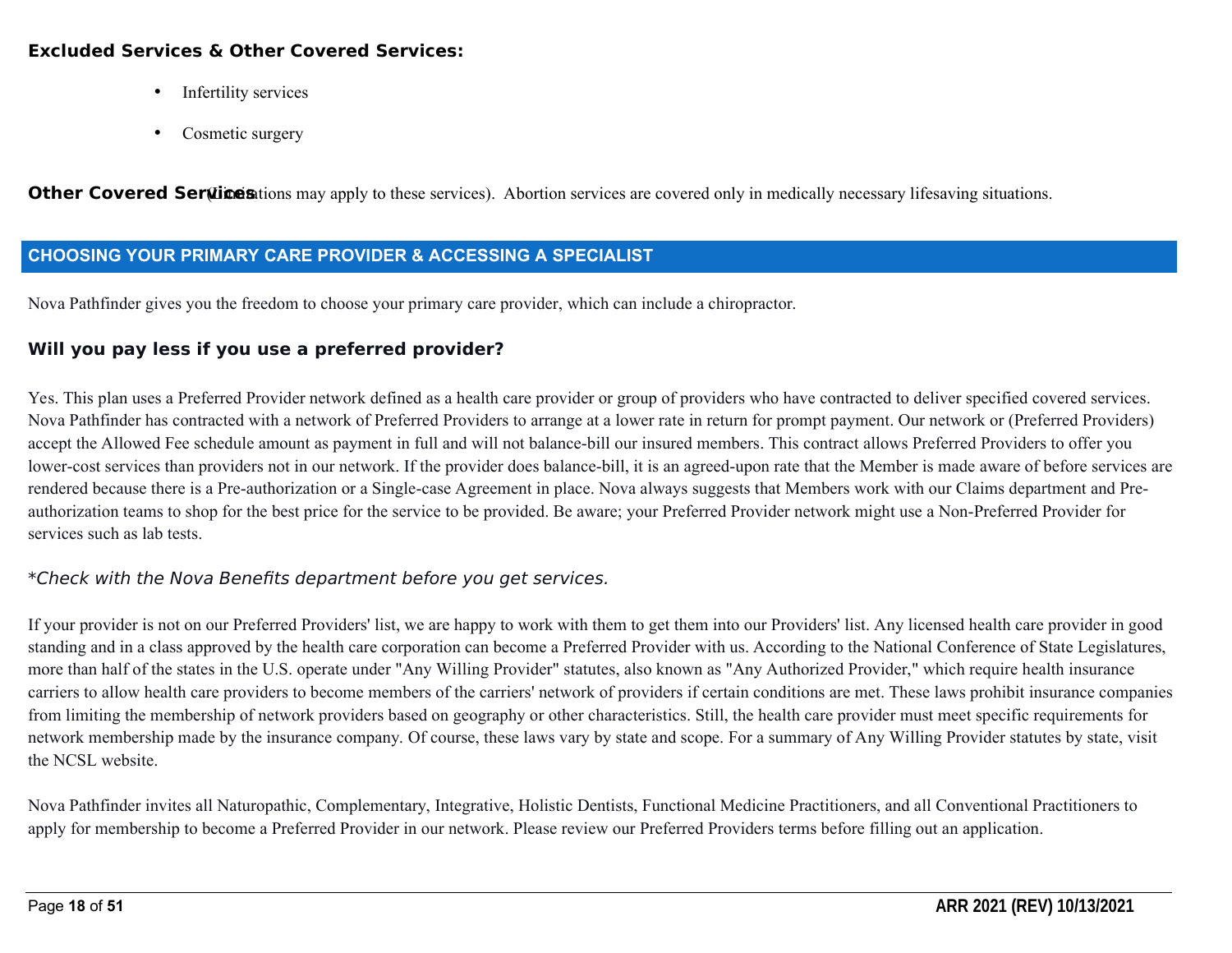**Non-Preferred Providers** part of the open network rovider that is not a Preferred Provider is considered a provider who doesn't have a contract or will not accept a single case agreement or accept the Nova fee schedule included in a Pre-authorization provide services. The plan covers Non-Preferred Providers; however, you'll usually pay more to see a Non-Preferred Provider than with a Preferred Provider. Nova also refers to these providers as "non-participating."

When a provider bills you for the balance remaining on the bill that your plan doesn't cover, this amount is the difference between the actual billed amount and the allowed amount. For example, if the provider charge is \$200 and the allowed amount is \$110, the provider may bill you for the remaining \$90. This happens most often when you see a NON-Preferred Provider. You will pay the most if you use a non-preferred provider's open network. You may receive a bill from a provider to differentiate between the provider's charge and what your plan pays. This is called balance-billing.

#### **Please note:**

- To avoid balance-billing, be sure to obtain a Pre-authorization first, especially for amounts totaling more than \$300.
- If your provider includes holistic/naturopathic providers, their orders and referrals may consist of "over-the-counter" supplements and essential oils. These may be covered as an allowed benefit if the Wellness treatments & Services guidelines are followed for coverage limits.

#### **Do you need a Referral/Pre-authorization to see a specialist?**

Yes, a Referral and Pre-authorization are required from your primary care provider to see a specialist.(This includes holistic/naturopathic providers.) If the specialist needs to provide additional services, those services will also need Pre-authorization.

#### **EMERGENCIES**

If you are experiencing an emergency, call 911 or go to the nearest emergency Medical bonder dramaged pencies and admissions are covered in your plan. Again, be sure to present your Nova Membership ID card when you check-in. Nova HealthCare prefers that the providers bill Nova directly. Any bills you may receive should be sent to *claims@mynovahealthcare.org* or faxed to 1(805)-375-6090 or mail to Nova Pathfinder HealthCare5739 Kanan Road, Suite 336Agoura Hills, CA 91301

**For non-emergency contact** Teladoc first. Pre-authorizations should be filled out for all optional inpatient and outpatient surgical and diagnostic procedures. Nova will cover any reasonable and customary amounts. To avoid balance billing, be sure to obtain a Pre-authorization first, especially for amounts totaling more than \$300. If you have any questions or concerns, please contact the Nova HealthCare Claims Department by email at claims@mynovahealthcare.org, or call 1(888)-266-4462, Ext. 1016

\* "Medically Necessary" or "Medical Necessity state that a physicial exercising prudent clinical judgment, would provide to a patient. The service must be: To evaluate, diagnose, or treat an illness, injury, disease, or its symptoms.

#### **MEMBER SERVICES**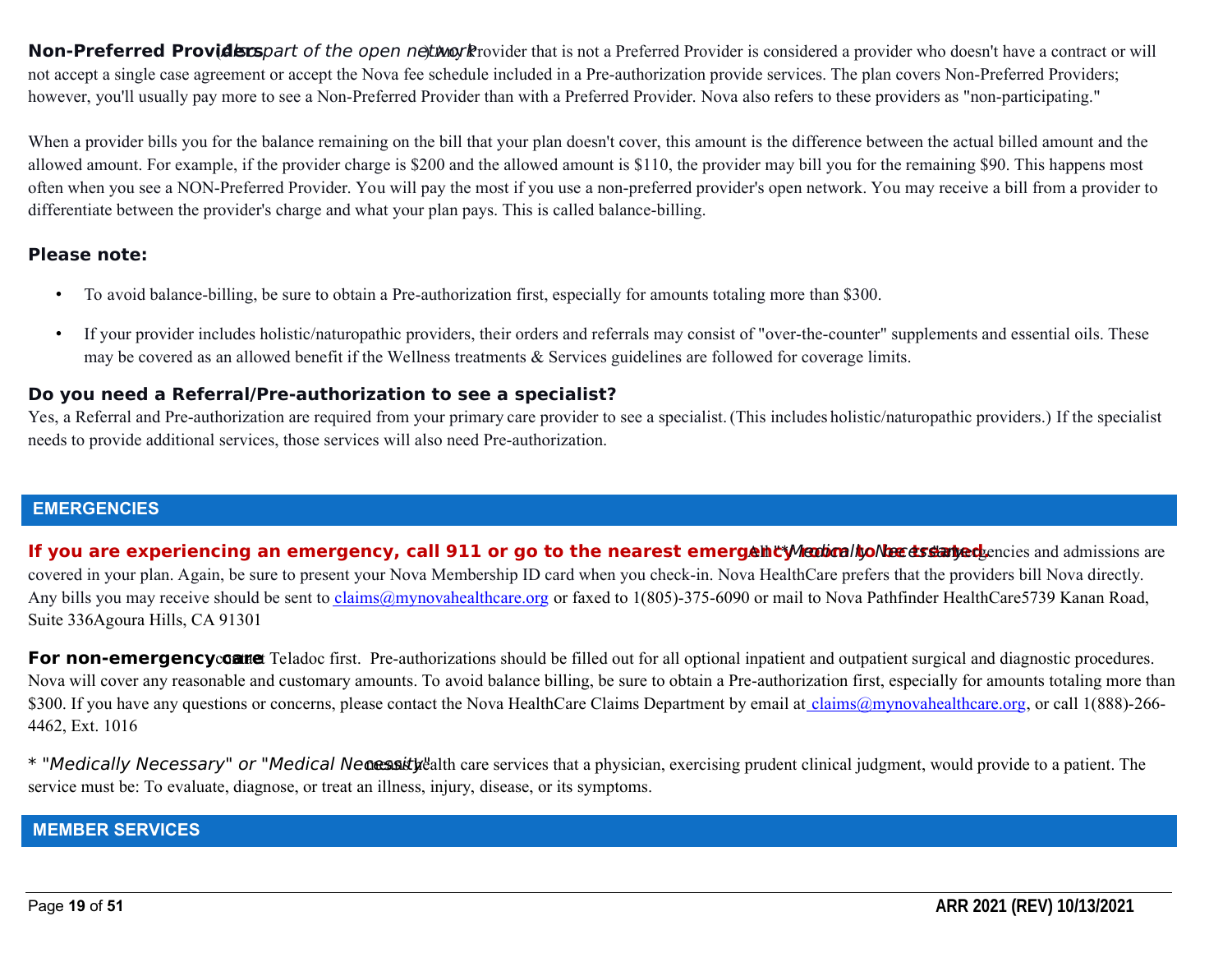#### **Personal Care Advocates**

Your Nova Personal Care Advocate is happy to answer your questions, review your plan, discuss your options or listen to your wellness needs at any time. We are here to assist you by being your bridge between the various departments at Nova. Our advocates will speak to medical providers on the members' behalf to explain the benefits and how the deductible works and will also verify benefits for members when required. We can even walk you through the process of how and when to submit your receipts to claims. If you would like more information, please contact a Personal Care Advocate at advocates@mynovahealthcare.org or by calling (888) 266-4462, Ext. 1003.

#### **ACCESSING THE MEMBER PORTAL**

Members have access to our Member Portal, where they can update their personal information and log into their billing portal to manage their billing and more. To access your online Member Portal, visit Mynova.health to log in. Please note that there is a \$15 a month processing fee if you use a credit card for your automatic billing. However, there is no fee if you set up your billing with a bank account.

As always, we strive to deliver the best customer service and are working to ensure that you are up to date in all of your coverage information at all times. Moving into 2022, we request that all members log into their new member portal to update personal information in their member profiles. We are required by law to provide you with an IRS Tax Document, so we must ensure we have the most current information from our members. We are working hard to provide this vital document in a timely fashion.

#### **Information we need will be asking for, and it will include the following:**

- Your SSN and your dependents (for tax purposes).
- Any changes in contact information, address, phone number, etc.
- Any changes in your family or plan, births, deaths, etc.
- Any changes to your banking information.
- Any changes to your email(s).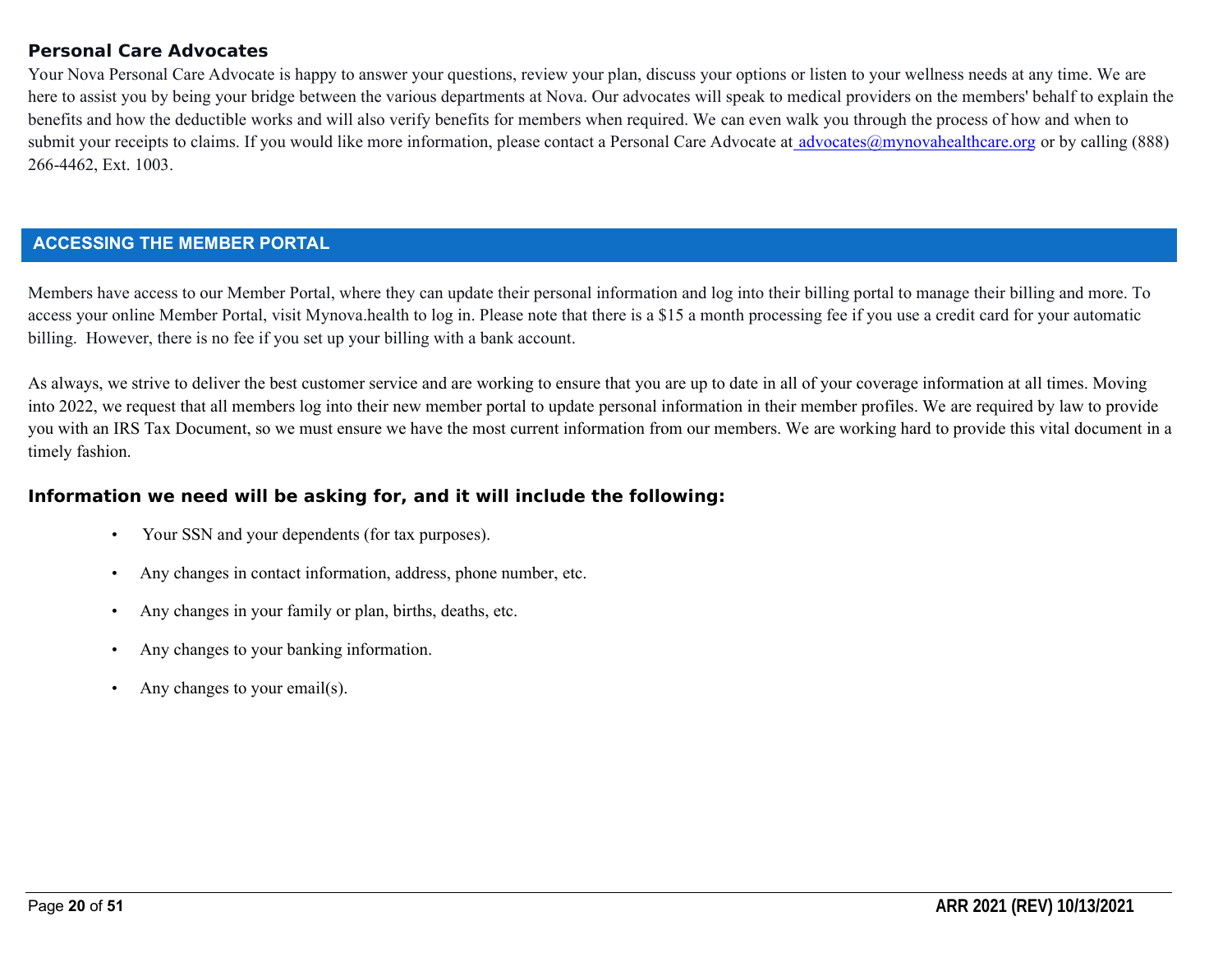#### **Member Portal Update Instructions:**

- 1. Sign into your portal at Mynova.health.
- 2. When the portal opens, you will see a warning message that says, "Please Update Your Tax Information **HERE."**

3. Next, verify that the site is secure by ensuring you can see the Security Seals of Norton and Digicert below the dialogue box before you enter your Social Security Number(s).



Once you confirm that the site is secure, enter your Social Security Number(s) and click on "**Submit Tax Information** ."

4. Refresh the page to make sure the warning message is gone.

You can update your personal information in the Member Portal, or you can call our Care Advocate, who can help you add your information; call us at (888) 266- 4462 ext. 1003 or (833) 444-Nova (6682). Or via email at advocates@mynovahealthcare.org.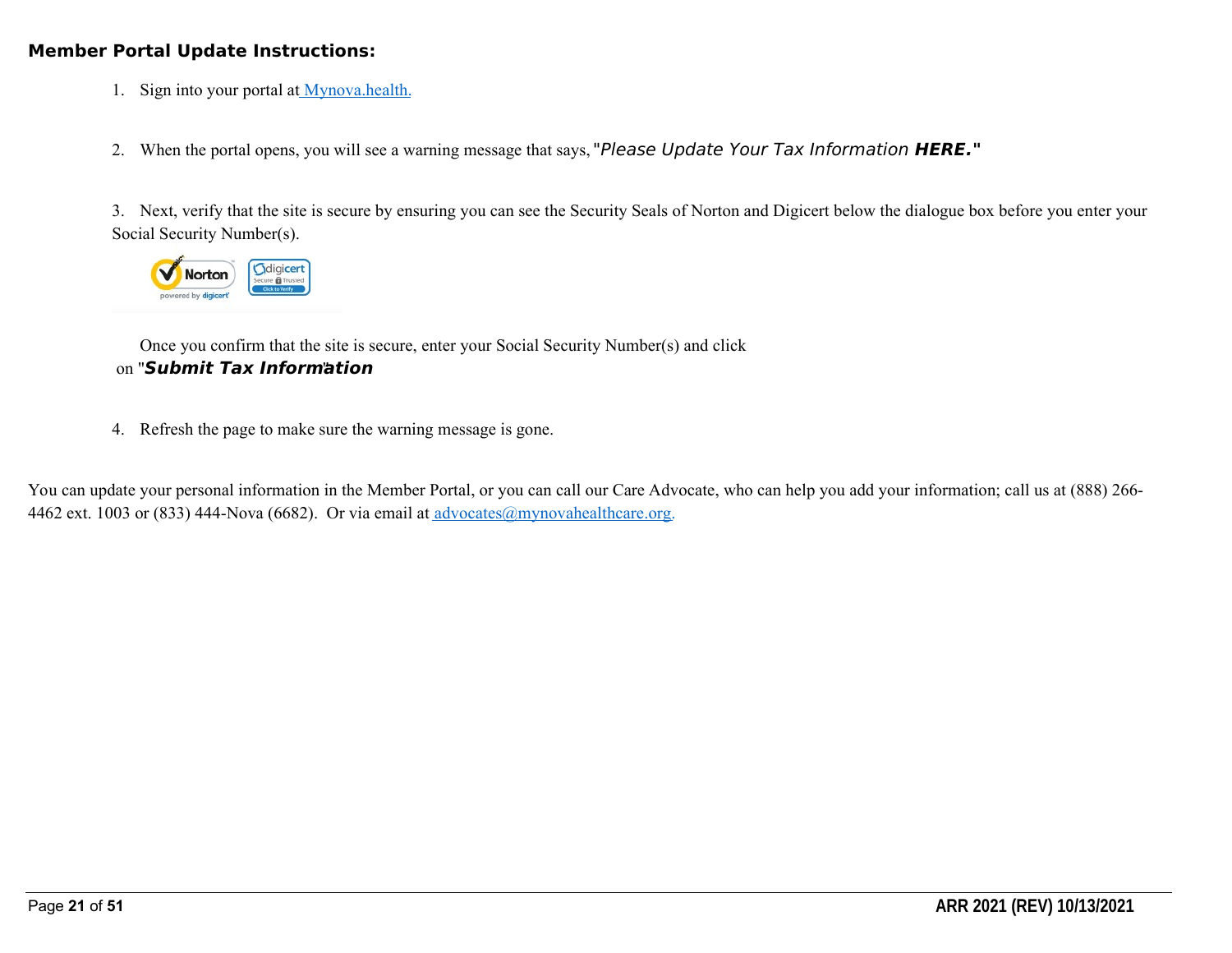#### **MEMBERSHIP CARD INFORMATION**

Your Membership Card/ID contains important information about your health insurance account. Your Membership ID number, as well as key claim information and contacts, can be found here. Save your Membership card in a secure location. If you misplace your membership card, you can request a replacement from your Personal Care advocate.



If you have any concerns or questions, please contact your Personal Care Advocate at advocates@mynovahealthcare.org or by calling (888) 266-4462, Ext. 1003

#### **HEALTH SAVINGS ACCOUNT (HSA)**

Great news! You can use your existing HSA account with our HDHP (High Deductible Health Plan) to pay for eligible services with pre-tax dollars from your HSA funds. If you don't currently have an HSA but want one, we can assist you at the link below. If you have an HSA, you may use it with our HDHP to lower tax costs on your healthcare and pay for treatments. Individuals who establish an HSA will be pleased to learn that dental and vision expenses are also eligible to be paid with your HSA funds. For more detailed information about how to enroll in an HSA (Health Savings Account), visit mynovahealthcare.org/health/what-is-a-health-savingsaccount/.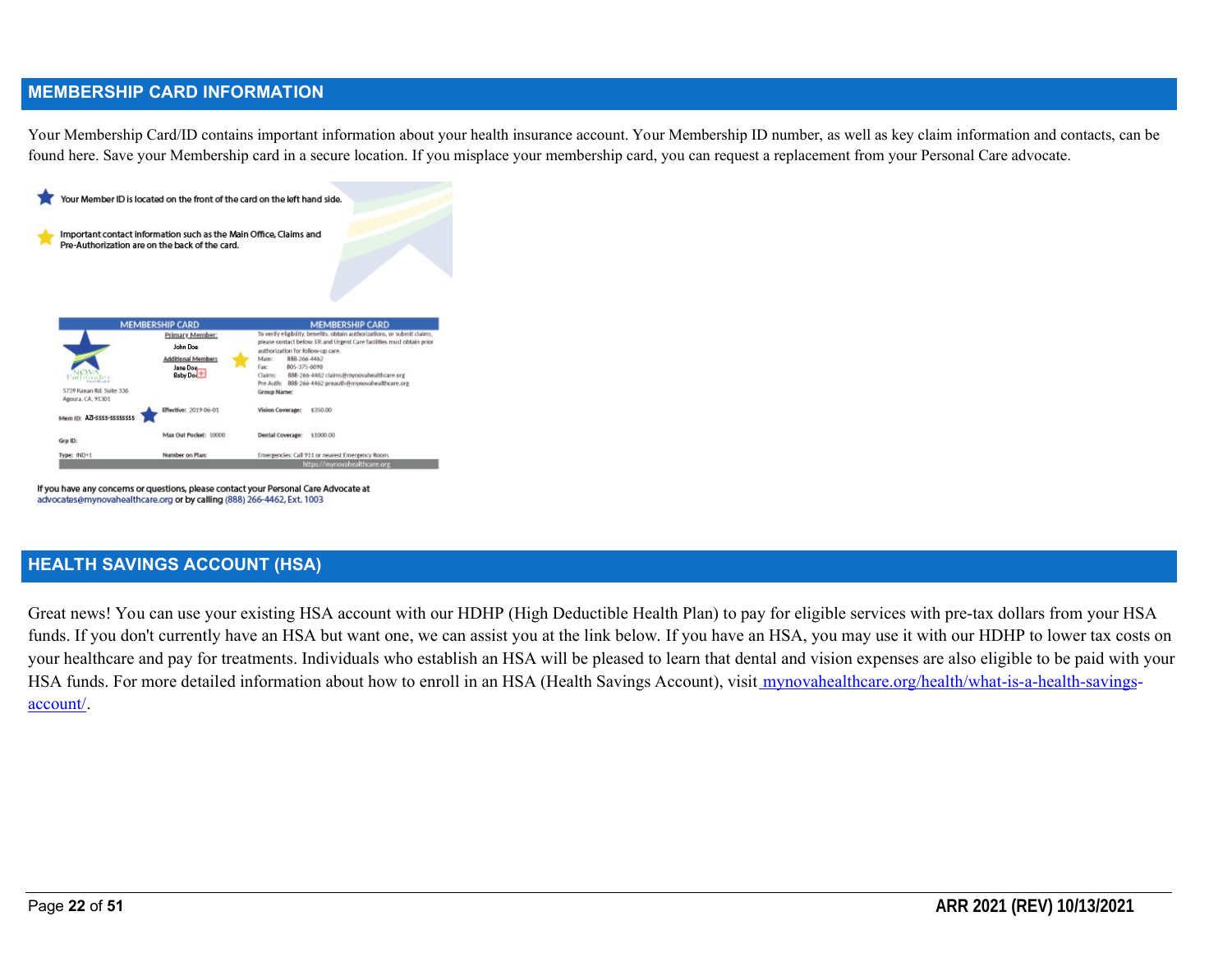#### **2021 HSA Limits Rise Modestly, IRS Announced**

Health savings account (HSA) contribution limits for 2021 are going up to \$50 for self-only coverage and \$100 for family coverage, the IRS announced May 21, giving employers that sponsor high-deductible health plans (HDHPs) plenty of time to prepare for open enrollment season later this year.

The annual limit on HSA contributions will be \$3,600 for self-only and \$7,200 for family coverage. That's about a 1.5 percent increase from this year. In Revenue Procedure 2020-32, the IRS confirmed HSA contribution limits effective for the calendar year 2021, along with minimum deductible and maximum out-of-pocket expenses for the HDHPs with which HSAs are paired.

#### **What is a Health Savings Account?**

A Health Savings Account (HSA) is personal savings account for health care expenses that allow you to set aside money on a pre-tax basis. An HSA can be used immediately next year or can be saved for retirement. HSA Benefits Health Savings Accounts (HSA) offered by banks are a win-win with a Nova Pathfinder HealthCare High Deductible Healthcare Plan. Setting up an HSA can take less than 10 minutes, but the benefits are long-lasting.

- An HSA allows you to make tax-free deposits each year.
- You can withdraw funds from your HSA at any time to pay for medical expenses not paid by your High Deductible Healthcare Plan.
- You can use the account to pay for a spouse or other family member's medical expenses—anyone that is part of your tax household.
- Your funds are never lost; instead, they continue to roll over year to year.
- As long as you are using your HSA funds for medical expenses, there are no fees associated with withdrawal. If you use funds for non-medical expenses before the age of 65, you will have to pay a 20 percent penalty and income tax. After 65, you can withdraw your HSA funds for non-medical expenses without incurring a liability; however, you will still owe income tax on the withdrawal. As long as you use your HSA funds for medical expenses, the leaves are tax-free.

A health savings account (HSA) can provide those with a High Deductible Healthcare Plan a nest egg for future medical expenses, or it can help pay for immediate, unexpected health issues. The most significant benefit of an HSA is the tax advantage. The money that goes into your HSA can be deducted pre-tax by your employer's payroll, or it can be deducted from your income tax on your tax return. While your employer chooses the bank where your HSA will be housed, you are free to transfer your funds to another HSA institution at any time. If an HSA is not an option with your employer, you can still sign up for one on your own through either a bank, credit union, or brokerage firm of your choosing. If you are interested in opening an HSA, talk to your Nova Personal Care Advocate for more information. If you have an Individual High Deductible Healthcare Plan, you can contribute up to \$3,600 to your HSA each year (this amount is specific to 2020 and fluctuates each year). If you have a family plan, the contribution maximum is \$7,200. Also, if you are over the age of 55, you can contribute an extra \$1,000 a year as a "catch-up contribution." As stated above, you can withdraw money from your HSA for medical expenses at any time.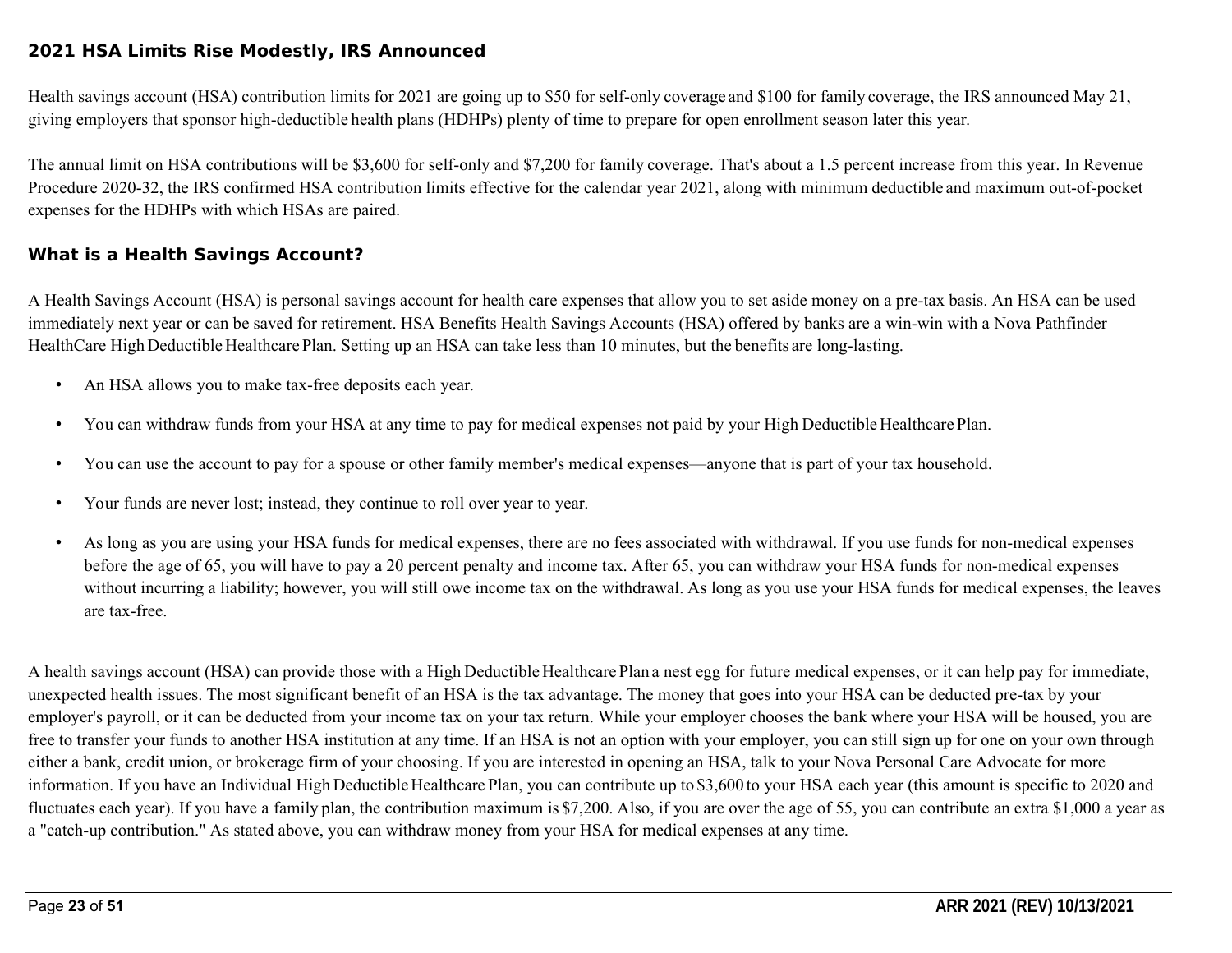Expenses can include deductibles, copayments, coinsurance, vision and dental care, and other out-of-pocket medical costs. Many holistic services also qualify as approved medical expenses (see IRS Publication 502 for details). They say sharing is caring. Your HSA allows you to share the wealth with a spouse or other family member, which means you can use your funds to pay for the medical expenses of anyone who is a part of your "economic family unit" or tax household. While there is no penalty or additional tax incurred if you withdraw funds from your HSA for medical expenses, there is a 20 percent penalty. The funds are subject to income tax if they are used for anything other than medical needs. After the age of 65, that penalty is waived, but you will still have to pay income tax on those funds if they are not used for health reasons. You can also use HSA funds to pay Medicare premiums for Part B, D, and C (Medicare Advantage) after the age of 65. Check out the Bank of America HSA user guide for more information.

# **Download Bank of America Brochures**

- MyHealth HSA Mobile APP
- BOFA the Power of Two HSA and 401(k)
- Health Savings Account BOFA Investment Option
- Health Savings Account for Life, How it works

## **\*HSA Limits Rise Modestly, IRS Announced**

On May 21, the IRS announced that Health Savings Account (HSA) contribution limits for 2021 are going up to \$50 for self-only coverage and \$100 for family coverage, giving employers that sponsor high-deductible health plans (HDHPs) plenty of time to prepare for the open enrollment season later this year. The annual limit on HSA contributions will be \$3,600 for self-only and \$7,200 for family coverage. That's about a 1.5% increase from this year. In Revenue Procedure 2020-32, the IRS confirmed HSA contribution limits effective for the calendar year 2021, along with minimum deductible and maximum out-of-pocket expenses for the HDHPs with which HSAs are paired.

# **What Benefits an HSA Offer?**

If you are browsing various health care coverage plans trying to find the best option for you, you will probably see some terms that you aren't too familiar with. But, to choose the plan that best suits your lifestyle and needs, it's essential to understand what each plan entails. You may see one term throughout health care, and insurance sites are "Health Savings Account" or "HSA."

## **So, what is an HSA? And what are the benefits associated with having one?**

An HSA is a savings account with funds allocated specifically for health care expenses and eligible for certain tax advantages. HSA accounts are only available for high-deductible health insurance plans, including Nova Pathfinder Limited HealthCare High Deductible Healthcare Plans. If you're wondering whether such an account would be right for you and your family, consider the following Health Savings Account benefits.

## **Not Subject to Taxation**

Funds that you deposit into your HSA are deductible on your federal income taxes. Nothing is better than getting a bigger refund or paying a smaller amount to the IRS, and it's ideal when this benefit accompanies the security offered by an HSA. Unlike other specialized savings accounts that impose tax penalties for withdrawals,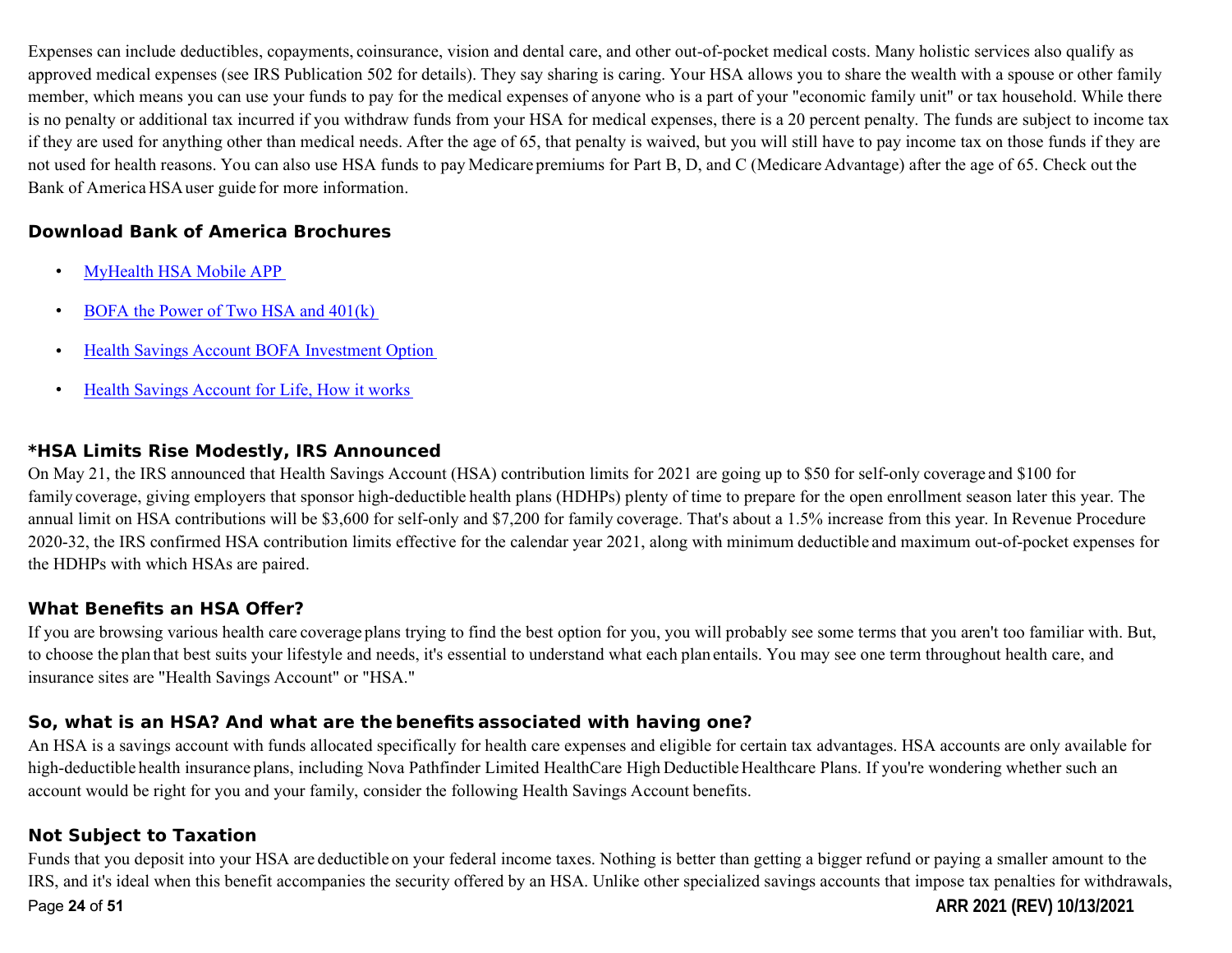you will not be taxed for taking funds out of your HSA—as long as the withdrawal is used to cover eligible medical expenses. Medical expenses are an inevitability, so stowing away funds in an HSA is a great way to minimize your tax bill while also planning your health care.

## **HSA Growth is Also Tax-Free**

The interest rates on a Health Savings Accounts vary based on the institution with which you open it and the amount you initially deposit. Some accounts range in interest from .1 to .45% APY. The interest earnings of traditional savings accounts are subject to taxation if they surpass \$10 a year, but HSA interest earnings are not. Like your initial deposit, the sum that you earn in interest will remain untaxed by the IRS. This is great news if you can deposit a substantial amount and find a bank that offers a high-interest rate on your funds.

#### **Avoid the Headache of Unexpected Expenses**

Many people hope that they can survive without seeing a doctor and avoid health care emergencies, but there are a million ways that an unexpected medical expense can happen. Car accidents, physical injuries, and serious diagnoses don't discriminate. They can happen to anybody, and if you haven't planned for the possibility of one, such an event can be financially devastating. Some of the expenses you may incur if you haven't properly planned include the following:

- Collection Fees
- Interest on Account Balance
- Late Penalties
- Credit Card Interest
- Cost of Time Off Work

A health savings account makes it simple to prevent the additional expenses associated with medical emergencies.

## **Wait to Use Funds if Necessary**

When people ask, "what is a health savings account?" they often have several questions beyond a simple definition. How long does it last? How is it taxed? When can I use it? An important feature of an HSA is that you can keep funds in the account for as long as you'd like without penalty.

You do not need to have a minimum quota of activity to maintain the account, so you don't need to use or withdraw the funds within a certain period. This is good since medical emergencies are not planned—so you never know when you will need to use funds. It may be six months after establishing your account, but it may also be six years.

# **Reimburse Expenses Incurred After Establishment**

Many HSA account holders may worry about the timeframe for medical expenses incurred. Some accounts only cover expenses that occur within a certain period after establishment or enrollment. Still, with an HSA, any expenses incurred after establishing your account are eligible for coverage. This means that even if you have not claimed reimbursement for an expense a year after it occurred, so long as it happened after you established and funded your HSA, it may be eligible for coverage. There is no probationary or trial period that delays potential reimbursement from your account. This makes it simple to deal with any health care expenses that happen after establishing your account.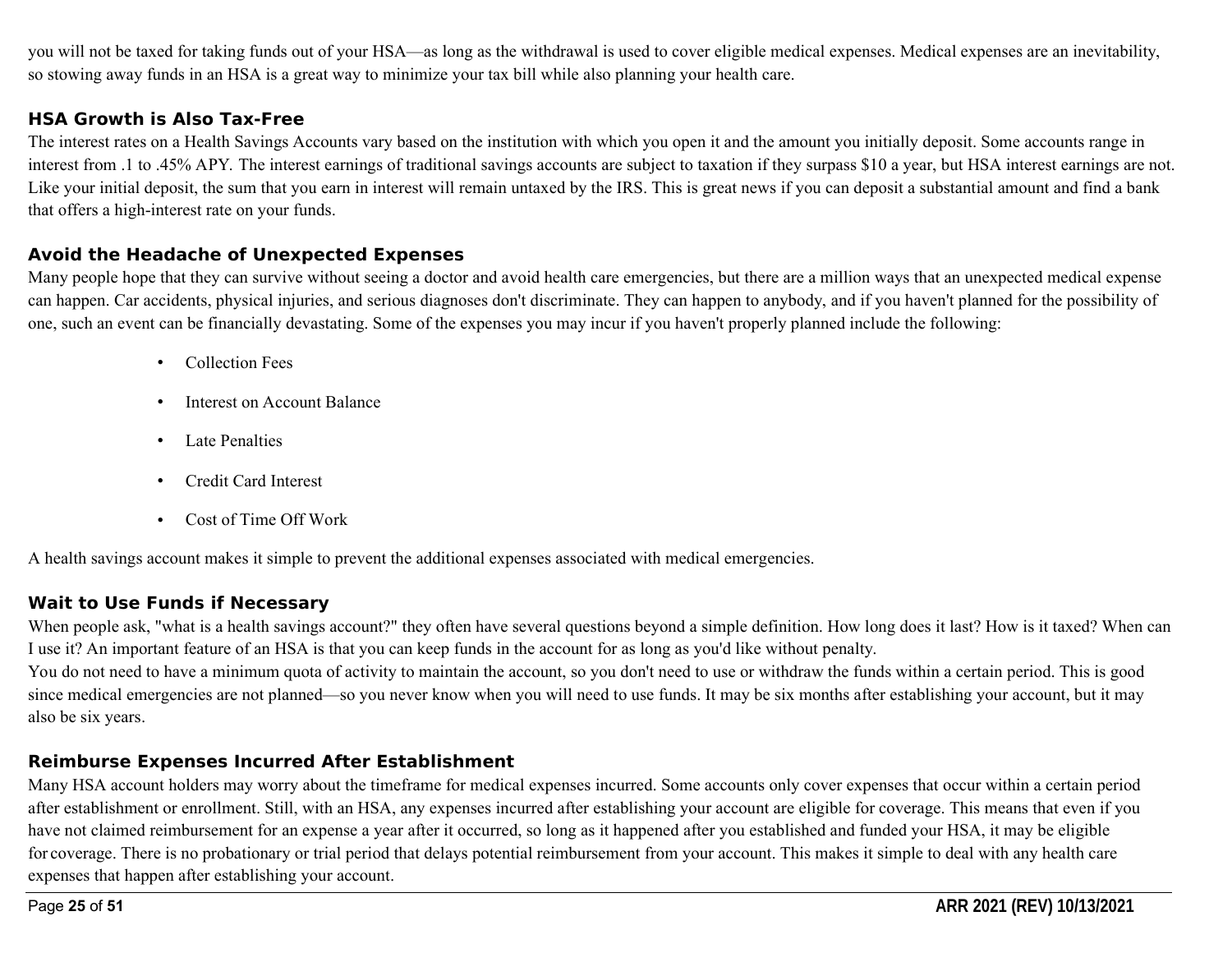## **Maintain Savings Regardless of Insurance Status**

With traditional insurance, one of the most stressful factors is the uncertainty of insurance coverage. Your policy could change at any moment, your premiums could go up, or it could be discontinued. Luckily, Nova Pathfinder Limited HealthCare™ offers the benefits of an HSA without the constant worry that your costs will go up. Our premiums haven't changed since 2014!

One of the best advantages of an HSA is that it is not affected by changes like this. So long as your initial coverage is an eligible high deductible plan, any future changes in your coveragewill not threaten your HSA savings. Suppose you incur a medical expense while covered by a plan that would be HSA ineligible. In that case, it is still eligible for coverage because you established your HSA with an eligible plan.

## **Cover Dental and Vision Expenses**

Lastly, individuals who establish an HSA will be pleased to learn that dental and vision expenses are also eligible for reimbursement through their HSA. If you need to get new glasses or have a cavity filled, routine health care costs like these may not be covered by traditional insurance, but you can fund them through your HSA. Many health insurance policies do not extend vision and dental coverage, so an HSA provides a great way to ensure that these healthcare needs are met without the burden of paying them out of pocket. With Nova Pathfinder Limited HealthCare™, you don't have to worry about these expenses, ever. Along with an HSA, you also get coverage for holistic dental care. This includes initial and routine checkups, cleanings, comprehensive dental examinations, dental trans-illumination, thermography, panoramic X-ray, and more!

## **Get the Benefits of an HSA with Nova Pathfinder HealthCare**

Whether you've missed your open enrollment period or are looking for a healthcare coverage plan that better suits your lifestyle, signing up for Nova Pathfinder Limited HealthCare is a simple and straightforward process.

## **SUBMITTING RECEIPTS**

#### **Reimbursement Policy and How it Works**

If you are an active person who uses wellness services and takes supplements to stay healthy, don't forget to keep your receipts for these services and items. You can send the expenses to Nova Pathfinder's Claim Department, and they can be applied to your annual deductible. Before your deductible has been met, money spent on services such as massages and acupuncture and items like essential oils will count toward your deductible. Once your deductible has been met, you will be reimbursed for future wellness visits and supplements up to the maximum benefit allowance.

Remember that health and wellness service receipts, including visits and the purchase of supplements, essential oils, etc., must be submitted within 30 days of service or purchase. It is the Member's responsibility to validate that Nova's Claim Department has received those expense receipts. We will confirm via fax or email upon request. Member must request confirmation via email by contacting  $\text{claims@mvnovahealthera.org}$ .

## **Physicians/Providers or Hospital Claims Types**

- We do not want the Member to pay before the Nova Claims Department calculating the allowed reimbursement. This is so the Member does not overpay.
- If the Member does pay the claim, they must request a claim form for the encounter. The Claims Department will not reimburse the Member based on only a payment receipt with supporting claim forms.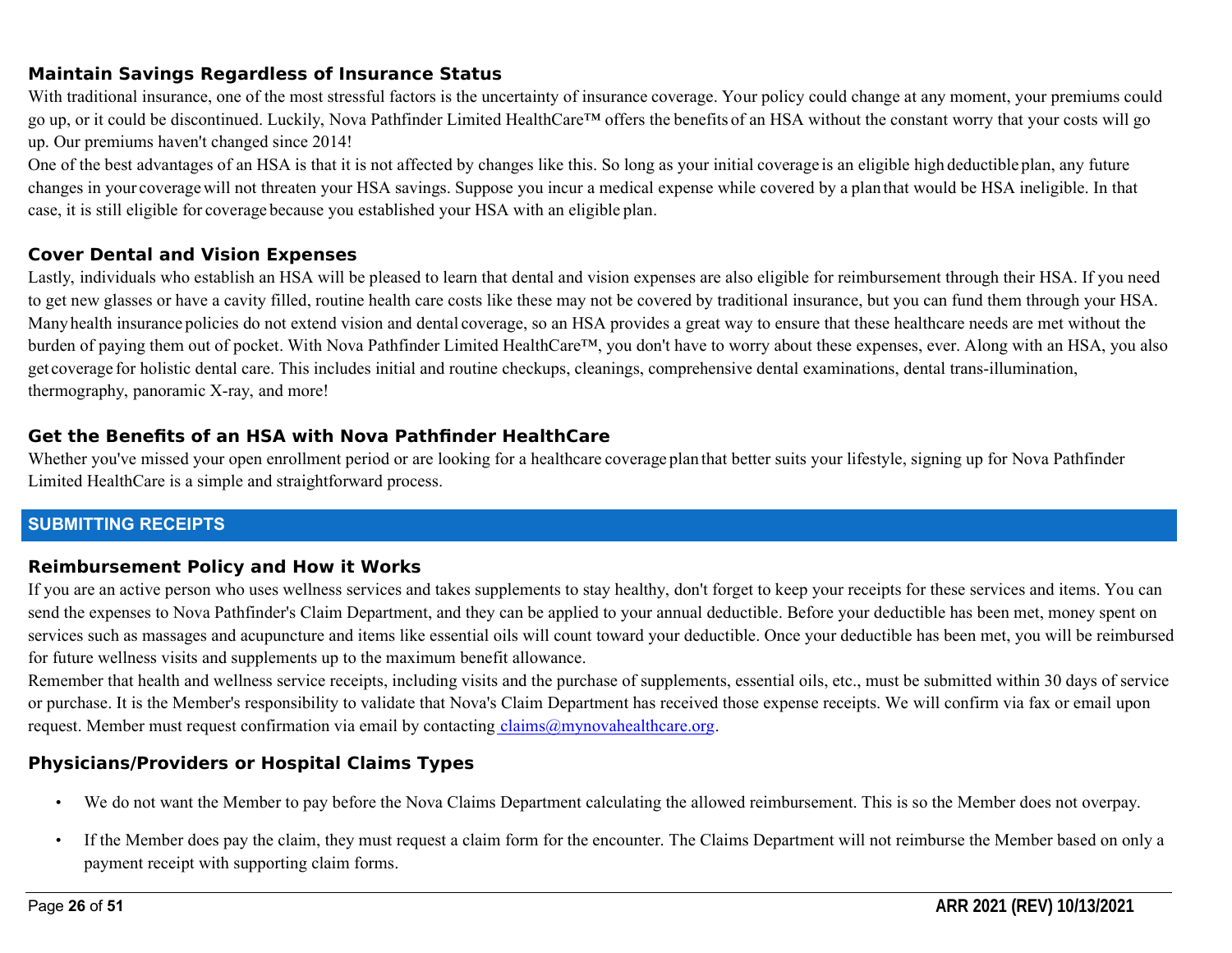Any service that requires a Pre-authorization will not be paid without an approved Pre-authorization number. All Pre-authorization is for allowed amounts applied to the deductible allowance \$5000/\$10,000 deductibles or reimbursed once the deductibles have been met.

#### **Claims must be submitted directly to Nova.**

## **Claim Forms:**

- CMS-1500
- UB40
- Other specialties

# **Receipts (not Claims)**

Please follow our policy for submitting receipts, or the amount on the receipt will not be applied to deductible allowance (\$5000/\$10,000) or once the deductible has been met for reimbursed.

# **How does the reimbursement qualify?**

Non-traditional healing treatments and medicines provided by any professional may be eligible if prescribed to treat a specific medical condition; we look at these very closely.

The treatments must be legal or pre-approved and may not qualify if the remedy is a food or a substitute for food that the Member would typically consume to meet nutritional requirements. On-itemized [bulk or bundled] bills will be **Rejected Incomplete** 

\*See lists of approved products or services that are covered under receipt submission.

# **All Health and Wellness Services fall under the provider's supervision.**

Suppose any non-provider receipt is over \$100. In that case, a provider will need to be prescribed if it is not in the Approved Products List, even though it is available without a prescription or letter of medical necessity. Receipts for Health and Wellness, Supplements, Oils, etc., will only be accepted if the receipts are within 30 days from the purchase date. Any receipts received after the 30-day purchase will not be considered.

Please note that all receipts must be submitted no later than 30 days from the date of service within your benefit period or plan end date. It is the members' responsibility to validate that we have received your receipts. We will confirm via fax or email upon request. Member must request confirmation via email to claims@mynovahealthcare.org.

# **Appeals must be filed 30 days from the decision date.**

For more information, please refer to our appeals policy or dispute a provider charge policy.

The Member will be reimbursed based on the allowed amount and only after the deductible for their policy has been met.

• All receipts that are submitted must be verifiable by the claims department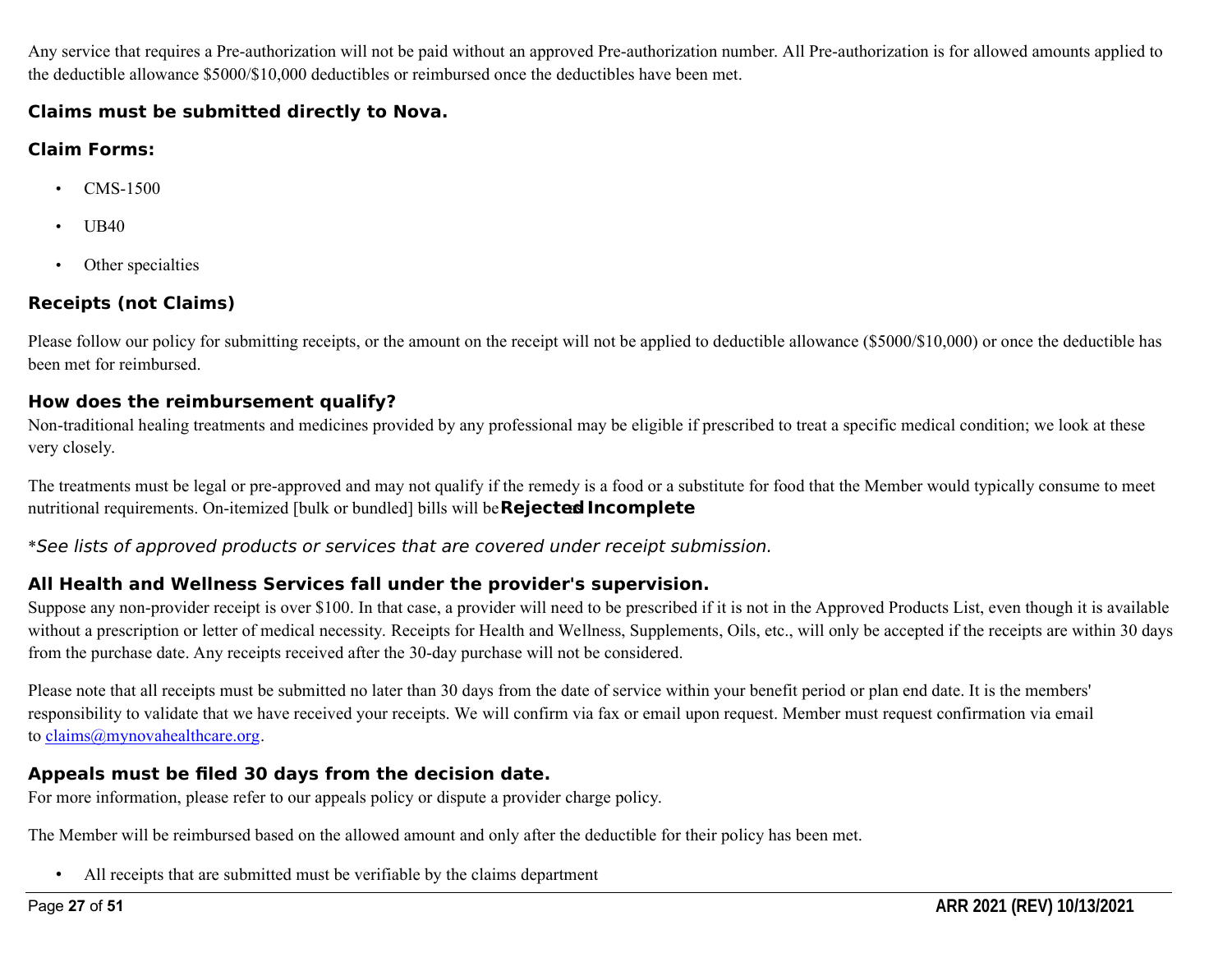- Handwritten receipts will **not be accepted**
- To be reimbursed or amount applies to deductible allowance, the Member must provide contact numbers for the store, vendor, or provider to receive healthcare services or goods.
- Bank or credit card statements will **not**be accepted
- An original Paid receipt is required
- All receipts must be clear and legible
- Shipping or taxes will not be applied to the allowance or reimbursed
- We will not apply for allowance or reimburse for receipts that were paid by points or certificates
- The ticket must include the Member's/dependent's name on the account/receipts to which the allowance is applied
- If the item was paid using an HSA account
- It will be considered a non-reimbursable item.

# **Example Items to be Included on Receipts:**

- Name of store and or provider's name, address, and phone
- Member/Spouse/Dependent address and ID number
- Member/Spouse/Dependent name as it appears on our membership roles
- Any Procedure description and CPT code amount charged per item, if available
- And the related Diagnosis  $&{}$  ICD-10 code for the condition being treated, if available
- Total charges
- Amount paid by Member and how it was paid: cash, check, or credit

## **DISPUTE PROCESS FOR CHARGES FROM YOUR PROVIDER**

## **Please review the following scenarios to determine how to dispute the Point of Service charges.**

- **Emergency Calfe** believe your care was due to an emergency, you may file a claimappeal. Please review the Nova Pathfinder HealthCare definition of emergency care to determine if an appealis appropriate.
- You contacted your Primary Care Doctor (PCD) after utine not are ferral was needed, the service was a follow-up to preventive care, or you did not realize the referral had expired. As a Nova Pathfinder HealthCare member, it is your responsibility to be aware of the referralrequirements. Point of Service charges cannot be waived if you did not follow the referral requirements. Your PCD/hospital or clinic cannot submit a retroactive referral for these circumstances.
- Your PCD/hospital or clinic appointment line/referral manager failed to submit the referral to Nova Pathfinder Limited **H misinformation** a Pathfinder advises its members to contact the hospital's or clinic's patient advocate to determine if he/she will submit a referral for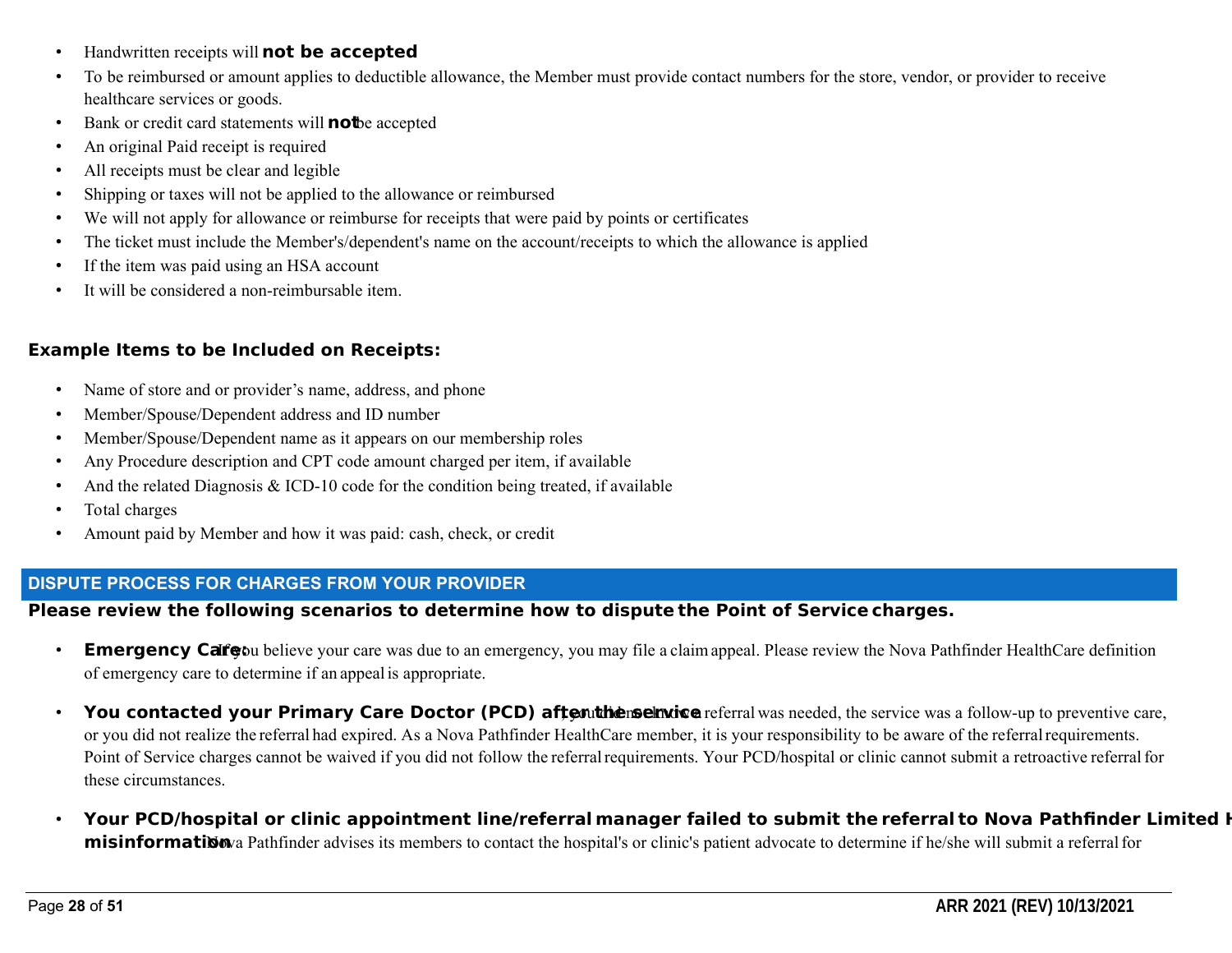services already rendered. If the referral is approved, members can then contact Nova for a claimadjustment. Nova does not have review rights for this circumstance, and the local hospital or clinic determination is final.

• Your PCD failed to submit the referral to Nova, or the referral was subimitted **and rejected** ten referral but did not submit a referral to Nova, you may submit a copy of the written referral. If the referral was verbal, you might submit a written statement from the provider indicating when the verbal referral was given.

# **Submit the documentation with a copy of the Explanation of Benefits (EOB) to:**

Nova Pathfinder Healthcare Claims Correspondence 5739 Kanan Rd., Suite 336, Agoura, CA 91301

- Misinformation from a Nova Pathfinder Limited HealthCare customer service representativels indicate misinformation or incomplete information was provided, the Point of Service charges may be adjusted. You may submit a request for review online or via U.S. mail. **Email via secure Encryptionealt@mynovahealthcare.org. U.S. mail:** Nova Pathfinder Healthcare Claims Correspondence 5739 Kanan Road Suite 336, Agoura, CA 91301
- **Other reasons not listed abowe** white a request for review online or via U.S. mail. **Email via secure Encryptionehlt@mynovahealthcare.org U.S. mail** 739 Kanan Rd., Suite #336, Agoura, CA 91301

## **FILING A GRIEVANCE**

Agrievance is a written complaint or concern about a medical provider, or the Nova Pathfinder Healthcare program in general.Authorization appeals, claims appeals, and claimreviewissues are separate from grievances. The following are examples of grievances:

- Quality of services provided by a provider(inadequate service, ineffective care, inaccurate results)
- Providers' conduct or actions and their Inaccurate personnel information
- Delays or mistakes in the processing of authorizations
- Patient protection issues at a hospital or doctor's office
- Privacy issues

**Note**Disputing charges for services should not be submitted as a grievance.

# **Who can file a grievance?**

Agrievance is a written complaint or concern about a medical provider, or the Nova Pathfinder Healthcare program in general.Authorization appeals, claims appeals, and claimreviewissues are separate from grievances.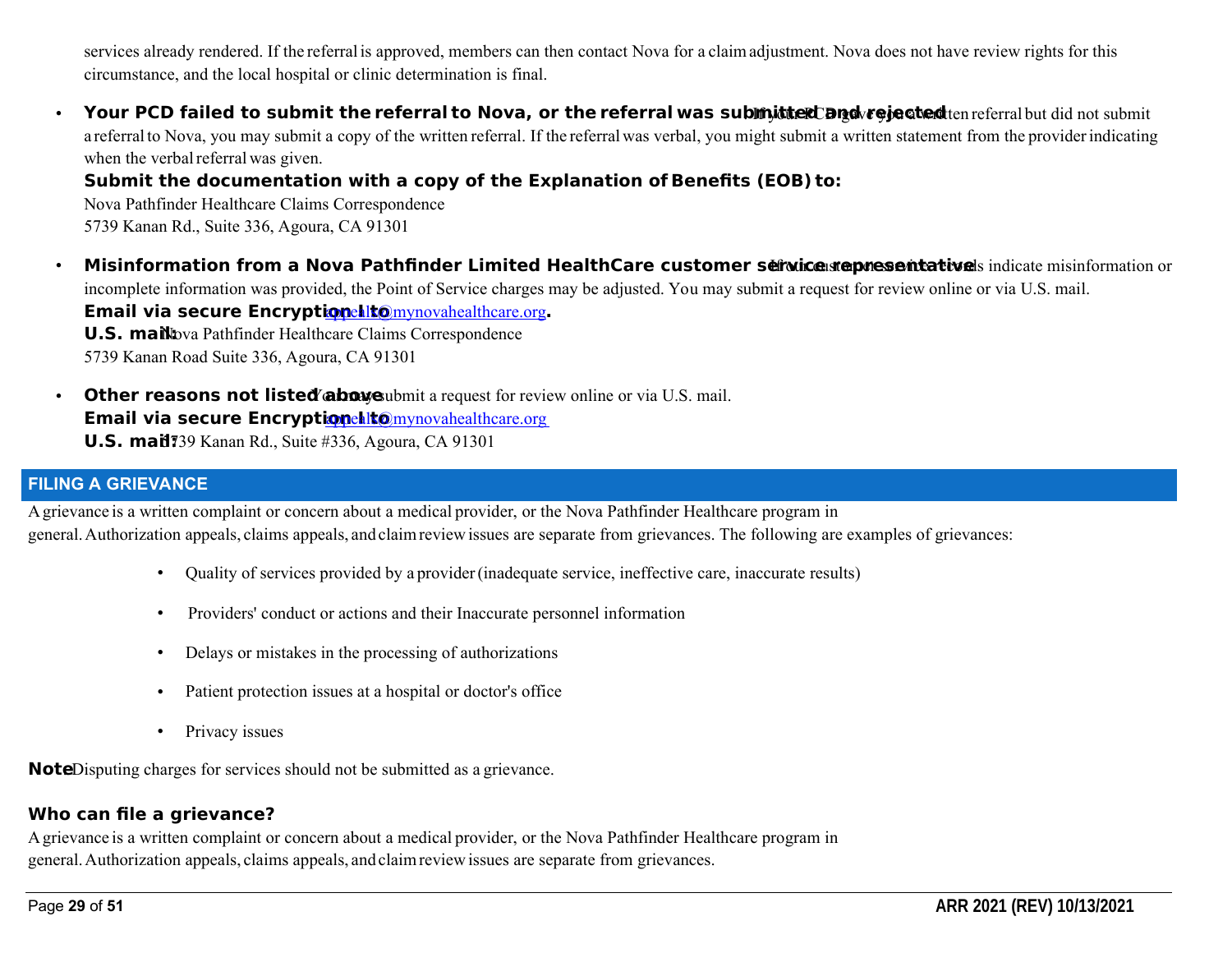The following are examples of grievances:

#### **What is the grievance process?**

Nova Pathfinder HealthCare takes complaints seriously. We will conduct a thorough investigation of the concerns and take actions as necessary to improve services. If necessary, we will contact the involved provider(s) and various Nova Pathfinder departments to gather additional information. Generally, we do not contact the Member unless the information in the grievance is unclear. The person who submitted the grievance will receive a written response, usually within 60 days.

## **How is a grievance submitted?** Print a **Nova Pathfinder Healthcare Grievance Forme**r with the following:

- Name, address, and telephone number of the person submitting the grievance
- The Member's name, address, and telephone number if different from the submitter
- The Member's Social Security number or the beneficiary's Social Security number
- A description of the issue(s), including the day, time, and details
- The name of the involved provider(s) or Nova associates
- The provider's address if the complaint is about a provider
- Any appropriate supporting documents
- If necessary, an Authorization for Disclosure of Medical or Dental Information form

#### **Fax to**-805-375-6090

Mail toNova Pathfinder HealthCare Healthcare Grievances 5739 Kanan Rd., Suite 336 Agoura, CA 91301

## **NOVA CANCELLATION POLICY**

#### **How to Cancel Your Insurance:**

Contact Nova Pathfinder directly to cancel your health insurance.

**Plan cancellation Policy** waiting period—in order to provide you with the best service possible, we have kept the waiting period as short as possible. \*

Written Notification: To protect both yourself and us, we require that the insured provide us with written notice. It is sufficient to send an email with a documented explanation and requested date. This ensures that both parties are aware of your intentions. Your name, address, and policy number should all be included. Please email your written request for cancellation to accounts@mynovahealthcare.org.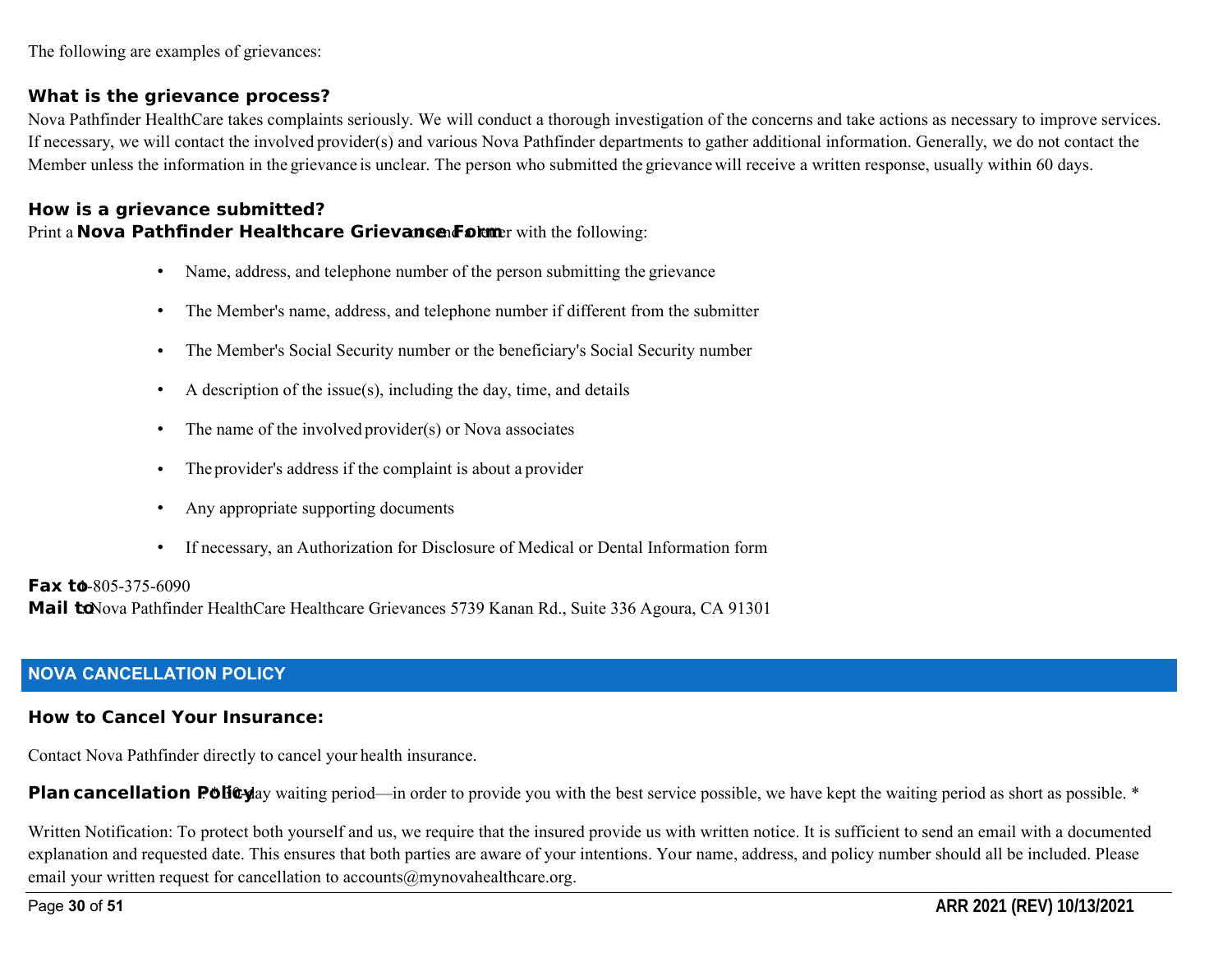Because our members currently use holistic/naturopathic therapies, they see this as an advantage in that they may apply those amounts to their deductible, allowing them to meet their deductible sooner. Please keep in mind that all receipts must be presented within 30 days of the date of service, reg **benefit period or plan has ended.** 

#### **SWITCHING TO NOVA AND WANT TO CANCEL YOUR OLD PLAN?**

#### **A Guide to Canceling Your Old Health Insurance**

Medical care companies want you to think your contract is guaranteed in perpetuity. Some insurers play games to make it as difficult as possible for their members to cancel their policy. But the truth is that canceling your existing policy is always an option.

#### **Can You Cancel Your Current Health Insurance Policy at Any Time?**

If you've ever tried to cancel your health insurance, you've probably been faced with fees and horror stories about what could happen if you don't have coverage. This strategy is employed to keep members loyal to even the most ineffective insurance policies. It is, nevertheless, possible to cancel your coverage. If you have a marketplace plan, you can cancel it depending on how many individuals are on the insurance. In most cases, your termination will take effect within 14 days after your cancellation. You may be charged a fee for any months you go without coverage, although there are some exceptions, and you can enroll in Nova Pathfinder Healthcare as soon as your other coverage expires.

#### **Firing Your Old Insurance**

Traditional insurers charge exorbitant monthly premiums in addition to providing inadequate benefits or nonexistent services. If this sounds familiar it's time to start considering other solutions. Fortunately, there are numerous options available. Find a health care company that puts health and care back into health care today!

#### **Discover the Alternatives**

You might think that enrolling in a new health care plan or applying for a special exception will require you to wait until open enrollment in November. Nova Pathfinder Healthcare is aiming to cut through the red tape and provide direct care to patients. Our organizational foundation, in addition to enabling 365-day enrollment, puts control in your hands and strives to keep our healthcare accessible and affordable. Choose from programs that include standard medical, as well as holistic and naturopathic treatments.

#### **Manage Your Health on Your Terms**

Health care is not "one-size-fits-all," but many providers treat it that way. We believe you should be able to manage your health on your terms and enroll in a plan that provides the exact treatment you need. Our plans reach beyond traditional health care to include naturopathic and therapeutic approaches. If your health requires therapies such as homeopathy, chiropractic, acupuncture, you should consider a plan that includes non-traditional solutions. You know your body better than anyone else, so choose a company and a plan that's right for you.

#### **Break Away from The System**

Don't allow yourself to be shackled to a health care company that doesn't value you. You are more than a number. You don't need to buy into a costly health care program that offers a limited range of options. We care for you the way you would care for yourself. We welcome families, individuals, and companies and give our members the tools and incentives to get healthy and stay healthy. See and experience the difference at Nova Pathfinder HealthCare.

#### Page **31** of **51 ARR 2021 (REV) 10/13/2021**  Nova Pathfind promotes holistic health and wellness coverage for all members. Get a quote today and be covered in as little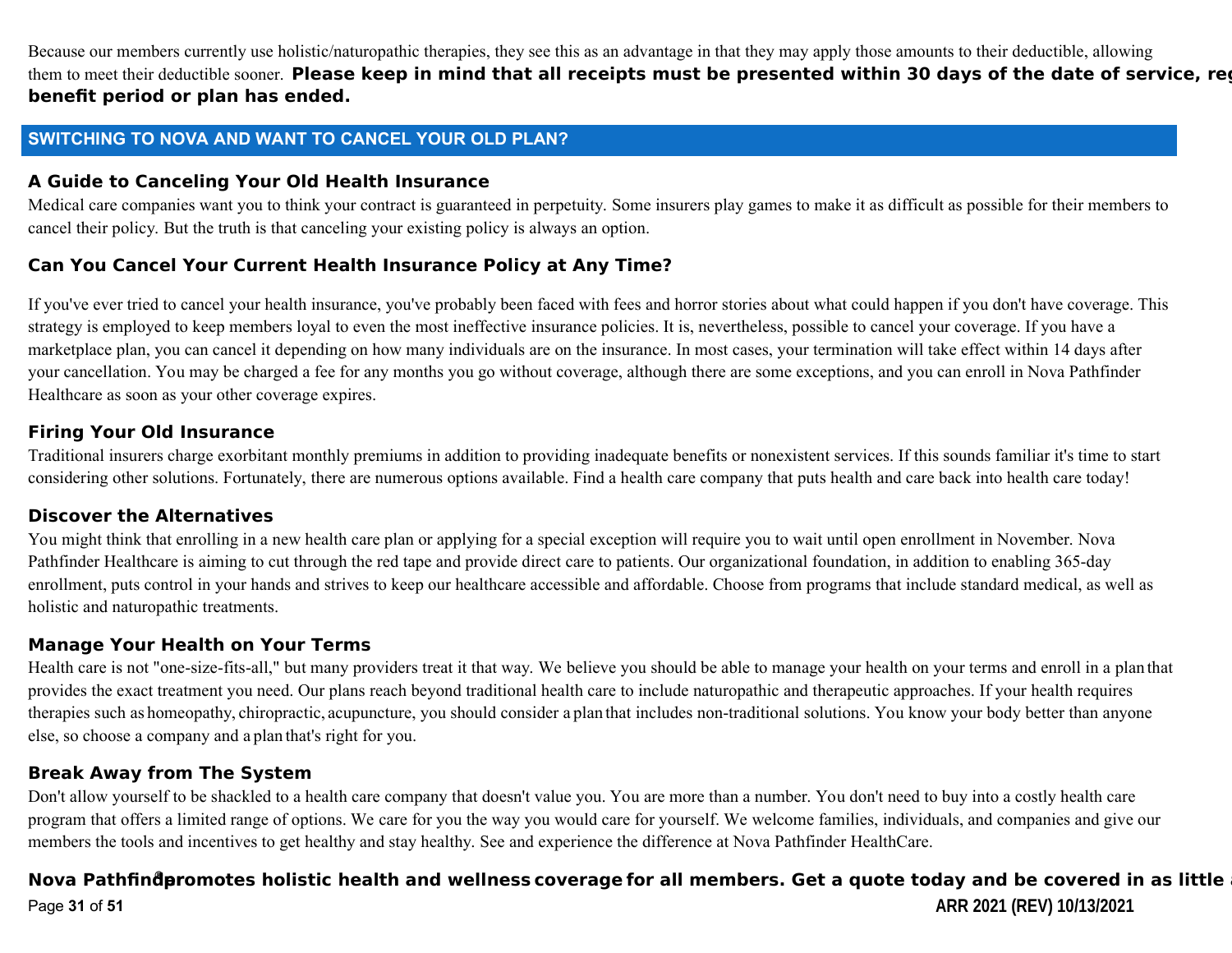

**Summary of Benefits and Coverage:**What services are covered by my NOVA Pathfinder HealthCare plan and how much will I have to pay out of pocket for covered and non-covered services. **Coverage Period:** 01/01/2021-12/31/2021 **NOVA Pathfinder Limited a HealthCare Company:** HDHP with HSA option **Coverage for:** All Covered Members **Plan Type:** HSA

The summary of benefits and coverage document will assist you in selecting a health plan. The document outlines how you and the plan will share the cost of covered health care services. **NOTE:** Information about the cost of this plan (referred to as the premium) will be provided separately.

**This is only an overview**. For more information about your coverage, call toll free 1-833-444-NOVA (6682). For general definitions of common terms, such as allowed amount, balance billing, coinsurance, copayment, deductible, providers, or other underlined terms see the Glossary.

You can view the glossary at https://mynovahealthcare.org/ or call toll free at 1-833-444-NOVA (6682) to request a PDF copy.

| <b>Important</b><br><b>Questions</b>                      | <b>Answers</b>                                                                                                                                                                                                                                      | <b>Why This Matters:</b>                                                                                                                    |
|-----------------------------------------------------------|-----------------------------------------------------------------------------------------------------------------------------------------------------------------------------------------------------------------------------------------------------|---------------------------------------------------------------------------------------------------------------------------------------------|
| What is the overall<br>deductible? (See<br>Footnote $1$ ) | \$5,000 per person / \$10,000 per family through the preferred provider<br>open network; (See Footnote 2) for non-preferred providers open<br>inetwork (See Footnote 3) the maximum cost per individual/family is<br>unavailable per calendar year. | In general, before this plan will begin to pay, you must pay all<br>provider costs up to the deductible amount.<br><b>NSee Footnote 4).</b> |

<sup>4</sup> Members may request temporary assistance due to a hardship and need to reduce deductible requirement. This is granted on a case-by-case basis.

<sup>&</sup>lt;sup>1</sup> An amount you could owe during a coverage period (usually one year) for covered health care services before your plan begins to pay. An overall deductible applies to all or almost all covered items and services. A plan with an overall deductible may also have a separate deductible that applies to specific services or groups of services. In addition, a plan may have only separate deductible. (For example, if your deductible is \$ 5,000, your plan won't pay anything until you've met your \$ 5,000 deductible for covered health care services subject to the deductible.) The exception is health and wellness.

<sup>&</sup>lt;sup>2</sup> Using an open-network preferred provider means the member will potentially pay the least amount when the provider accepts the fee schedule allowed amount and the not allowed amount. One example of a preferred provider is a provider who accepts the fee schedule rates Nova pays as the allowed amount for the service and normally will not balance bill the member. If the provider does balance bill it is an agreed-upon rate that the member is notified about prior to services because there is a preauthorization or a single case agreement in place for the services. A preferred provider needs a single case agreement to keep the members' costs to a minimum. Nova always suggests that the member works with our claims and preauthorization teams shop the best price for the service to be provided. Be aware, your preferred provider network, might use a nonpreferred provider's open network for services such as lab tests. Check with Nova benefits department before you get services.

 $3$  Non-Preferred Providers are also considered part of the open network, considered a provider who doesn't have a contract or will not accept a single case agreement or not accept the Nova fee schedule that is included in a preauthorization to provide services. If your plan covers non-preferred providers, you'll usually pay more to see a non-preferred provider than a preferred provider. Nova also refers to these providers as "nonparticipating".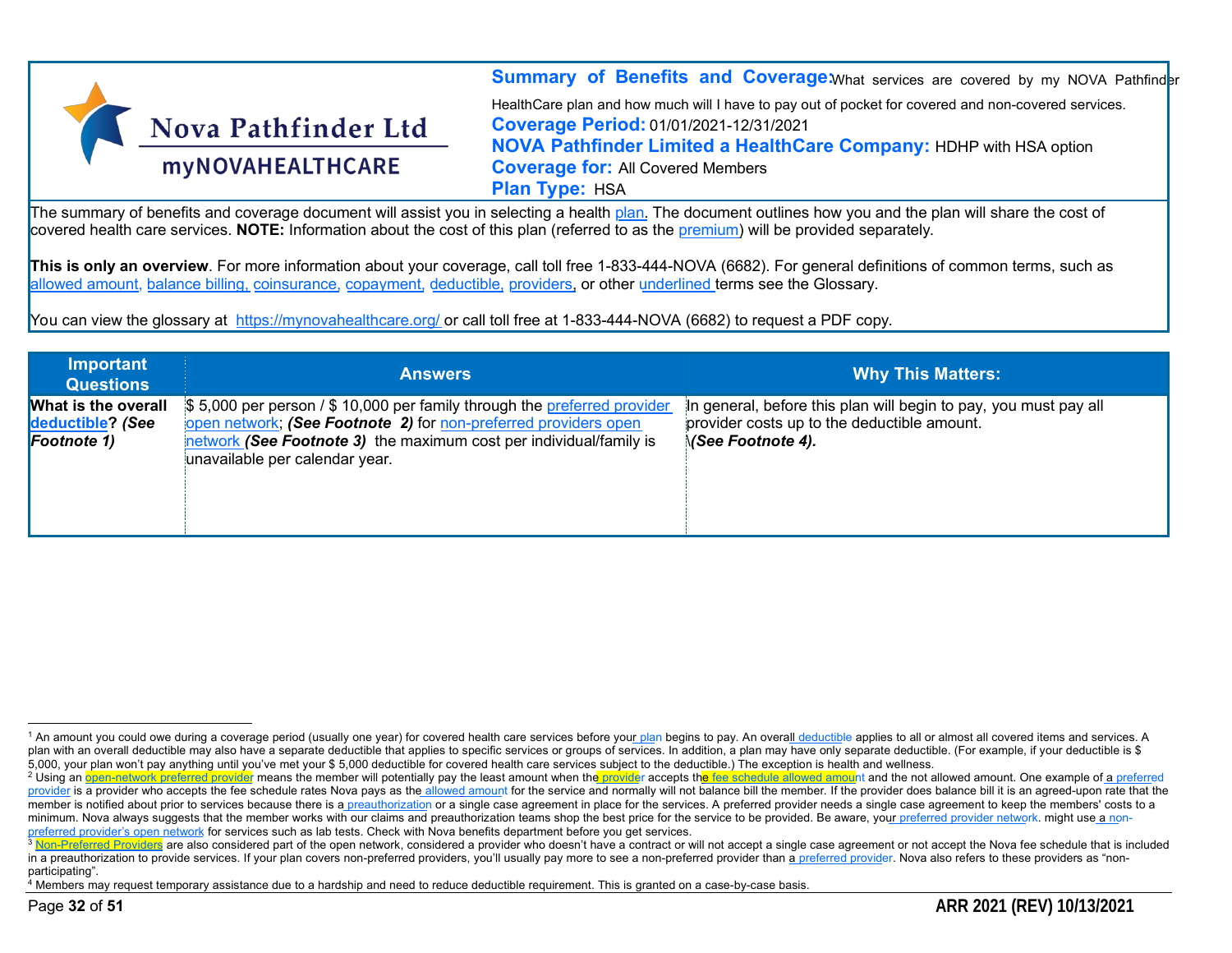| <b>Important</b><br><b>Questions</b>                        | <b>Answers</b>                                                                                                                                                                                                                                                                                                                                          | <b>Why This Matters:</b>                                                                                                                                                                                                                                                                                                                                              |
|-------------------------------------------------------------|---------------------------------------------------------------------------------------------------------------------------------------------------------------------------------------------------------------------------------------------------------------------------------------------------------------------------------------------------------|-----------------------------------------------------------------------------------------------------------------------------------------------------------------------------------------------------------------------------------------------------------------------------------------------------------------------------------------------------------------------|
| What is the<br>deductible for<br>this plan?                 | \$ 5,000 per person /<br>Non-preferred provider (non-<br>\$10,000 per family<br>participating) the maximum<br>through the preferred<br>cost per individual/family is<br>provider. Please see<br>unavailable per calendar year.<br>definition of provider<br>Please see definition of Non-<br>(See Footnote 5)<br>preferred provider<br>(See Footnote 6) | The deductible is the maximum you would pay in a year for covered services. If<br>you have additional family members on this plan, the combination of their<br>allowance and yours, reduces the family deductible until the total family<br>deductible is satisfied .On the Family and Individual Plus 1 plan, all Members<br>contribute to the deductible.           |
| What is not<br>included in the<br>deductible?               | Premiums, <b>balance billing (See Footnote 7)</b> charges,<br>penalties for non-certification and healthcare services<br>this plan doesn't cover.                                                                                                                                                                                                       | Even though you pay these expenses, they do not count toward your<br>deductible.                                                                                                                                                                                                                                                                                      |
| Will you pay less<br>if you use a<br>preferred<br>provider? | Yes. For a list of preferred providers call (888) 266-<br>4462. If your provider is not in our preferred providers<br>list, we are happy to work with them to get them into<br>our preferred providers list.list.                                                                                                                                       | This plan uses a preferred provider network. If you choose a preferred provider you<br>will save money. You will pay the most money if you utilize an open network from a<br>non-preferred provider. You may receive a bill from a provider for the difference<br>between the provider's charge and what your plan pays (balance billing). (See<br><b>Footnote 7)</b> |
| Do you need a<br>referral /<br>preauthorization<br>to see a | Yes, a referral/preauthorization is required from your<br>primary care provider to see a specialist. (This<br>includes holistic/naturopathic providers.)                                                                                                                                                                                                | Your provider can refer you to see a specialist with a referral. (This includes<br>holistic/naturopathic providers.) Please note, if the specialist needs to provide<br>additional services, those services will also need a preauthorization.                                                                                                                        |
| specialist?                                                 |                                                                                                                                                                                                                                                                                                                                                         | Note: If your provider includes holistic / naturopathic providers, their orders and<br>referral may include "over-the-counter" supplements and essential oils. These may<br>be covered as an allowed benefit if the Wellness treatments & Services guidelines<br>for coverage limitations are followed.                                                               |

<sup>7</sup> When a provider bills you for the balance remaining on the bill that your plan doesn't cover, this amount is the difference between the actual billed amount and the allowed amount. For example, if the provider charge i 200.00 and the allowed amount is \$ 110.00, the provider may bill you for the remaining \$ 90.00. This happens most often when you see a NON-preferred provider. An open network provider (preferred provider) might not bill the not allowed amount for the service.

<sup>&</sup>lt;sup>5</sup> Using an open-network preferred provider means the member will potentially pay the least amount. The Provider accepts the fee schedule allowed amount and the not the allowed amount. One example of a preferred provider is a provider who accepts the fee schedule rates Nova pays as the allowed amount for the service and normally will not balance bill the Member. If the provider does balance bill, it is an agreed-upon rate, that th Member is notified about prior to services because there is a preauthorization or a single case agreement in place for the services. With a preferred provider that needs a single case agreement to keep the Members cost to a minimum. Nova always suggests that the Member works with our claims and preauthorization teams shop for the best price for the service to be provided. Be aware, your preferred provider network. might use a nonpreferred providers open network for services such as lab tests. Check with Nova benefits department before you get services.

<sup>6</sup> Non-Preferred Providers are also considered as part of the open network, considered a provider who doesn't have a contract or will not accept a single case agreement or not accept the Nova fee schedule that is included in a preauthorization provide services. If your plan covers non-preferred providers, you'll usually pay more to see a non-preferred providers than a preferred provider. Nova also refers to these providers as "nonparticipating".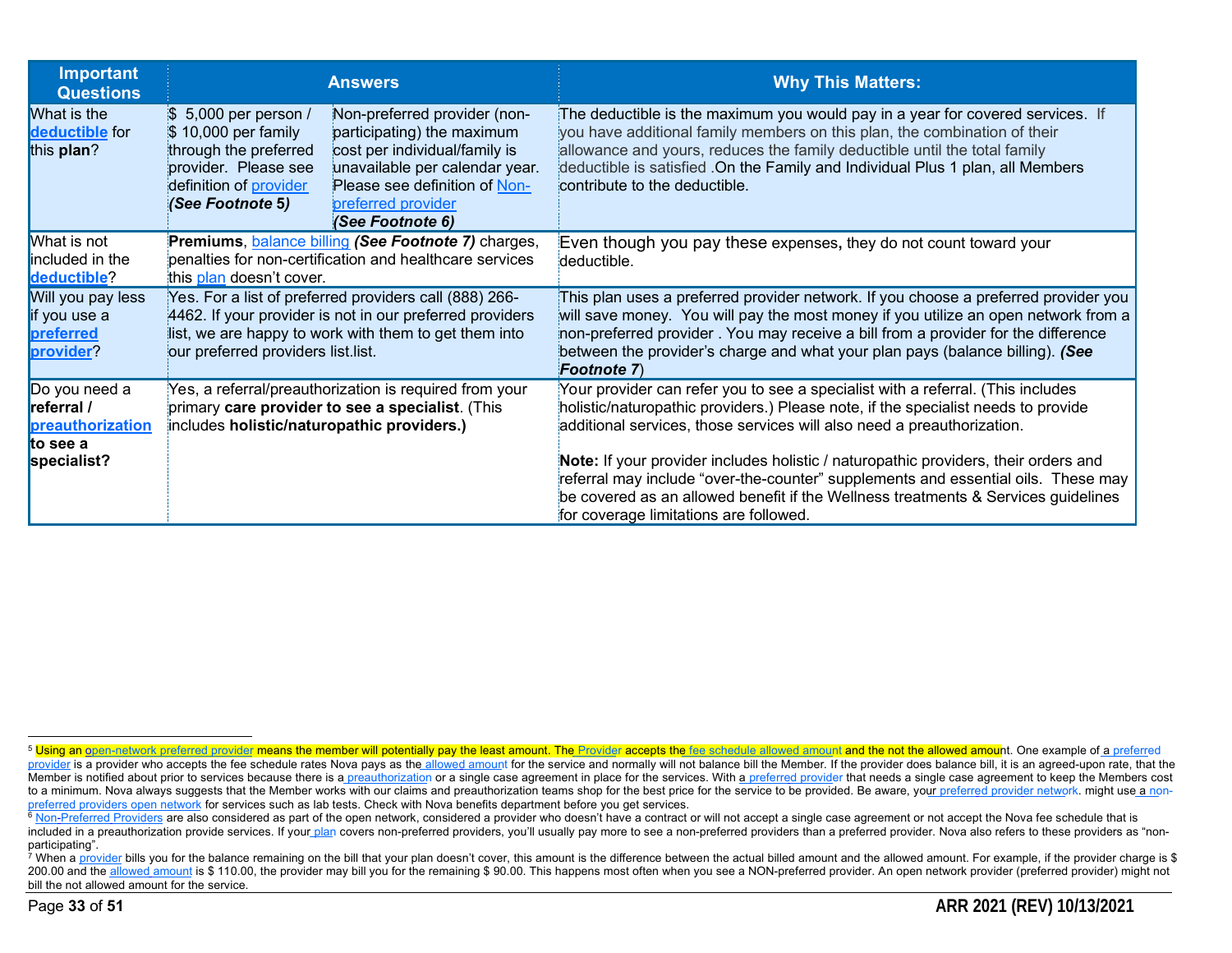| <b>Important Questions</b>                                        | <b>Answers</b>                                                                                                                                                                                                                                                                                                                                                                                                                                                                                                                                                                                                                                                                                                                                                                                                                                                                                                                                                                                                                       | <b>Why This Matters:</b>                                                                                                                                                                                                                                                                                                                                                                                                                                                                                                                                                                                                                                                                                                                                                                                                           |
|-------------------------------------------------------------------|--------------------------------------------------------------------------------------------------------------------------------------------------------------------------------------------------------------------------------------------------------------------------------------------------------------------------------------------------------------------------------------------------------------------------------------------------------------------------------------------------------------------------------------------------------------------------------------------------------------------------------------------------------------------------------------------------------------------------------------------------------------------------------------------------------------------------------------------------------------------------------------------------------------------------------------------------------------------------------------------------------------------------------------|------------------------------------------------------------------------------------------------------------------------------------------------------------------------------------------------------------------------------------------------------------------------------------------------------------------------------------------------------------------------------------------------------------------------------------------------------------------------------------------------------------------------------------------------------------------------------------------------------------------------------------------------------------------------------------------------------------------------------------------------------------------------------------------------------------------------------------|
| Are there services covered<br>before you meet your<br>deductible? | Yes. Preventive care & annual wellness visits are covered (See<br>Footnote 8) before you meet your deductible.<br><b>Primary Care Annual Wellness Visit</b><br>\$150.00 for two yearly visits are covered starting after three months<br>of membership up to \$150.00 for each visit or one combined visit for<br>a total of<br>\$300.00 annually. (See Footnote 9 & 10)<br>Additional cost over the \$300.00 is applied toward the deductible and<br>paid by Member. (See Footnote 11)<br><b>Chiropractor Annual Wellness Visit</b><br>If your chiropractor is your primary care provider and they perform a<br>health and wellness visit, you can substitute these services for your<br>benefit (See Footnote 8 & 10)<br>\$100.00 per three visits are covered starting after three months of<br>membership up to \$ 100.00 for each visit or one combined visit for a<br>total of<br>\$300.00 annually (See Footnote 8 & 10) The additional cost over<br>the<br>\$300.00 is applied toward the deductible and paid by the Member. | This plan covers some items and services even if you<br>haven't yet met the deductible amount. However, a<br>copayment or coinsurance may apply. For example,<br>this plan covers certain preventative services before<br>you meet your deductible.<br>See a list of examples in the section to the left for an<br>annual wellness visit. For more information about<br>your coverage, call 833-444-NOVA (6682)<br>This plan covers some items and services even if you<br>haven't yet met the deductible amount. However, a<br>copayment or coinsurance may apply. For example,<br>this plan covers certain preventative services before<br>you meet your deductible.<br>See a list of examples in the section to the left for an<br>annual wellness visit. For more information about<br>your coverage, call 833-444-NOVA (6682) |
| Are there services covered<br>before you meet your<br>deductible? | <b>Standard Diagnostic Tests:</b><br>If you are not sure if the test or screening will be covered, please get a<br>preauthorization. If your provider orders an EKG or other needed<br>imaging (i.e., chest x-ray), these are covered as part of your annual<br>wellness visit. For more complex tests that are over \$75.00, it is a<br>good idea to request a preauthorization, so you know your cost. (See<br>Footnote 12) (See Footnote 13)                                                                                                                                                                                                                                                                                                                                                                                                                                                                                                                                                                                      | This plan covers some items and services even if you<br>haven't yet met the deductible amount. However, a<br>copayment or coinsurance may apply.<br>For example, this plan covers certain preventive<br>services before you meet your deductible.<br>In the section on the left, you will find a list of<br>examples for yearly wellness visitsFor more<br>information about your coverage, call 833-444-NOVA<br>(6682).                                                                                                                                                                                                                                                                                                                                                                                                           |
| Are there services covered<br>before you meet your<br>deductible? | <b>Annual Wellness Visit Laboratory Tests:</b><br>This list contains examples of standard annual wellness visit lab tests<br>that may be ordered: Complete Blood Count (CBC), Lipid,<br>Comprehensive Metabolic Panel (CMP), Cholesterol panel,                                                                                                                                                                                                                                                                                                                                                                                                                                                                                                                                                                                                                                                                                                                                                                                      | This plan covers some items and services even if you<br>haven't yet met the deductible amount, However a<br>copayment or coinsurance may apply. For example,<br>this plan covers certain preventative services without                                                                                                                                                                                                                                                                                                                                                                                                                                                                                                                                                                                                             |

<sup>&</sup>lt;sup>8</sup> All services must be billed directly to the claims department on CMS-1500 or UB-04 or other approved claim form types for the services performed. Members are not to pay the provider at time of service and submit receipts unless approved in advance.

<sup>&</sup>lt;sup>9</sup> Paid to the provider of services after receiving an approved claim form.

<sup>&</sup>lt;sup>10</sup> All paid fees are based on the allowed amount for CPT/diagnosis combinations using billing guidelines from Medicare and Medicaid.

<sup>&</sup>lt;sup>11</sup> The Member must select to either use the primary care provider or to use their chiropractor for this benefit. The benefit cannot be combined with primary care annual wellness exams or chiropractor annual wellness exams. The Member has to select one service type to perform their preventive care.

<sup>&</sup>lt;sup>13</sup> All Laboratory test that are over \$ 50.00 may require a yearly, multiple year or single use preauthorization.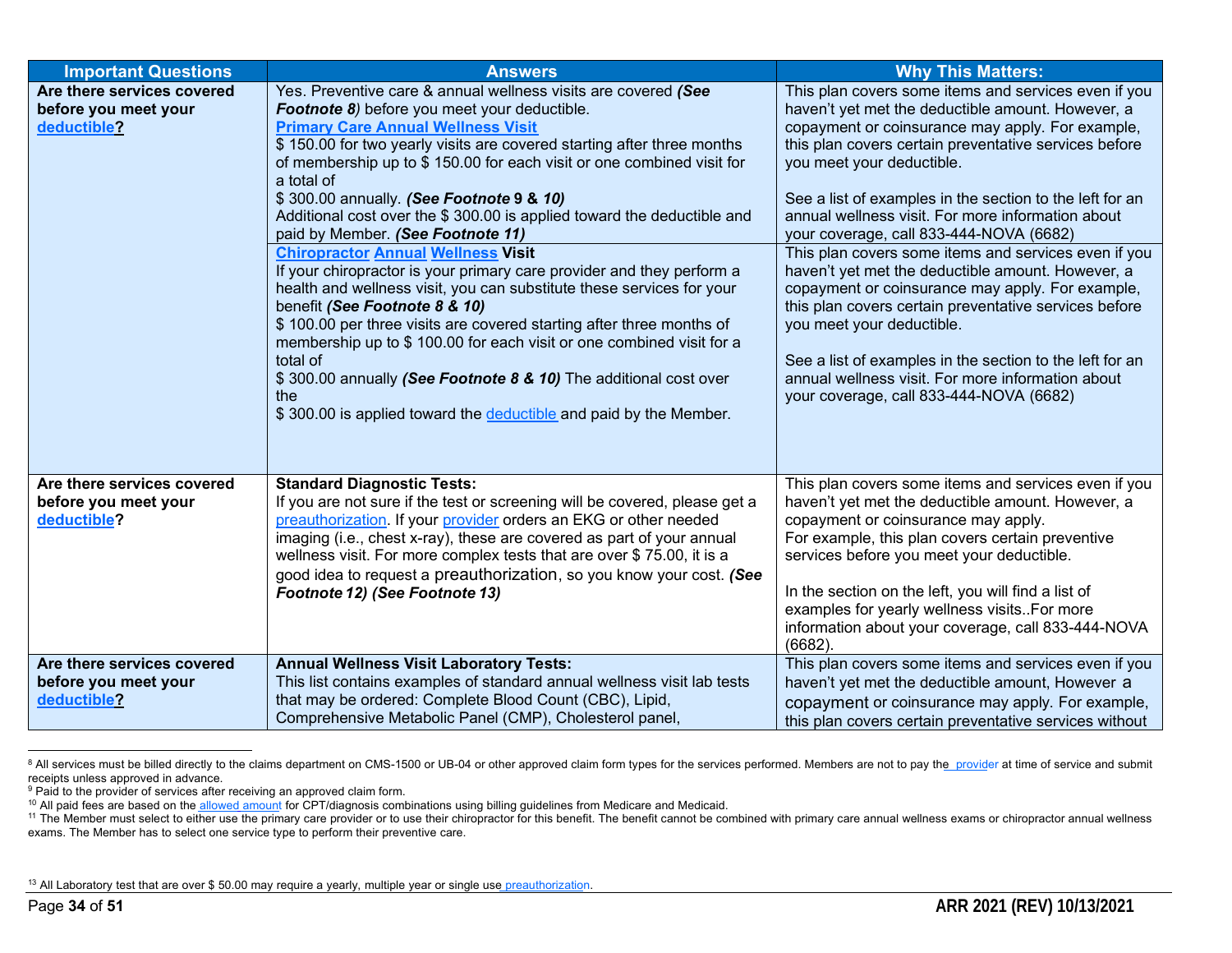| <b>Important Questions</b> | <b>Answers</b>                                                                                                                                                                                                                                                                                                                                                                                                                                                                                                                                                                                                                                                                                                                                                                                   | <b>Why This Matters:</b>                                                                                                                                                                       |
|----------------------------|--------------------------------------------------------------------------------------------------------------------------------------------------------------------------------------------------------------------------------------------------------------------------------------------------------------------------------------------------------------------------------------------------------------------------------------------------------------------------------------------------------------------------------------------------------------------------------------------------------------------------------------------------------------------------------------------------------------------------------------------------------------------------------------------------|------------------------------------------------------------------------------------------------------------------------------------------------------------------------------------------------|
|                            | Urinalysis, Glucose blood sugar, hemoglobin A1c, prothrombin time<br>with INR, C-Reactive Protein (CRP) (has-CRP), and thyroid function.<br>There are other lab tests we will cover. For more information on<br>whether a test that is not listed above qualifies as an annual<br>wellness visit please call us. For any laboratory tests that are over<br>\$50 dollars (See Footnote 14)<br>Please contact us to learn how to combine annual wellness visit types<br>such as an OBGYN appointment, a pediatric visit, or a vision/hearing<br>test for children. (See Footnote 15 & 16)<br>Starting after three months of membership, laboratory tests are<br>covered up to \$50.00 (See Footnote 17 & 18) for each lab, paid<br>separately to the laboratory and not applied to the deductible, | and before you meet your deductible.<br>See a list of examples in the section to the left for<br>annual wellness visit. For more information about<br>your coverage, call 833-444-NOVA (6682). |

All **copayment** and **coinsurance** costs shown in this chart are aft test er your **deductible** has been met, if a deductible applies.

| <b>Common</b><br><b>Medical</b><br>Event                         | <b>Services</b><br><b>You May</b><br><b>Need</b>                        | <b>What You Will</b><br><b>Pay Preferred</b><br><b>Providers</b>                | <b>What You Will Pay</b><br><b>NON-Preferred</b><br><b>providers</b>                                                                                                                                    | Limitations, Exceptions, & Other Important Information                                                                                                                                                                                                                                                                                                                                                                                                                                                                                                                                                                             |
|------------------------------------------------------------------|-------------------------------------------------------------------------|---------------------------------------------------------------------------------|---------------------------------------------------------------------------------------------------------------------------------------------------------------------------------------------------------|------------------------------------------------------------------------------------------------------------------------------------------------------------------------------------------------------------------------------------------------------------------------------------------------------------------------------------------------------------------------------------------------------------------------------------------------------------------------------------------------------------------------------------------------------------------------------------------------------------------------------------|
| If you visit a<br>health care<br>provider<br>office or<br>clinic | <b>Primary care</b><br>visit to treat<br>an Injury or<br><b>Illness</b> | 0% coinsurance<br>after the<br>deductible has<br>been met. (See<br>Footnote 19) | The Member may pay<br>coinsurance, balance<br>billing based on our<br>Allowable fee schedule<br>if the deductible has<br>been met.<br>The Member may still<br>have a balance owed.<br>(See Footnote 20) | Your provider can refer you to see a specialist with a referral. (This includes<br>holistic/naturopathic providers.) Please note: If the specialist needs to provide<br>additional services those services will need a preauthorization.<br>Note: If your provider includes holistic / naturopathic providers, their orders and<br>referral may include "over-the-counter" supplements and essential oils. These may<br>be covered as an allowed benefit if the guidelines in the wellness treatments &<br>services are followed for coverage limits.                                                                              |
| If you visit a<br>health care<br>provider<br>office or<br>clinic | Chiropractic<br>care                                                    | (See Footnote<br>19 & 21 )                                                      | (See Footnote 20)                                                                                                                                                                                       | Your provider can refer you to see a specialist with a referral. (This includes<br>holistic/naturopathic providers.) If the specialist needs to provide additional<br>services, those services will need a preauthorization.<br>Note: If your provider includes holistic / naturopathic providers, their orders and<br>referral may include "over-the-counter" supplements and essential oils. These may<br>be covered as an allowed benefit if the guidelines in the wellness treatments &<br>services are followed for coverage limits.<br><b>Note:</b> although you can use your wellness treatments & services benefits to see |

<sup>&</sup>lt;sup>14</sup> All Laboratory tests that are over \$ 50.00 may require a yearly, multiple-year or single-use preauthorization.

<sup>&</sup>lt;sup>15</sup> These can be combined with primary care annual wellness visit maximum benefit for combined visits is \$ 300.00. An example would be one OBGYN annual wellness visit and one primary care annual wellness visit

<sup>&</sup>lt;sup>16</sup> All paid fees are based on the allowed amount for CPT/diagnosis combinations using billing guidelines from Medicare and Medicaid for preventive care for OBGYN/pediatric and pediatric vision/hearing visits.

<sup>&</sup>lt;sup>17</sup> All paid fees are based on the allowed amount for CPT/diagnosis combinations using billing guidelines from Medicare and Medicaid. Members pay the remainder of the lab charges not covered.

<sup>&</sup>lt;sup>18</sup> Nova will cover annual wellness visit lab tests whose Medicare or Medicaid reimbursement rate is under \$50.00 for each test ordered.

<sup>&</sup>lt;sup>19</sup> 0% coinsurance after the deductible has been met.

<sup>&</sup>lt;sup>20</sup> The Member may pay coinsurance, balance billing based on our Allowable fee schedule if the deductible has been met. The Member may still have a balance owed.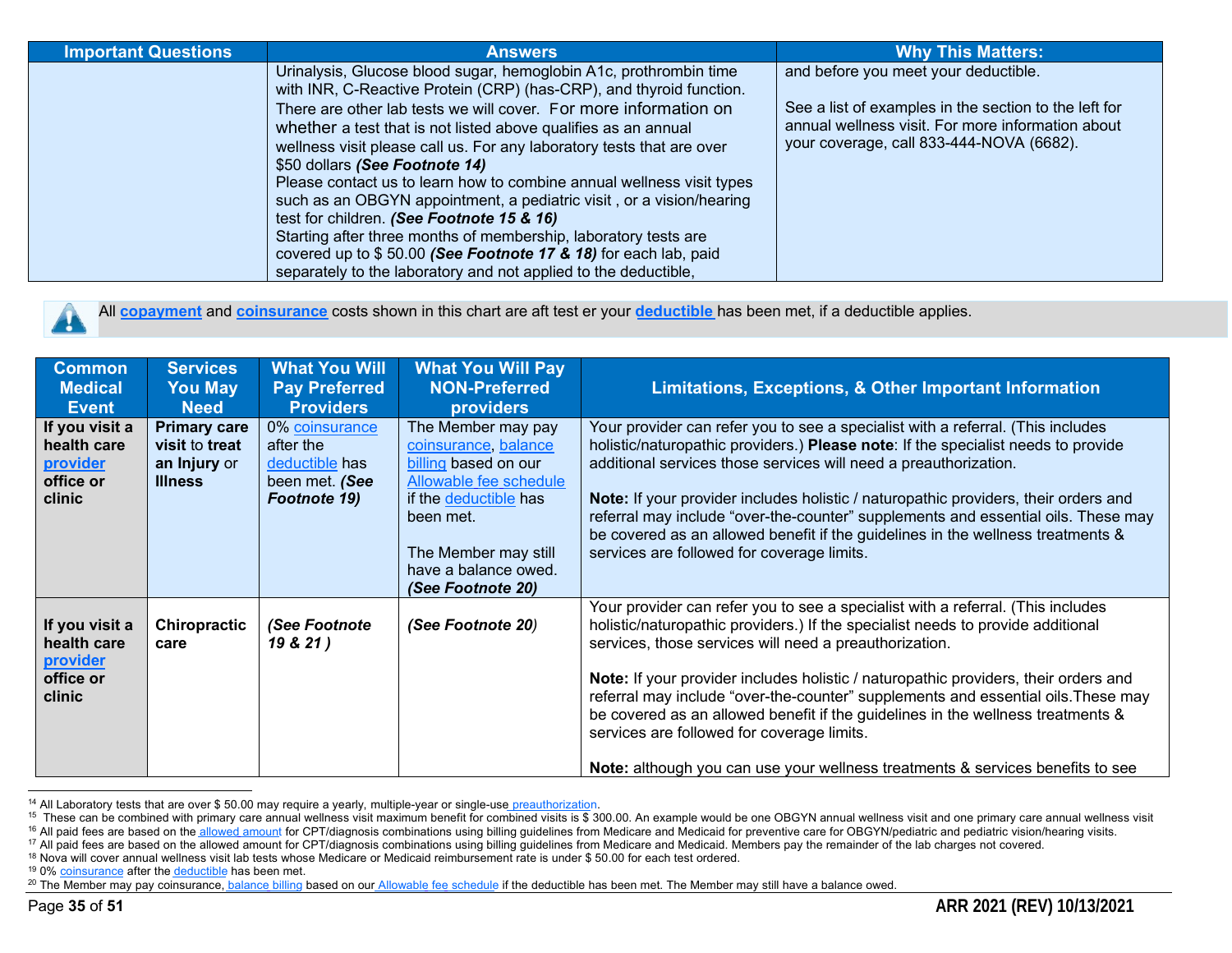|                                                                  |                                      |                                                                                                               |                                                                                                                                                                                                                | your Chiropractor without a preauthorization, It is suggested that the Member talks<br>to the Nova benefit department on how to combine visit limits per injury in addition<br>to your wellness treatments and services to increase visit limits.                                                                                                                                                                                                                                                                                                           |
|------------------------------------------------------------------|--------------------------------------|---------------------------------------------------------------------------------------------------------------|----------------------------------------------------------------------------------------------------------------------------------------------------------------------------------------------------------------|-------------------------------------------------------------------------------------------------------------------------------------------------------------------------------------------------------------------------------------------------------------------------------------------------------------------------------------------------------------------------------------------------------------------------------------------------------------------------------------------------------------------------------------------------------------|
| If you visit a<br>health care<br>provider<br>office or<br>clinic | <b>Specialist</b><br>office visit    | (See Footnote<br>21)                                                                                          | The Member may pay<br>coinsurance, balance<br>billing based on our<br>Allowable fee schedule<br>if the deductible has<br>been met. The Member<br>may still have a<br>balance owed. (See<br><b>Footnote 20)</b> | Your provider can refer you to see a specialist (includes holistic/naturopathic<br>providers) with a referral. Please note if the specialist needs to provide additional<br>services, however, those services will require a preauthorization.<br>Note: If your provider includes holistic / naturopathic providers, their orders and<br>referral may include "over-the-counter" supplements and essential oils. These may<br>be covered as an allowed benefit if the guidelines in the wellness treatments &<br>services are followed for coverage limits. |
| <b>Prescription</b><br>drugs by<br>primary care<br>provider:     | <b>Prescription</b><br><b>Drugs*</b> | 0% coinsurance<br><b>After the</b><br>deductible has<br>been met.<br><b>Prior</b> (See<br><b>Footnote 46)</b> |                                                                                                                                                                                                                | Note: See reimbursement policy on our website for submitting receipts. (See<br><b>Footnote 22)</b>                                                                                                                                                                                                                                                                                                                                                                                                                                                          |

<sup>&</sup>lt;sup>21</sup> 0% coinsurance after the deductible has been met.

<sup>&</sup>lt;sup>22</sup> If the reimbursement policy for submitting receipts is not followed, the Member might be responsible for paying the full amount. The amount will not be applied to the deductible if the deductible is not met, if the de is met no reimbursement will be issued.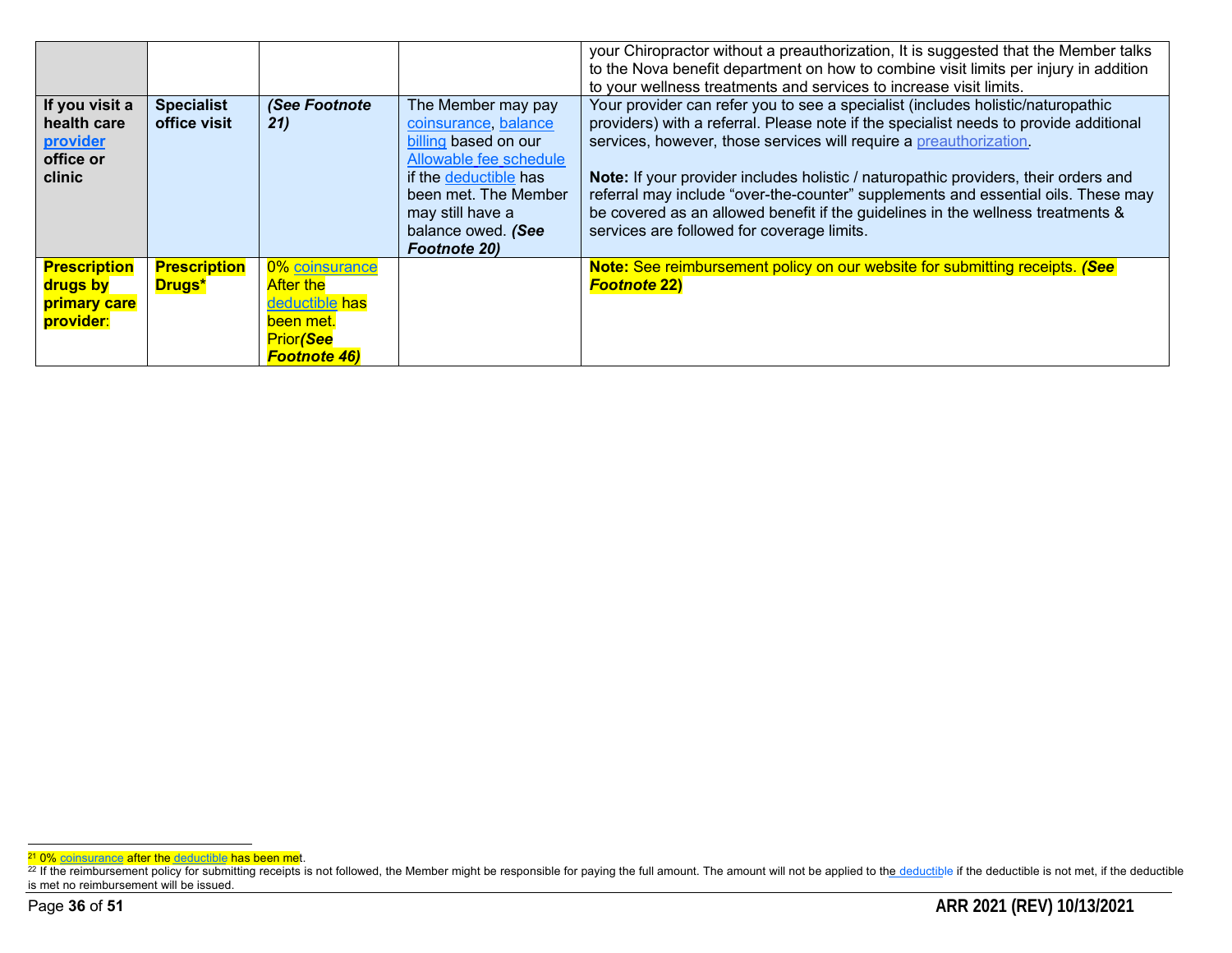#### **Annual Wellness Visits**

#### **Understanding the annual wellness visits and how they apply toward your deductible:**

- If the prescribed test has not been performed in accordance with the age-appropriate guidelines
- Before scheduling your procedure, know your screening/test category. Prior to the procedure ask the provider's scheduler or medical assistant for the pre-procedure diagnosis code (i.e. the reason for the test/screening).
- We may use this information to see whether the screening/test associated with this diagnosis (provided by the physician, scheduler, or medical assistant) is covered under the insurance as preventative or diagnostic.
- Is the diagnosis preventative or diagnostic, and how will it be processed?
- If you are unsure if the test you are having done will be classified as preventative or diagnostic, which may affect the cost, we recommend that you contact our benefits team and/or your provider before the test to help you prepare for the potential costs.
- Is the test preventative, such as a routine mammogram, colonoscopy, or prostate cancer/ colon cancer screening? Is it diagnostic for purposes of evaluation or treatment of a pre-existing condition? Is the test being ordered for chronic disease management for ongoing conditions or to evaluate and diagnose new health issues? Is the exam(s) and screenings/tests and/or vaccinations required solely for employment, immigration, licenses, travel, or other types of insurance?
- If any of the above services are included in your annual wellness visit, but your deductible has not been met, you may be responsible for the service. This is because your procedure will be diagnostic. You may want to ask; if the allowed amount will be allocated toward your deductible. We can help you save money by negotiating a single-use case with agreed-upon pricing if you have your provider obtain a pre-authorization.
- Could my screening/test begin as preventative and become a diagnostic for evaluation reasons or treatment of an existing condition? If this occurs, a patient may be responsible for a part or all of the benefit. Using CMS billing rules, we would assess the CPT/Diagnosis/Modifier combinations and medical history available.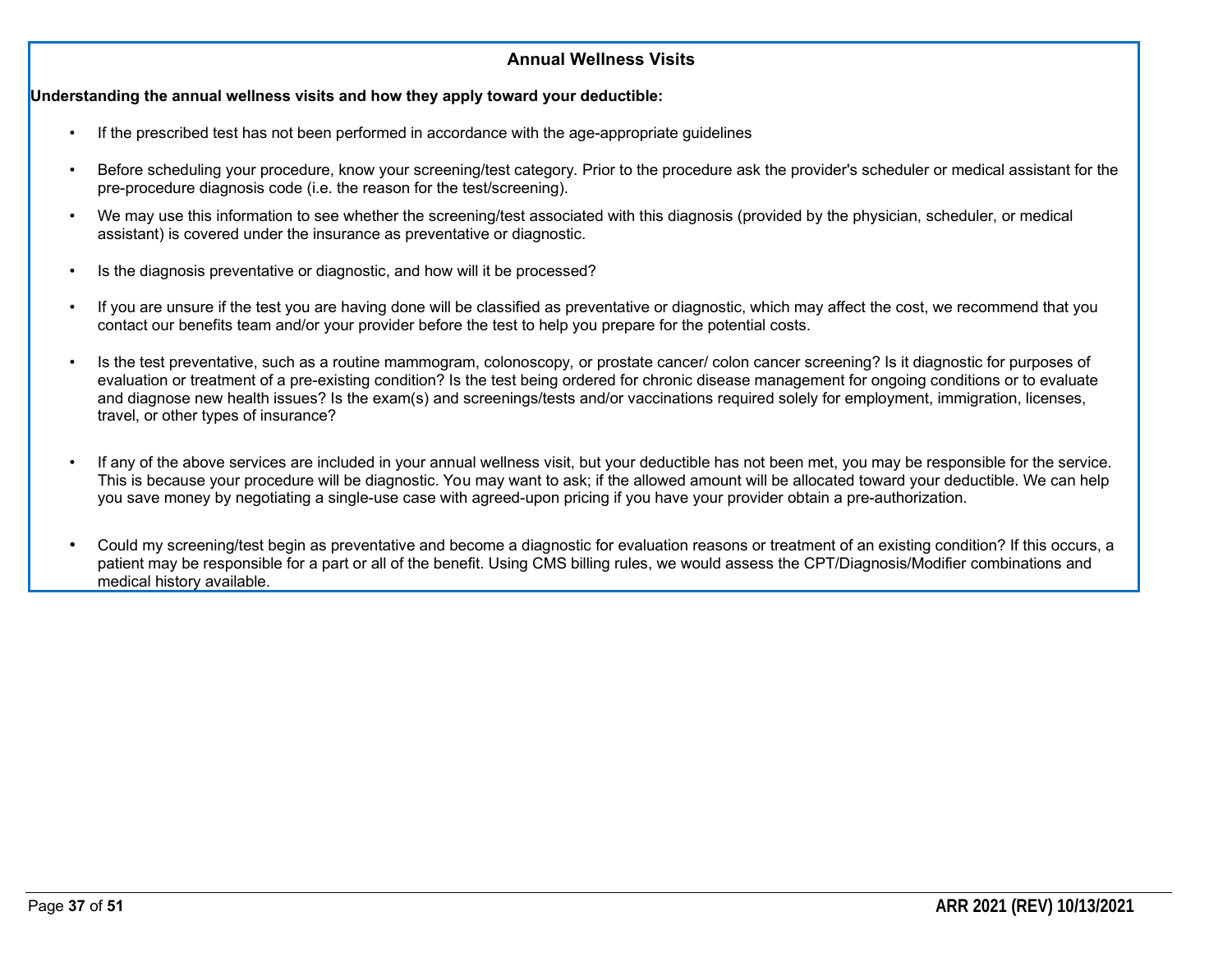| <b>Common</b><br><b>Medical Event</b>   | <b>Services you</b><br>may need                                                                                      | <b>What you will</b><br>pay Preferred<br><b>Providers</b> | What you will<br>pay Non-<br><b>Preferred</b><br><b>Providers</b>                                                                                                                                                                                          | Limitations, Exceptions, & Other Important Information                                                                                                                                                                                                                                                                                                                                                                                                                                                                                                                                                                                                                                                                                                                                                                                                                                                                                                                                                                                                                                                                                                                                                                                                                                                                                                                                                                                                                                                                                                                                                                                                                                                                                                                                                          |
|-----------------------------------------|----------------------------------------------------------------------------------------------------------------------|-----------------------------------------------------------|------------------------------------------------------------------------------------------------------------------------------------------------------------------------------------------------------------------------------------------------------------|-----------------------------------------------------------------------------------------------------------------------------------------------------------------------------------------------------------------------------------------------------------------------------------------------------------------------------------------------------------------------------------------------------------------------------------------------------------------------------------------------------------------------------------------------------------------------------------------------------------------------------------------------------------------------------------------------------------------------------------------------------------------------------------------------------------------------------------------------------------------------------------------------------------------------------------------------------------------------------------------------------------------------------------------------------------------------------------------------------------------------------------------------------------------------------------------------------------------------------------------------------------------------------------------------------------------------------------------------------------------------------------------------------------------------------------------------------------------------------------------------------------------------------------------------------------------------------------------------------------------------------------------------------------------------------------------------------------------------------------------------------------------------------------------------------------------|
| <b>Annual</b><br><b>Wellness Visits</b> | Preventative care -<br><b>Annual Wellness</b><br><b>Exams are</b><br>covered, before<br>you meet your<br>deductible. | 0% coinsurance                                            | See Limit and<br>Exceptions.<br>The Member<br>may pay<br>coinsurance,<br>balance billing<br>based on our<br><b>Allowable fee</b><br>schedule if the<br>deductible has<br>been met. The<br>Member may still<br>have a balance<br>owed. (See<br>Footnote 23) | Yes. Preventive Care & Annual Wellness Visit (AWV) are covered,<br>(See Footnote 24) before you meet your deductible.<br><b>Primary Care Annual Wellness Visit</b><br>\$150.00 for two yearly visits are covered starting after three months<br>of membership up to \$150.00 for each visit or one combined visit for<br>a total of<br>\$300.00 annually. (See Footnote 25 & 26)<br>Additional cost over the \$300.00 is applied toward the deductible and<br>paid by the Member. (See Footnote 27)<br><b>Chiropractor Annual Wellness Visit</b><br>(See Footnote 24)<br>\$100.00 per three visits are covered starting after three months of<br>membership up to \$100.00 for each visit or one combined visit for a<br>total of<br>\$300.00 annually. (See Footnote 28)<br>Additional costs over the \$300.00 are applied toward the deductible and<br>paid by the Member.<br><b>Standard Diagnostic Tests</b><br>Please get a <i>preauthorization</i> if you are unsure if the test or screening<br>will be covered. An EKG or other necessary x-rays (such as a chest x-<br>ray) ordered by your provider are covered as part of your annual<br>wellness visit. For more complex tests that are over \$75.00, it is a good<br>idea to request a <i>preauthorization</i> , so you know your cost.<br><b>Annual Wellness Visit Laboratory Tests</b><br>This list contains examples of standard annual wellness Visit lab tests that<br>may be ordered: Complete Blood Count (CBC), Lipid, Comprehensive<br>Metabolic Panel (CMP), Cholesterol Panel, Urinalysis, Glucose Blood<br>Sugar, Hemoglobin A1c, Prothrombin time with INR, C-Reactive Protein<br>(CRP) (HS-CRP), and Thyroid Function. There are other lab tests we will<br>cover. Please contact us to find out whether a lab test would be covered |

<sup>&</sup>lt;sup>23</sup> Members may pay coinsurance, balance billing based on our Allowable fee schedule if deductible has been met. The member may still have a balance owed.

<sup>&</sup>lt;sup>24</sup> All services must be billed directly to the claims department on CMS-1500 or UB-04 or other approved claim form types for the services performed. Members are not to pay provider at time of service and submit receipts unless approved in advance.

<sup>&</sup>lt;sup>25</sup> Paid to provider of services after receiving an approved claim form

<sup>&</sup>lt;sup>26</sup> All paid fees are based on allowed amount for CPT/diagnosis combinations using billing guidelines from Medicare and Medicaid.

<sup>27</sup> Member must select to either use the primary care provider or use their chiropractor for this benefit. The benefit cannot be combined with primary care annual wellness visit or chiropractor annual wellness visit, the member has to select one service type to perform their preventive care.

<sup>&</sup>lt;sup>28</sup> All fees are based off of allowed amount for CPT/diagnosis combinations using billing guidelines for preventive care in chiropractic coding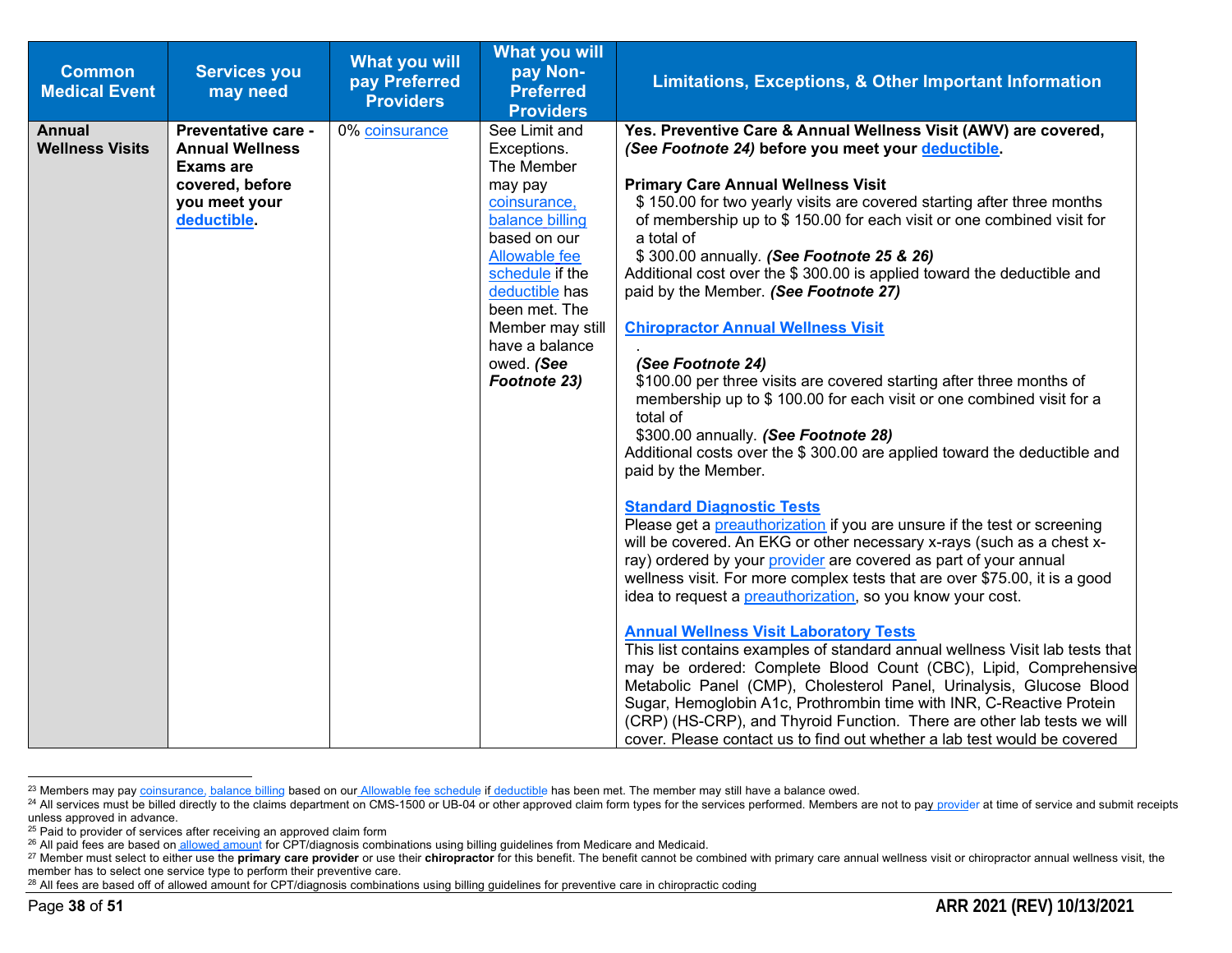| <b>Common</b><br><b>Medical Event</b> | <b>Services you</b><br>may need | <b>What you will</b><br>pay Preferred<br><b>Providers</b> | <b>What you will</b><br>pay Non-<br><b>Preferred</b><br><b>Providers</b> | Limitations, Exceptions, & Other Important Information                                                                                                                                                                                                                                                                                                                                                                                                                                                                                          |
|---------------------------------------|---------------------------------|-----------------------------------------------------------|--------------------------------------------------------------------------|-------------------------------------------------------------------------------------------------------------------------------------------------------------------------------------------------------------------------------------------------------------------------------------------------------------------------------------------------------------------------------------------------------------------------------------------------------------------------------------------------------------------------------------------------|
|                                       |                                 |                                                           |                                                                          | as part of your yearly wellness visit.                                                                                                                                                                                                                                                                                                                                                                                                                                                                                                          |
|                                       |                                 |                                                           |                                                                          | <b>Lab tests</b> are covered up to \$50.00 for each test. Testing facilities are<br>paid directly, not applied to the deductible, starting after three<br>months. For any laboratory tests that are over \$50.00 (See Footnote 29)<br>Because your OBGYN may be an annual wellness visit or a pediatric<br>annual wellness visit, and a pediatric vision/hearing annual wellness visit,<br>please contact us for information on how to combine primary care annual<br>wellness visit types.<br>(See Footnote 30 & Error! Bookmark not defined.) |
| <b>Preventive Care</b>                | <b>Adult Immunization</b>       | Four Adult<br><b>Immunizations</b>                        | (See Footnote                                                            | Annual Flu vaccine<br>$1_{-}$                                                                                                                                                                                                                                                                                                                                                                                                                                                                                                                   |
|                                       |                                 | are covered, prior                                        | $32$ ).                                                                  | 2.<br>Tetanus-diphtheria.<br>Shingles vaccine for ages 50 and older (two dose series).<br>3.                                                                                                                                                                                                                                                                                                                                                                                                                                                    |
|                                       |                                 | to the deductible                                         |                                                                          | Pneumococcal vaccine (PDF) two different vaccines; one time for<br>4.                                                                                                                                                                                                                                                                                                                                                                                                                                                                           |
|                                       |                                 | being met. (See                                           |                                                                          | ages 65 & older.                                                                                                                                                                                                                                                                                                                                                                                                                                                                                                                                |
|                                       |                                 | Footnote 31)                                              |                                                                          |                                                                                                                                                                                                                                                                                                                                                                                                                                                                                                                                                 |
|                                       |                                 | 0% coinsurance<br>after the deductible                    |                                                                          | You may have to pay for services that aren't preventative. Ask your<br>provider if the services need a preauthorization. The list above is what                                                                                                                                                                                                                                                                                                                                                                                                 |
|                                       |                                 | has been met.                                             |                                                                          | your plan will currently pay for without a preauthorization.                                                                                                                                                                                                                                                                                                                                                                                                                                                                                    |
|                                       |                                 |                                                           |                                                                          | If the reimbursement policy for submitting receipts is not followed, the                                                                                                                                                                                                                                                                                                                                                                                                                                                                        |
|                                       |                                 |                                                           |                                                                          | Member might be responsible for paying the full amount. (See Footnote<br>33)                                                                                                                                                                                                                                                                                                                                                                                                                                                                    |
| <b>Preventive Care</b>                | Childhood                       | <b>Standard</b>                                           | See limit and                                                            | Standard childhood Immunizations are covered under the benefit prior to                                                                                                                                                                                                                                                                                                                                                                                                                                                                         |
|                                       | Immunization                    | <b>Childhood</b>                                          | exceptions.                                                              | the deductible being met.                                                                                                                                                                                                                                                                                                                                                                                                                                                                                                                       |
|                                       |                                 | <b>Immunizations</b><br>are covered prior                 | The Member                                                               | See the flu shot limit and exclusions, as well as age-appropriate                                                                                                                                                                                                                                                                                                                                                                                                                                                                               |
|                                       |                                 | to the deductible                                         | may pay<br>coinsurance,                                                  | recommended vaccinations. It is possible that you will have to pay for                                                                                                                                                                                                                                                                                                                                                                                                                                                                          |
|                                       |                                 | being met. (See                                           | balance billing                                                          | treatments that aren't preventive in nature. Inquire with your provider                                                                                                                                                                                                                                                                                                                                                                                                                                                                         |
|                                       |                                 | Footnote 34)                                              | based on our                                                             | about whether the treatments you need are preventive. Then talk to us                                                                                                                                                                                                                                                                                                                                                                                                                                                                           |
|                                       |                                 | 0% coinsurance                                            | <b>Allowable</b> fee                                                     | about what your insurance will cover without a preauthorization.                                                                                                                                                                                                                                                                                                                                                                                                                                                                                |
|                                       |                                 | after the deductible                                      | schedule if the                                                          | Some vaccinations are required before your child can attend daycare                                                                                                                                                                                                                                                                                                                                                                                                                                                                             |
|                                       |                                 | has been met.                                             | deductible has<br>been met. The                                          | or school, so check with your local or state organization.<br>If the Member fails to follow the reimbursement procedure for                                                                                                                                                                                                                                                                                                                                                                                                                     |
|                                       |                                 |                                                           | Member may still                                                         | submitting receipts, the Member may be responsible for paying the full                                                                                                                                                                                                                                                                                                                                                                                                                                                                          |
|                                       |                                 |                                                           | have a balance                                                           | amount. (See Footnote 35)                                                                                                                                                                                                                                                                                                                                                                                                                                                                                                                       |

 $29$  All laboratory test that are over \$50 dollars may require a yearly, multiple year or single use preauthorization.

<sup>30</sup> Can be combined with primary care annual wellness visit maximum benefit for combined visits is \$300.00. Example would be one OBGYN annual wellness visit and one primary care annual wellness visit

<sup>&</sup>lt;sup>31</sup> All paid fees are based on allowed amount for CPT/diagnosis combinations using billing guidelines from Medicare and Medicaid for preventive care for adult immunizations. Nova may have limits and exceptions to this benefit for travel and employment or duplicate immunization.

<sup>&</sup>lt;sup>32</sup> Members may pay coinsurance, balance billing based on our Allowable fee schedule if deductible has been met. The member may still have a balance owed.

<sup>33</sup> All provider-based services must be bill directly from the providers office for reimbursement on proper claim form. See reimbursement policy for clarification of details.

<sup>34</sup> All paid fees are based on allowed amount for CPT/diagnosis combinations using billing guidelines from Medicare and Medicaid for preventive care for adult immunizations. Nova may have limits and exceptions to this benefit for travel and employment or duplicate immunization.

<sup>&</sup>lt;sup>35</sup> All provider-based services must be billed directly from the providers office for reimbursement on the proper claim form. See the reimbursement policy for clarification of details.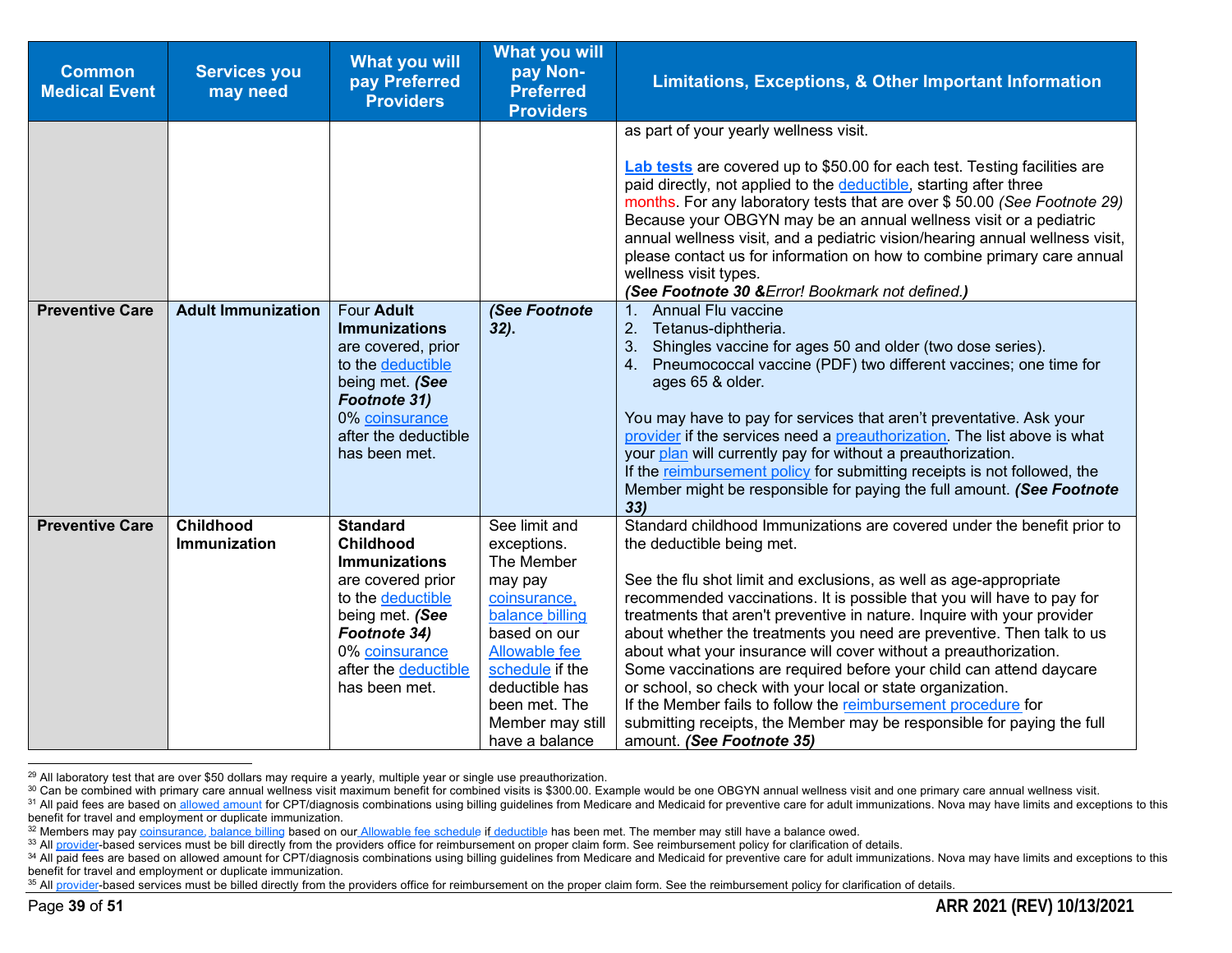| <b>Common</b><br><b>Medical Event</b> | <b>Services you</b><br>may need                           | <b>What you will</b><br>pay Preferred<br><b>Providers</b>                                                                                                       | <b>What you will</b><br>pay Non-<br><b>Preferred</b><br><b>Providers</b>                                                                                                                                                       | <b>Limitations, Exceptions, &amp; Other Important Information</b>                                                                                                                                                                                                                                                                                                                                                                                                                                                                                                                                                                                                                                                                                                                                                                                                                                                                                                                                                                                                      |
|---------------------------------------|-----------------------------------------------------------|-----------------------------------------------------------------------------------------------------------------------------------------------------------------|--------------------------------------------------------------------------------------------------------------------------------------------------------------------------------------------------------------------------------|------------------------------------------------------------------------------------------------------------------------------------------------------------------------------------------------------------------------------------------------------------------------------------------------------------------------------------------------------------------------------------------------------------------------------------------------------------------------------------------------------------------------------------------------------------------------------------------------------------------------------------------------------------------------------------------------------------------------------------------------------------------------------------------------------------------------------------------------------------------------------------------------------------------------------------------------------------------------------------------------------------------------------------------------------------------------|
|                                       |                                                           |                                                                                                                                                                 | owed.                                                                                                                                                                                                                          |                                                                                                                                                                                                                                                                                                                                                                                                                                                                                                                                                                                                                                                                                                                                                                                                                                                                                                                                                                                                                                                                        |
| <b>Preventive Care</b>                | <b>Laboratory tests</b>                                   | Limited coverage<br>prior to the<br>deductible being<br>met for annual<br>wellness visit lab<br>test 0%<br>coinsurance after<br>the deductible has<br>been met. | See limit and<br>exceptions.<br>The Member<br>may pay<br>coinsurance,<br>balance billing<br>based on our<br>Allowable fee<br>schedule if the<br>deductible has<br>been met. The<br>Member may still<br>have a balance<br>owed. | Annual wellness visit laboratory tests (See Footnote 36 & 37)<br>This list contains examples of standard annual wellness visit lab tests<br>that may be ordered. Complete Blood Count (CBC), lipid,<br>Comprehensive Metabolic Panel (CMP), cholesterol panel, urinalysis,<br>Glucose Blood Sugar, Hemoglobin A1c, Prothrombin Time with INR, C-<br>reactive protein (CRP) (h-CRP), and thyroid function. There are other<br>lab tests we will cover. If you have any questions about whether the test<br>will be covered as part of your annual wellness visit lab test, please<br>contact us or request a prior authorization.<br>After three months of membership, lab tests are covered up to \$50.00<br>(See Footnote 36 & 37 & 38) for each lab, paid individually to the<br>laboratory and not applied to the deductible. All Laboratory tests that are<br>over \$50.00 (See Footnote 38)<br>If the reimbursement policy for submitting receipts is not followed, the<br>Member might be responsible for paying the full amount. (See Footnote<br>35 & 36 & 37) |
| <b>Preventive Care</b>                | <b>Screening</b>                                          | 0% coinsurance<br>after the deductible<br>has been met.(See<br>Footnote 39)                                                                                     | See limit and<br>exceptions.<br>The Member<br>may pay<br>coinsurance,<br>balance billing<br>based on our<br>Allowable fee<br>schedule if the<br>deductible has<br>been met. The<br>Member may still<br>have a balance<br>owed. | Age-appropriate recommended screenings<br>A few we can list here, preventive colonoscopy screening, bilateral<br>mammography screening, cervical cancer screening (pap test), and male<br>prostate cancer screening <sup>40</sup> , are covered. You may have to pay for<br>services that aren't preventive.<br>Talk with your provider to see whether the treatments you need are<br>preventative, then check what your plan will pay for.<br>If the reimbursement policy for submitting receipts is not followed, the<br>Member might be responsible for paying the full amount. (See Footnote<br>35 & 36 & 37)                                                                                                                                                                                                                                                                                                                                                                                                                                                      |
| <b>Telemedicine</b>                   | 24/7 Teladoc<br><b>Telehealth service</b><br>subscription | 0% coinsurance                                                                                                                                                  | 0% coinsurance                                                                                                                                                                                                                 | Teladoc Telehealth services provide 24/7 telephone conference access<br>for general medicine, anywhere in the United States and is included with<br>your membership. (See Footnote 41)                                                                                                                                                                                                                                                                                                                                                                                                                                                                                                                                                                                                                                                                                                                                                                                                                                                                                 |

<sup>36</sup> All paid fees are based on the allowed amount for CPT/diagnosis combinations using billing guidelines from Medicare and Medicaid. Members pay the remainder of the lab charges not covered.

<sup>37</sup> Nova will cover annual wellness visit lab tests whose Medicare or Medicaid reimbursement rate is under \$50.00 for each test ordered without preauthorization prior to the deductible being met.

 $38$  All Laboratory test that are over \$ 50.00 may require a yearly, multiple year or single use pre-authorization.

<sup>&</sup>lt;sup>39</sup> 0% coinsurance after the deductible has been met.

<sup>&</sup>lt;sup>41</sup> Our Members have access to an amazing benefit, HealthiestYou. No more waiting at the doctor's office for General Medical. See (Televideo) or talk to a doctor 24/7. Talk to a licensed doctor by phone or video from anywhere. Get an Expert Medical Opinion or get a second opinion from leading experts on more-serious conditions.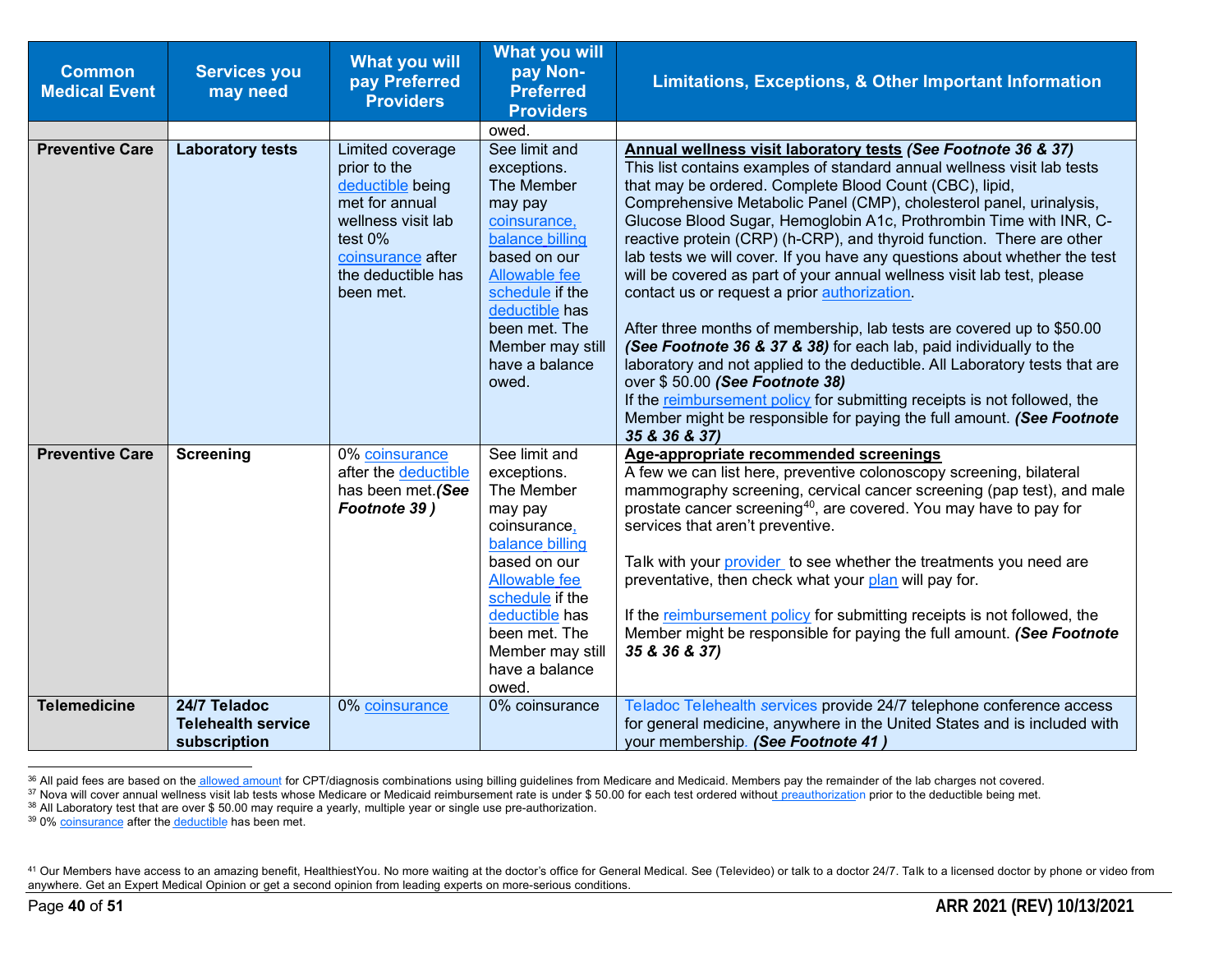#### Health and Wellness Treatments & Services

"None of the services in this category can be reimbursed until the deductible has been met. You may combine any health and wellness treatments & services up to t below to reach the deductible **:** 

- \$ 2000.00 max benefit for Individual
- \$ 4000.00 max benefit for Individual +1
- \$ 4000.00 max benefit for Family

| <b>Common</b><br><b>Medical Event</b>                   | <b>Services You</b><br><b>May Need</b> | <b>What You Will</b><br><b>Pay Preferred</b><br><b>Providers</b> | <b>What You Will</b><br>Pay NON-<br><b>Preferred</b><br>providers                              | <b>Limitations, Exceptions, &amp; Other Important Information</b>                                                                                                                                                                                                                                                                                                                                                                                                                               |
|---------------------------------------------------------|----------------------------------------|------------------------------------------------------------------|------------------------------------------------------------------------------------------------|-------------------------------------------------------------------------------------------------------------------------------------------------------------------------------------------------------------------------------------------------------------------------------------------------------------------------------------------------------------------------------------------------------------------------------------------------------------------------------------------------|
| Health,                                                 | <b>Chiropractic</b>                    | 0% coinsurance                                                   | If the deductible                                                                              | Note: You may combine any service in the wellness treatments & services                                                                                                                                                                                                                                                                                                                                                                                                                         |
| <b>Wellness</b><br><b>Treatments &amp;</b>              | care                                   | after the deductible<br>has been met.                            | has been met, the                                                                              | benefit package until the maximum limit has been met.<br>Your chiropractic provider can refer you to see a specialist, which includes                                                                                                                                                                                                                                                                                                                                                           |
| <b>Services</b>                                         |                                        | (See Footnote 42)                                                | member may still<br>have a balance                                                             | holistic / naturopathic providers. Please note if the specialist needs to provide                                                                                                                                                                                                                                                                                                                                                                                                               |
|                                                         |                                        |                                                                  | owed and will                                                                                  | additional services, those services will need a preauthorization.                                                                                                                                                                                                                                                                                                                                                                                                                               |
|                                                         |                                        |                                                                  | need to pay<br>coinsurance<br>balance billing<br>based on our<br>allowable fee<br>schedule(See | Note: If your provider includes holistic / naturopathic doctors, their orders and<br>referrals may include "over-the-counter" supplements and essential oils, which<br>may be reimbursed as an authorized benefit if the rules for coverage limitations<br>are followed in the wellness treatments and services.                                                                                                                                                                                |
|                                                         |                                        |                                                                  | Footnote 43)                                                                                   | Note: Although you can see your Chiropractor without a preauthorization using<br>your wellness treatments & services benefits, it is recommended that the<br>member speak with the Nova Claims department about how to combine visit<br>limits per injury with your wellness treatments & services to increase visit limits.<br>The member may be responsible for paying the entire cost if the reimbursement<br>procedure for submitting receipts is not followed. (See Footnote 44 & 48 & 45) |
| <b>Wellness</b><br><b>Treatment</b><br><b>Services:</b> | <b>Massage</b><br>therapy              | (See Footnote<br>42)                                             | (See Footnote<br>43)                                                                           | Note: This Service can be paired with any other Service in the wellness<br>treatments & services benefit package until the maximum limit has been<br>reached. If the reimbursement policy for submitting receipts is not followed, the<br>member may be responsible for paying the whole amount. (See Footnote 44 &<br>48)                                                                                                                                                                      |
| <b>Wellness</b>                                         | Homeopathy                             | (See Footnote 42)                                                | (See Footnote                                                                                  | Note: This Service can be combined with any other Service in the Wellness                                                                                                                                                                                                                                                                                                                                                                                                                       |
| <b>Treatments &amp;</b><br><b>Services:</b>             | providers                              |                                                                  | 43)                                                                                            | Treatments & Services benefit package until the maximum limit has been<br>reached. If the reimbursement policy for submitting receipts is not followed, the                                                                                                                                                                                                                                                                                                                                     |
|                                                         |                                        |                                                                  |                                                                                                | Member might be responsible for paying the full amount. (See Footnote 44 &<br>48)                                                                                                                                                                                                                                                                                                                                                                                                               |
| <b>Wellness</b>                                         | <b>Holistic</b>                        | 0% coinsurance                                                   | The Member                                                                                     | Note: This Service can be combined with any other Service in the wellness                                                                                                                                                                                                                                                                                                                                                                                                                       |
| <b>Treatments &amp;</b>                                 | providers                              | after the deductible                                             | may pay                                                                                        | treatments & services benefit package until the maximum limit has been                                                                                                                                                                                                                                                                                                                                                                                                                          |
| <b>Services:</b>                                        |                                        | has been met (See<br><b>Footnote 46)</b>                         | coinsurance,<br>balance billing                                                                | reached.<br>If the reimbursement policy for submitting receipts is not followed, the Member                                                                                                                                                                                                                                                                                                                                                                                                     |
|                                                         |                                        |                                                                  |                                                                                                |                                                                                                                                                                                                                                                                                                                                                                                                                                                                                                 |

<sup>&</sup>lt;sup>42</sup> 0% coinsurance after the deductible has been met.

<sup>46</sup> 0% coinsurance after **the** deductible has been met.

<sup>&</sup>lt;sup>43</sup> If the deductible has been met, the member may still have a balance owed and will need to pay coinsurance balance billing based on our allowable fee scheduled.

<sup>44</sup> All provider-based services must be billed directly from the providers' office for reimbursement on the proper claim form. See reimbursement policy for clarification of details.

<sup>45</sup> All provider-based services must be billed directly from the providers' office for reimbursement on the proper claim form. See reimbursement policy for clarification of details.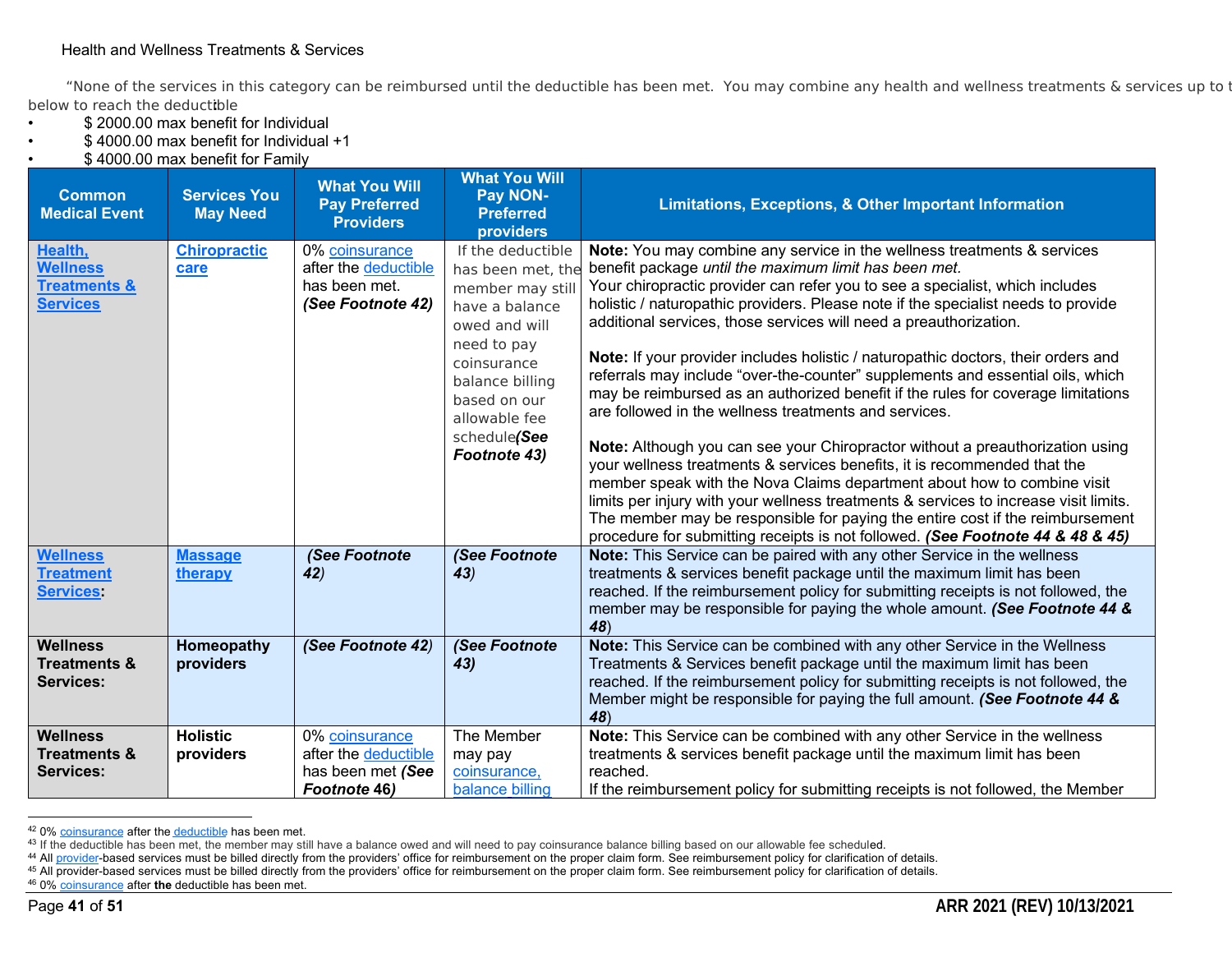| <b>Common</b><br><b>Medical Event</b>                          | <b>Services You</b><br><b>May Need</b>     | <b>What You Will</b><br><b>Pay Preferred</b><br><b>Providers</b>                | <b>What You Will</b><br>Pay NON-<br><b>Preferred</b><br>providers                                                                                       | <b>Limitations, Exceptions, &amp; Other Important Information</b>                                                                                                                                                                                                                                                                                                                                                                                                                                                                                                                                                                                                                                                                                                                                                                                                                                                                                                                                                                         |
|----------------------------------------------------------------|--------------------------------------------|---------------------------------------------------------------------------------|---------------------------------------------------------------------------------------------------------------------------------------------------------|-------------------------------------------------------------------------------------------------------------------------------------------------------------------------------------------------------------------------------------------------------------------------------------------------------------------------------------------------------------------------------------------------------------------------------------------------------------------------------------------------------------------------------------------------------------------------------------------------------------------------------------------------------------------------------------------------------------------------------------------------------------------------------------------------------------------------------------------------------------------------------------------------------------------------------------------------------------------------------------------------------------------------------------------|
|                                                                |                                            |                                                                                 | based on our<br>Allowable fee<br>schedule if the<br>deductible has<br>been met. The<br>Member may still<br>have a balance<br>owed. (See<br>Footnote 47) | might be responsible for paying the full amount. (See Footnote 44 & 48)                                                                                                                                                                                                                                                                                                                                                                                                                                                                                                                                                                                                                                                                                                                                                                                                                                                                                                                                                                   |
| <b>Wellness</b><br><b>Treatments &amp;</b><br><b>Services:</b> | <b>Naturopathic</b><br>providers           | (See Footnote<br>46)                                                            | (See Footnote<br>47)                                                                                                                                    | Note: This Service can be combined with any other Service in the wellness<br>treatments & services benefit package until the maximum limit has been met.<br>If the reimbursement policy on our website for submitting receipts is not<br>followed, the Member might be responsible for paying the full amount. (See<br><b>Footnote 48)</b>                                                                                                                                                                                                                                                                                                                                                                                                                                                                                                                                                                                                                                                                                                |
| <b>Wellness</b><br><b>Treatments &amp;</b><br><b>Services:</b> | <b>Hearing tests</b><br>& aids             | (See Footnote<br>46)                                                            | (See<br>Footnote47)                                                                                                                                     | Note: This Service can be combined with any other Service in the wellness<br>treatments & services benefit package until the maximum limit has been<br>reached. If the reimbursement policy on our website for submitting receipts is<br>not followed, the Member might be responsible for paying the full amount. (See<br>Footnote 48)                                                                                                                                                                                                                                                                                                                                                                                                                                                                                                                                                                                                                                                                                                   |
| <b>Wellness</b><br><b>Treatments &amp;</b><br><b>Services:</b> | <b>Acupuncture</b>                         | (See Footnote<br>46)                                                            | (See<br>Footnote47)                                                                                                                                     | Note: This Service can be combined with any other Service in the wellness<br>treatments & services benefit package until the maximum limit has been<br>reached. If the reimbursement policy for submitting receipts is not followed, the<br>Member might be responsible for paying the full amount. (See Footnote 48)                                                                                                                                                                                                                                                                                                                                                                                                                                                                                                                                                                                                                                                                                                                     |
| <b>Wellness</b><br><b>Treatments &amp;</b><br>Services:        | <b>Supplements</b><br>& Essential<br>Oils* | 0% coinsurance<br>After the<br>deductible has<br>been met. (See<br>Footnote 46) | (See Footnote<br>47)                                                                                                                                    | Note: This service can be combined with any other Service in the wellness<br>treatments & services benefit package until the maximum limit has been met.<br>These are the plan limitations for this benefit category:<br>There will be no reimbursement until the deductible has been satisfied.<br>No more than three bottles of a 30-day supply of supplements each<br>month from an approved manufacturer of supplements.<br>No more than two bottles of essential oils per person each month. (See<br>Footnote 49)<br>It is important to note that not all supplements and essential oils are equal, nor<br>will all of them be accepted. A USP dietary supplement verification program<br>stamp or mark should be present on the supplements you buy.<br>For essential oils, we have two approved manufacturers you can purchase<br>from as they follow good manufacturing standards (CGMPs).<br>dōTERRA Essential Oils and or Young Living Essential Oils.<br>See reimbursement policy on our website for submitting receipts. (See |

<sup>&</sup>lt;sup>47</sup> Members may pay coinsurance, balance billing based on our Allowable fee schedule if the deductible has been met. The Member may still have a balance owed.

<sup>&</sup>lt;sup>48</sup> All paid fees are based on allowed amount for CPT/diagnosis combinations using billing guidelines from Medicare and Medicaid. Members pay the remainder of the lab charges not covered.

<sup>&</sup>lt;sup>49</sup> Some essential oils will be considered one bottle per plan due to the nature of the oil. Please contact benefits to review a specific essential oil. The member will need to follow all reimbursement guidelines posted o website to ensure the cost is credited to the deductible or if the deductible is met then reimbursed to the Member directly.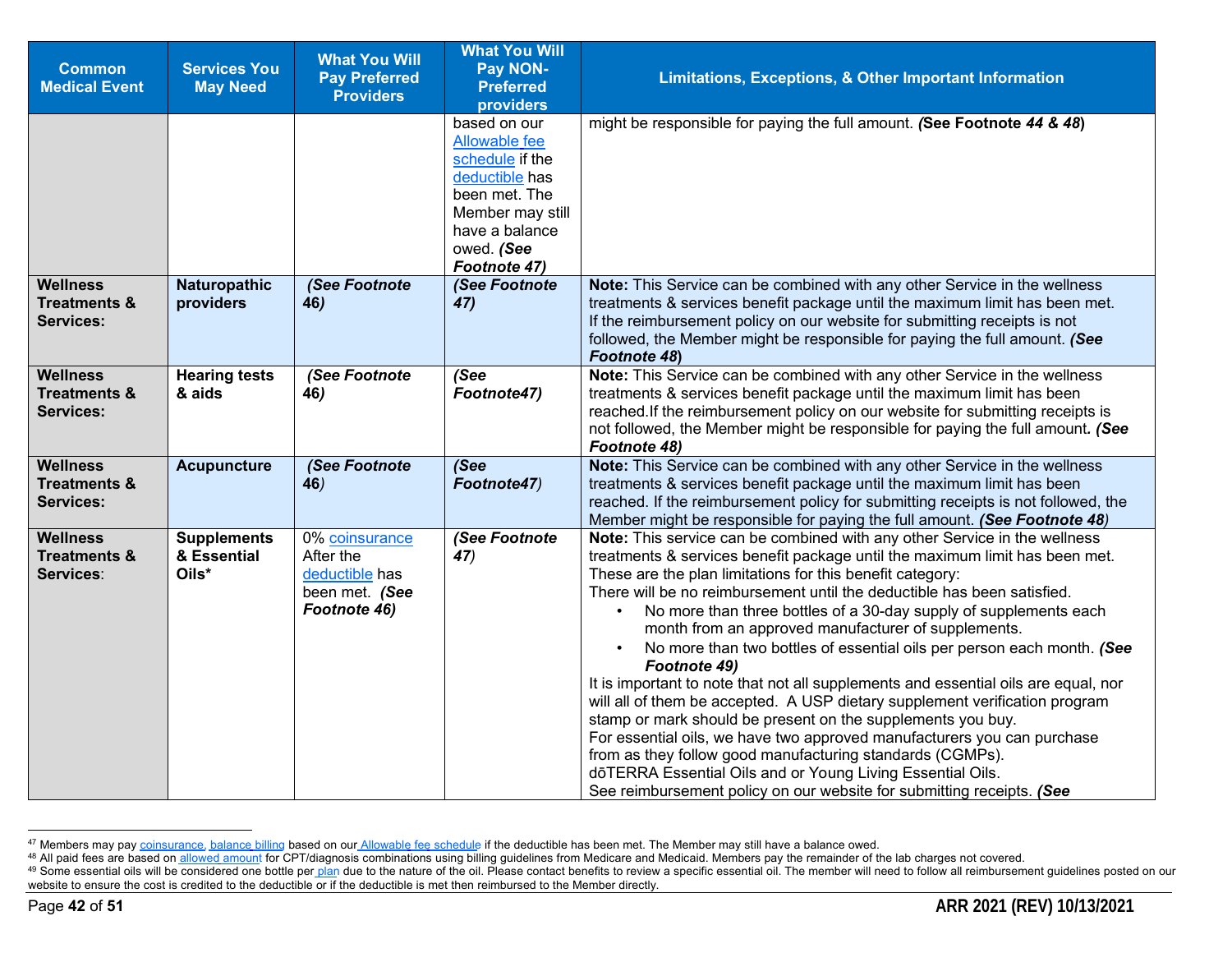| <b>Common</b><br><b>Medical Event</b> | <b>Services You</b><br><b>May Need</b> | <b>What You Will</b><br><b>Pay Preferred</b><br><b>Providers</b> | ⊾What You Will \<br><b>Pay NON-</b><br><b>Preferred</b><br><b>providers</b> | <b>Limitations, Exceptions, &amp; Other Important Information</b> |
|---------------------------------------|----------------------------------------|------------------------------------------------------------------|-----------------------------------------------------------------------------|-------------------------------------------------------------------|
|                                       |                                        |                                                                  |                                                                             | <b>Footnote 50)</b>                                               |

| <b>Common</b><br><b>Medical Event</b>                                | <b>Services You</b><br><b>May Need</b>                                                                    | <b>What You Will</b><br><b>Pay Preferred</b><br><b>Providers</b>               | <b>What You Will</b><br><b>Pay NON-</b><br><b>Preferred</b><br><b>providers</b> | Limitations, Exceptions, & Other Important Information                                                                                                                                                                                                                                                                   |
|----------------------------------------------------------------------|-----------------------------------------------------------------------------------------------------------|--------------------------------------------------------------------------------|---------------------------------------------------------------------------------|--------------------------------------------------------------------------------------------------------------------------------------------------------------------------------------------------------------------------------------------------------------------------------------------------------------------------|
| <b>Weight Loss,</b><br><b>Strength training</b><br>training Programs | <b>Gym Membership</b>                                                                                     | Reimbursed to the<br>Member after 12<br>months of<br>continuous<br>membership* | Reimbursed to<br>the Member<br>after 12 months<br>of continuous<br>membership*  | Includes standard Gym fitness programs, Yoga studios, Pilates studios<br>\$200.00 toward yearly gym membership Individual*<br>\$400.00 toward yearly gym membership Individual+1/Family<br>Must be a yearly membership and must complete one year of plan<br>enrollment lessor of clause applies.                        |
| <b>Vision Coverage</b>                                               | <b>Routine Eye Care</b>                                                                                   | \$350.00 benefit<br>per person on plan                                         | \$350.00 benefit<br>per person on<br>plan                                       | Vision coverage \$350.00 towards any vision service per year.<br>\$350.00 benefit per person on the plan.<br>Benefit starts three months after date of enrollment or anniversary<br>enrollment date of each year enrolled.<br>This includes adult / child screenings / eye refraction for vision correction<br>purposes. |
| <b>Biological/Holistic</b><br><b>Dental Care</b>                     | <b>Routine Dental</b><br>Care<br><b>Biological Dental</b><br><b>Care / Holistic</b><br><b>Dental Care</b> | $$1,000.00$ max<br>per individual per<br>year                                  | $$1,000.00 \text{ max}$<br>per individual<br>per year                           | \$1,000.00 max per individual per year<br>Benefit starts three months from the date of enrollment or each year's<br>anniversary enrollment date. This covers tests for adults and children,<br>as well as eye refraction for vision correction.                                                                          |

| <b>Common</b><br><b>Medical Event</b> | <b>Services</b><br><b>You May</b><br><b>Need</b> | <b>What You Will Pay</b><br><b>Preferred Providers</b> | <b>What You Will</b><br><b>Pay NON-</b><br><b>Preferred</b><br><b>providers</b> | Limitations, Exceptions, & Other Important Information                                                                                                   |
|---------------------------------------|--------------------------------------------------|--------------------------------------------------------|---------------------------------------------------------------------------------|----------------------------------------------------------------------------------------------------------------------------------------------------------|
| Laboratory,<br>Diagnostic or          | Laboratory<br>testing (blood                     | 0% coinsurance after the<br>deductible has been met.   | The Member<br>may pay                                                           | Excluding the laboratory tests below, Nova requires a preauthorization for<br>lab tests where the billed amount is over \$50.00. (See Footnote 53 & 54 & |
| <b>Imaging</b>                        | work)                                            | (See Footnote 51)                                      | coinsurance,                                                                    | 44)                                                                                                                                                      |
|                                       |                                                  |                                                        | balance billing<br>based on our                                                 | This list contains examples of standard annual wellness visit lab tests that                                                                             |
|                                       |                                                  |                                                        | Allowable fee                                                                   | may be ordered. Complete Blood Count (CBC), lipid, Comprehensive<br>Metabolic Panel (CMP), cholesterol panel, urinalysis, glucose blood sugar,           |
|                                       |                                                  |                                                        | schedule if the                                                                 | hemoglobin A1c, prothrombin time with INR, C-reactive protein (CRP) (HS-                                                                                 |
|                                       |                                                  |                                                        | deductible has                                                                  | CRP), and thyroid function. It is possible that additional lab tests could still                                                                         |

<sup>50</sup> If the reimbursement policy for submitting receipts is not followed, the Member might be responsible for paying the full amount. The amount will not be applied to the deductible if the deductible is not met, if the dedu is met no reimbursement will be issued.

<sup>&</sup>lt;sup>51</sup> 0% coinsurance after the deductible has been met.

<sup>&</sup>lt;sup>53</sup> All paid fees are based on the allowed amount for CPT/Diagnosis combinations using billing guidelines from Medicare and Medicaid. Members pay the remainder of the lab charges not covered.

<sup>54</sup> Nova will cover Annual Wellness Visit lab tests whose Medicare or Medicaid reimbursement rate is under \$50.00 for each test ordered without preauthorization prior to the deductible being met.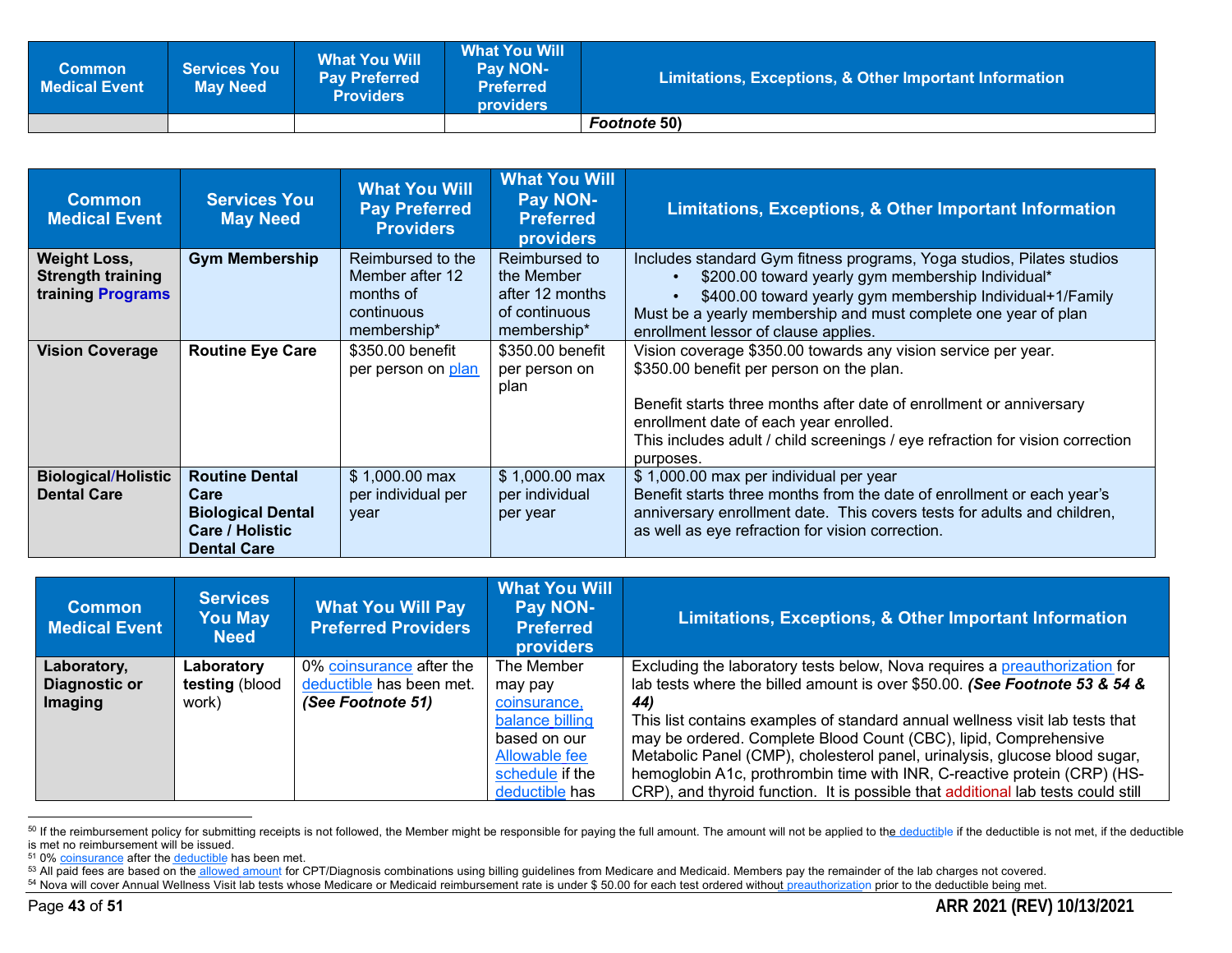| Laboratory,<br><b>Diagnostic or</b><br><b>Imaging</b> | <b>Diagnostic</b><br>test<br>$(X-Ray)$<br>Imaging<br>(CT/PET<br>Scans, MRIs,                               | 0% coinsurance after the<br>deductible has been met.<br>(See Footnote 51) | been met. The<br>Member may still<br>have a balance<br>owed. (See<br>Footnote 52)<br>(See Footnote<br>52)                                                                                                                  | be covered. Please contact us if you have any questions about whether a<br>particular test would be covered as part of an annual wellness visit lab test.<br>(See Footnote 55)<br>If a preauthorization is not obtained prior to the services being rendered,<br>the member is responsible for paying the full amount.<br>If a preauthorization is not obtained prior to the services being rendered,<br>the Member is responsible for paying the full amount.<br>All diagnostic tests must meet the definition of medically necessary<br>based on Medicare/Medicaid and our guidelines. (See Footnote 53 & 56<br>8.57                                                                       |
|-------------------------------------------------------|------------------------------------------------------------------------------------------------------------|---------------------------------------------------------------------------|----------------------------------------------------------------------------------------------------------------------------------------------------------------------------------------------------------------------------|----------------------------------------------------------------------------------------------------------------------------------------------------------------------------------------------------------------------------------------------------------------------------------------------------------------------------------------------------------------------------------------------------------------------------------------------------------------------------------------------------------------------------------------------------------------------------------------------------------------------------------------------------------------------------------------------|
| <b>Outpatient</b>                                     | Ultrasounds,<br>$etc$ )<br>Facility fee                                                                    | 0% coinsurance after the                                                  | (See Footnote                                                                                                                                                                                                              | All outpatient surgical procedures require a preauthorization and a                                                                                                                                                                                                                                                                                                                                                                                                                                                                                                                                                                                                                          |
| <b>Surgery</b>                                        | (e.g.,<br>Ambulatory<br>surgery<br>center)<br>includes all<br>additional<br>provider fees<br>and services. | deductible has been met.<br>(See Footnote 51)                             | 52)                                                                                                                                                                                                                        | provider order. See the preauthorization form for details on how to submit a<br>complete request for preauthorization for surgery. The preauthorization<br>should include all professional, facility, and other charges that will be billed<br>as part of the surgery.<br>All preadmission testing must be performed and included in the surgical<br>procedure when possible. All surgeries must meet the definition of<br>medically necessary based on Medicare/Medicaid and our guidelines.<br>(See Footnote 59)                                                                                                                                                                           |
| <b>Outpatient</b><br><b>Surgery</b>                   | <b>Additional</b><br>physician/<br>surgeon fees                                                            | 0% coinsurance after the<br>deductible has been<br>met.(See Footnote 51)  | The Member<br>may pay<br>coinsurance,<br>balance billing<br>based on our<br><b>Allowable fee</b><br>schedule if the<br>deductible has<br>been met. The<br>Member may still<br>have a balance<br>owed. (See<br>Footnote 58) | The following must be included in the <b>preauthorization</b> request for surgery<br>or procedure.<br>All outpatient surgical procedures require a preauthorization and a<br>provider order. See preauthorization form for details on how to submit a<br>complete request for preauthorization for a surgery. The preauthorization<br>should contain all professional, facility, and other charges that will be billed<br>as part of the surgery.<br>All preadmission testing must be performed and included in the surgery<br>procedure when possible. All surgeries must meet the definition of<br>medically necessary based on Medicare/Medicaid and our guidelines.<br>(See Footnote 59) |
| If you need<br>immediate<br>medical attention         | <b>Emergency</b><br><b>Room Care</b>                                                                       | 0% coinsurance after the<br>deductible has been met.<br>(See Footnote 60) | (See Footnote<br>58)                                                                                                                                                                                                       | Once the patient is stabilized and is able, we ask that the patient notify the<br>hospital that emergency room surgical procedures may require a<br>preauthorization and a provider order. Details on how to submit a complete<br>Preauthorization request may be found on the preauthorization form.                                                                                                                                                                                                                                                                                                                                                                                        |

<sup>&</sup>lt;sup>52</sup> The Member may pay coinsurance, balance billing based on our Allowable fee schedule if the deductible has been met. The Member may still have a balance owed.

<sup>&</sup>lt;sup>55</sup> All Laboratory tests that are over \$ 50.00 may require a yearly, multiple year or single use preauthorization.

<sup>&</sup>lt;sup>57</sup> All provider-based services must be billed directly from the providers office for reimbursement on the proper claim form. See the reimbursement policy for clarification of details.

<sup>&</sup>lt;sup>58</sup> The Member may pay coinsurance, balance billing based on our allowable fee schedule if the deductible has been met. The Member may still have a balance owed.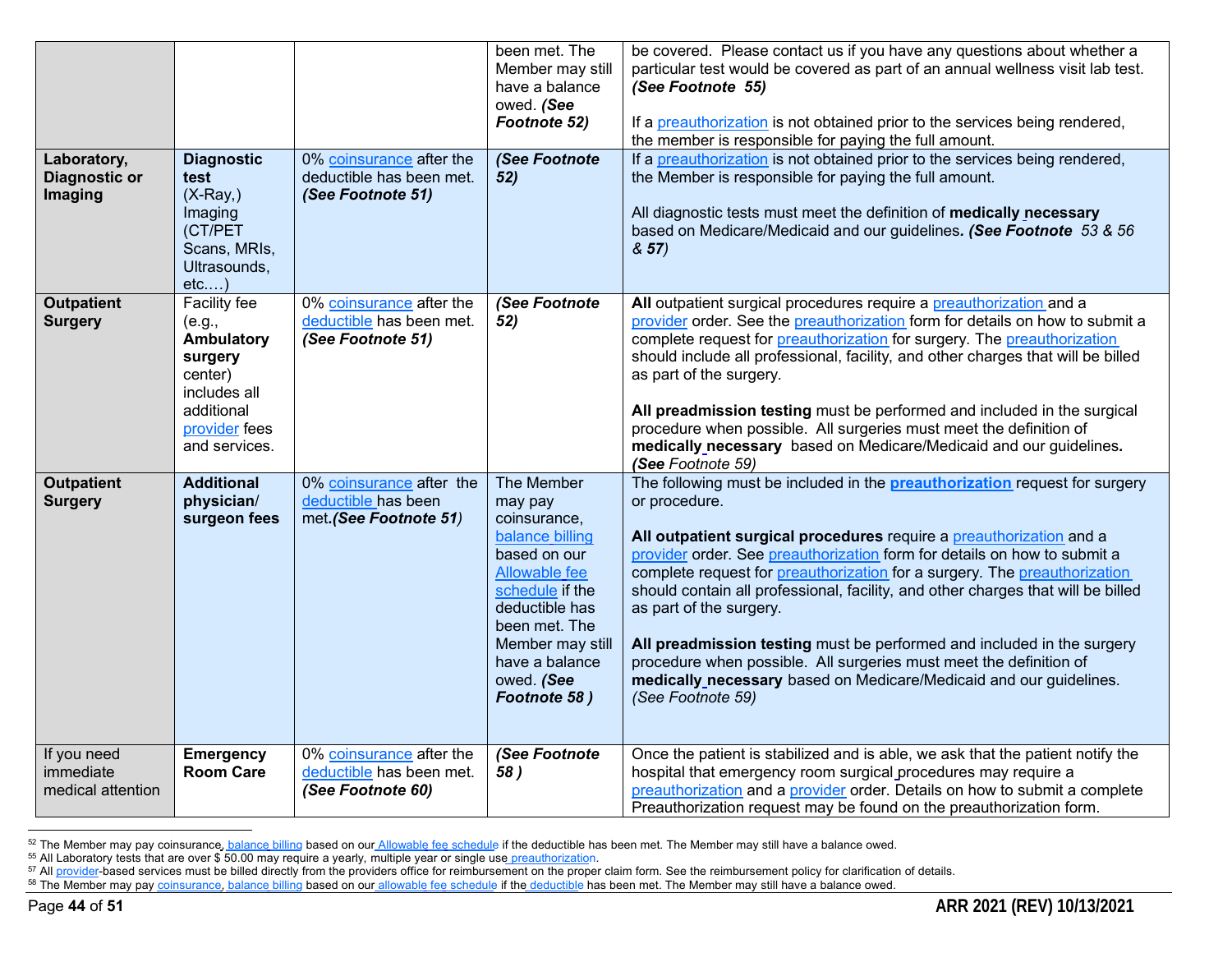| If you need                                   | <b>Emergency</b>                                                                                        | Limited coverage                                                          | Limited coverage                                                                                                                                                                                                           | All professional, facility, and other charges that will be billed as part of<br>the emergency room care should be included in the preauthorization when<br>possible. All emergency room care must meet the definition of<br>medically necessary based on Medicare/Medicaid and our guidelines.<br>(See Footnote 59 & 60)<br>The current benefit is \$300.00 towards a one-way trip. This is not paid                                                                                                                                                                                                                                                                                                                                 |
|-----------------------------------------------|---------------------------------------------------------------------------------------------------------|---------------------------------------------------------------------------|----------------------------------------------------------------------------------------------------------------------------------------------------------------------------------------------------------------------------|--------------------------------------------------------------------------------------------------------------------------------------------------------------------------------------------------------------------------------------------------------------------------------------------------------------------------------------------------------------------------------------------------------------------------------------------------------------------------------------------------------------------------------------------------------------------------------------------------------------------------------------------------------------------------------------------------------------------------------------|
| immediate<br>medical attention                | medical<br>transportatio<br>$\mathsf{n}$                                                                |                                                                           |                                                                                                                                                                                                                            | prior to the <b>deductible</b> being met. Round-trip emergency medical<br>transportation is not covered by Nova Pathfinder Healthcare.                                                                                                                                                                                                                                                                                                                                                                                                                                                                                                                                                                                               |
| If you need<br>immediate<br>medical attention | Urgent care                                                                                             | 0% coinsurance after the<br>deductible has been met.<br>(See Footnote 60) | (See Footnote<br>58)                                                                                                                                                                                                       | Once the patient is stabilized, Nova Pathfinder Healthcare asks that the<br>patient notify the urgent care clinic that some urgent care surgical<br>procedures require a preauthorization and a provider's order. See the<br>preauthorization form for details on how to submit a complete request for<br>preauthorization.<br>All professional, facility, and other charges that will be billed as part of<br>the urgent care should be included in the preauthorization. All surgeries<br>must meet the definition of medically necessary based on<br>Medicare/Medicaid and our guidelines. (See Footnote 59).                                                                                                                     |
| If you have a<br><b>Hospital Stay</b>         | Inpatient/<br>observation<br>Facility fee<br>(e.g., hospital<br>room includes<br>diagnosis<br>services) | 0% coinsurance after the<br>deductible has been met.<br>(See Footnote 60) | The Member<br>may pay<br>coinsurance,<br>balance billing<br>based on our<br><b>Allowable fee</b><br>schedule if the<br>deductible has<br>been met. The<br>Member may still<br>have a balance<br>owed. (See<br>Footnote 62) | Once the patient has stabilized, Nova Pathfinder Limited Healthcare asks<br>that the patient notify the hospital admissions department that all Inpatient<br>stays and surgical procedures require a preauthorization and a provider<br>order. See the preauthorization form for details on how to submit a complete<br>request for preauthorization.<br>The preauthorization should include all proessional, facility, and other<br>charges that will be billed as part of the surgery.<br>All preadmission testing must be performed and included in the surgical<br>procedure when possible. All surgeries must meet the definition of<br>medically necessary based on Medicare/Medicaid and our guidelines.<br>(See Footnote 59) |
| If you have a<br><b>Hospital Stay</b>         | Inpatient<br>physician/<br>surgeon fees                                                                 | 0% coinsurance after the<br>deductible has been met.<br>(See Footnote 62) | (See Footnote<br>Error! Bookmark n<br>ot defined.)                                                                                                                                                                         | All Physician/Surgeon fees for outpatient surgical procedures require a<br>preauthorization and a provider order. See the preauthorization form for<br>details on how to submit a complete request for preauthorization. All<br>professional, facility, and other charges that will be billed as part of the<br>surgery should be included in the preauthorization.<br>All preadmission testing must be performed and included in the surgical<br>procedure when possible. All surgeries must meet the definition of<br>medically necessary based on Medicare/Medicaid and our guidelines.                                                                                                                                           |

<sup>59</sup> All paid fees are based on the allowed amount for CPT/diagnosis combinations using billing guidelines from Medicare and Medicaid. Members pay the remainder of the lab charges not covered.  $60$  0% coinsurance after the deductible has been met.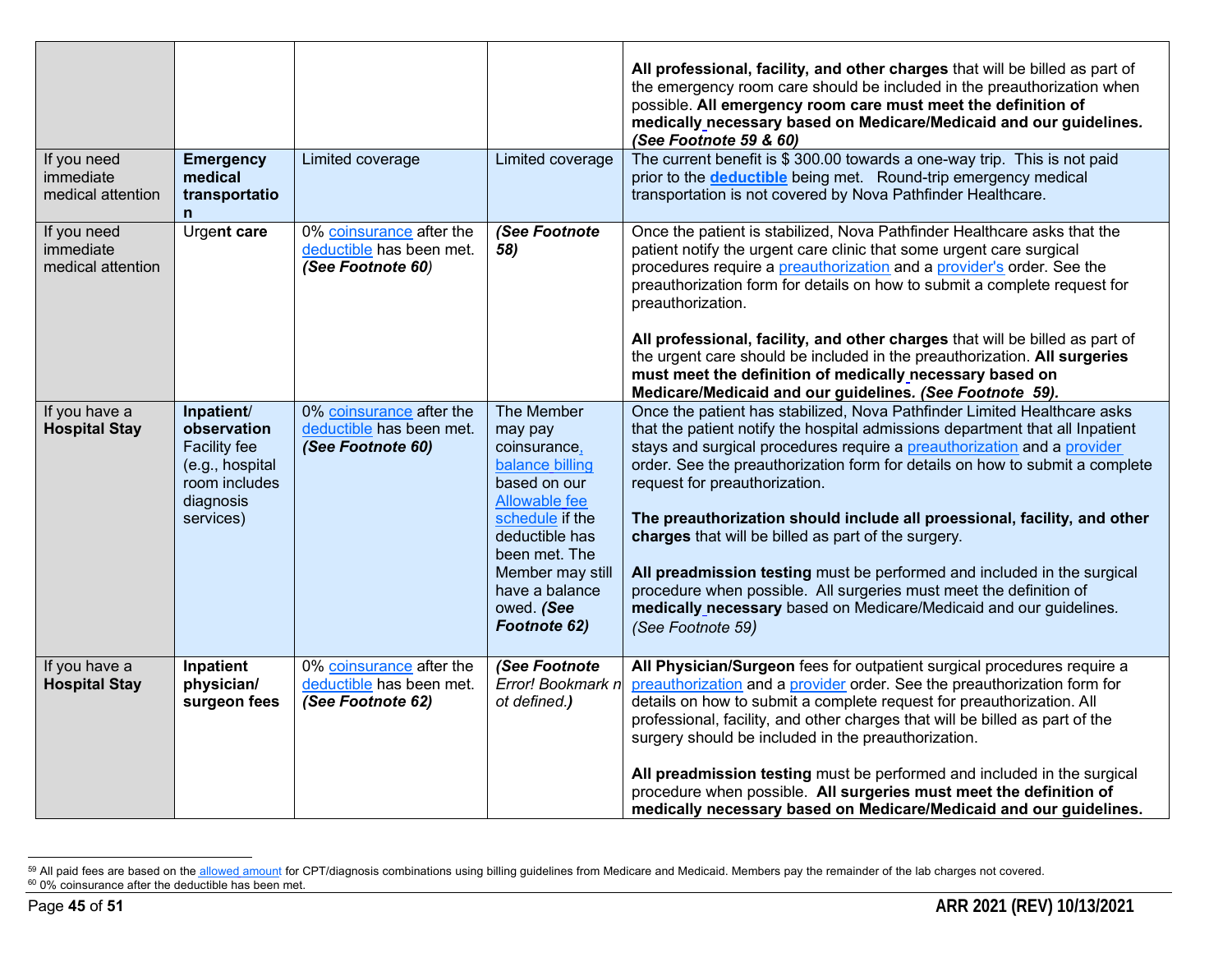|                                                                                                                                                |                                                                                                 |                                                                           |                                                                                                                                                                                                                            | (See Footnote 61)                                                                                                                                                                                                                                                                                                                                                                                                                                                                                                                                                                                                                                                                                                                                                                                                                                                                                                                                                    |
|------------------------------------------------------------------------------------------------------------------------------------------------|-------------------------------------------------------------------------------------------------|---------------------------------------------------------------------------|----------------------------------------------------------------------------------------------------------------------------------------------------------------------------------------------------------------------------|----------------------------------------------------------------------------------------------------------------------------------------------------------------------------------------------------------------------------------------------------------------------------------------------------------------------------------------------------------------------------------------------------------------------------------------------------------------------------------------------------------------------------------------------------------------------------------------------------------------------------------------------------------------------------------------------------------------------------------------------------------------------------------------------------------------------------------------------------------------------------------------------------------------------------------------------------------------------|
| <b>Outpatient</b><br><b>Services</b><br>If you need<br>Mental Health,<br>Behavioral<br>Health, or<br>Substance<br><b>Abuse Services</b>        | Mental<br>health,<br>behavioral<br>health, or<br>substance<br>abuse<br>services<br>office visit | (See Footnote 62)                                                         | (See Footnote<br>Error! Bookmark n<br>ot defined.)                                                                                                                                                                         | All office visits for outpatient services do not require a referral. However<br>they do require a provider order and a preauthorization when additional<br>services are requested.                                                                                                                                                                                                                                                                                                                                                                                                                                                                                                                                                                                                                                                                                                                                                                                   |
| <b>Outpatient</b><br><b>Services</b><br>If you need<br>Mental Health,<br>Behavioral<br>Health, or<br><b>Substance Abuse</b><br><b>Services</b> | <b>Facility fee</b><br>(e.g., hospital<br>room<br>services,<br>physician/<br>surgeon fees       | (See Footnote 62)                                                         | (See Footnote<br>Error! Bookmark n<br>ot defined.)                                                                                                                                                                         | Once the patient is stabilized, Nova Pathfinder Healthcare asks that the<br>patient notify the hospital admissions department that all inpatient stays and<br>surgical procedures might require a preauthorization and a provider order.<br>See the preauthorization form for details on how to submit a complete<br>request for preauthorization for surgery.<br>All professional, facility, and other charges that will be billed as part of<br>the surgery should be included in the preauthorization.<br>All preadmission testing must be performed and included in the surgical<br>procedure when possible. All surgeries must meet the definition of<br>medically necessary based on Medicare/Medicaid and our guidelines.<br>(See Footnote 61)                                                                                                                                                                                                                |
| <b>Maternity</b><br>Services: If you<br>are pregnant                                                                                           | <b>Office visits</b>                                                                            | 0% coinsurance after the<br>deductible has been met.<br>(See Footnote 63) | The Member<br>may pay<br>coinsurance,<br>balance billing<br>based on our<br><b>Allowable fee</b><br>schedule if the<br>deductible has<br>been met. The<br>Member may still<br>have a balance<br>owed. (See<br>Footnote 64) | If you have not met your deductible and/or the services are not part of our<br>pregnancy protocol, you may have to pay for services that aren't<br>preventative or part of your birth. Talk with your provider about whether the<br>services you need are preventative or part of your delivery. Then, using the<br>pregnancy protocol as a guideline, see what your plan will cover.<br>All services require a preauthorization and a provider order. See the<br>preauthorization form for details on how to submit a complete request for<br>surgery preauthorization.<br>All professional, facility, and other charges that will be billed as part of<br>the surgery should be included in the preauthorization.<br>All Preadmission Testing must be performed and included in the surgical<br>procedure when possible. All surgeries must meet the definition of<br>medically necessary based on Medicare/Medicaid and our guidelines.<br>(See Footnote 65 & 67) |
| If you are<br>pregnant                                                                                                                         | Childbirth/<br>delivery                                                                         | (See Footnote 63)                                                         | (See Footnote<br>64)                                                                                                                                                                                                       | Nova Pathfinder Healthcare allows for coverage based on pregnancy<br>protocol for delivery, pre-and post-maternity services and facilities that                                                                                                                                                                                                                                                                                                                                                                                                                                                                                                                                                                                                                                                                                                                                                                                                                      |

<sup>61</sup> All provider-based services must be billed directly from the providers office for reimbursement on the proper claim form. See the reimbursement policy for clarification of details.

 $62$  0% coinsurance after the deductible has been met.

<sup>63</sup> 0% coinsurance after the deductible has been met.

<sup>&</sup>lt;sup>64</sup> The Member may pay coinsurance, balance billing based on our allowable fee schedule if the deductible has been met. The Member may still have a balance owed

<sup>&</sup>lt;sup>65</sup> All provider-based services must be billed directly from the providers office for reimbursement on the proper claim form. See the reimbursement policy for clarification of details.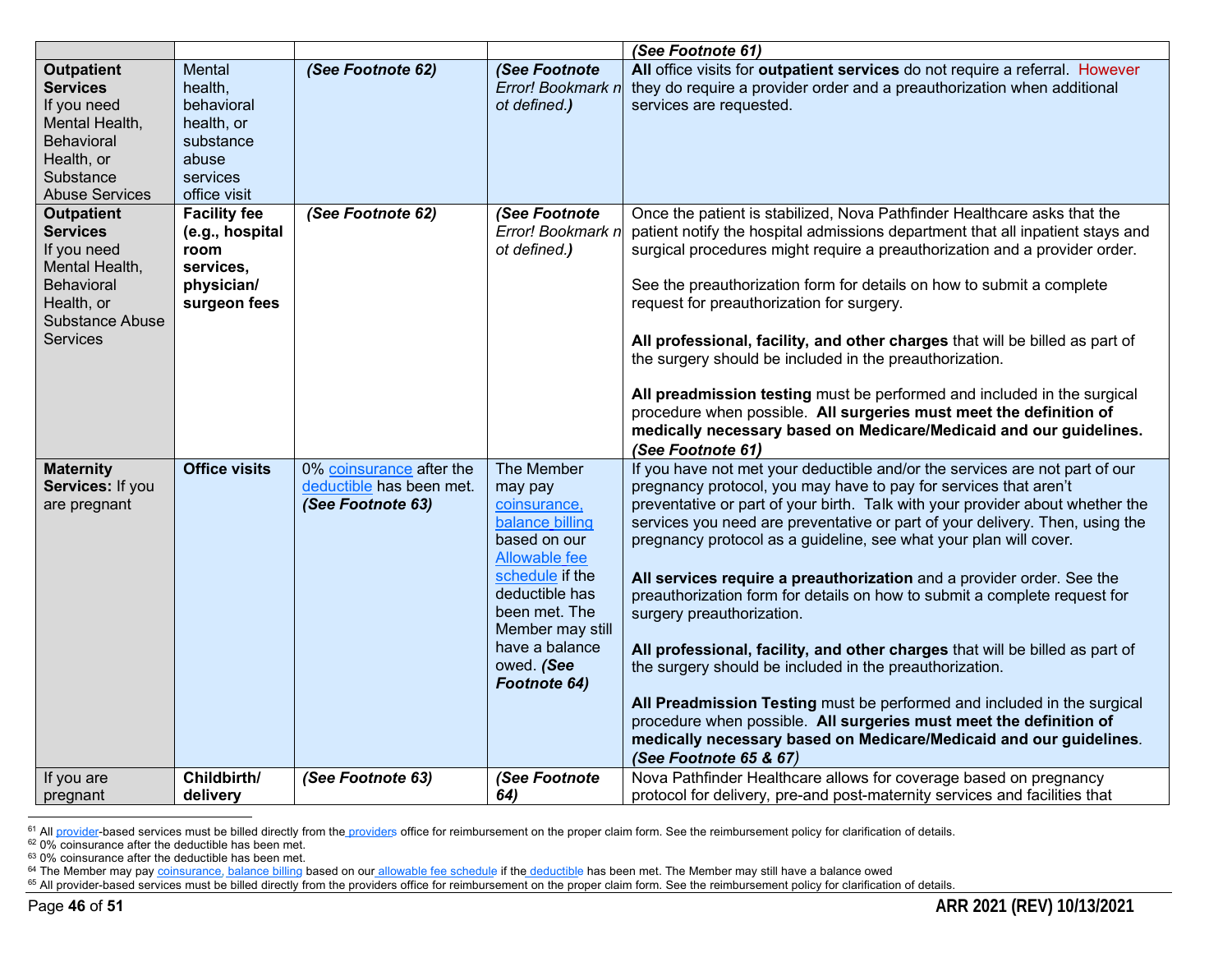|                                                                            | facility/<br>professional<br>services           |                                                                           |                                                                                                                                                                     | provide the lowest risk to the expectant mother and the baby in the listed<br>options. A licensed hospital or birthing facility, OBGYN/hospital delivery,<br>and c-section are all included.                                                                                                                                                                                                                                                                                                                                                                                                                                                                                                                                                                               |
|----------------------------------------------------------------------------|-------------------------------------------------|---------------------------------------------------------------------------|---------------------------------------------------------------------------------------------------------------------------------------------------------------------|----------------------------------------------------------------------------------------------------------------------------------------------------------------------------------------------------------------------------------------------------------------------------------------------------------------------------------------------------------------------------------------------------------------------------------------------------------------------------------------------------------------------------------------------------------------------------------------------------------------------------------------------------------------------------------------------------------------------------------------------------------------------------|
| If you are<br>pregnant                                                     | <b>Newborn</b>                                  | (See Footnote 63)                                                         | (See Footnote<br>64)                                                                                                                                                | Newborn or newborns must be added to the plan within 30 days after birth<br>under the family plan. A member who is currently on an individual +1 plan,<br>must upgrade to family plan.                                                                                                                                                                                                                                                                                                                                                                                                                                                                                                                                                                                     |
| If you need help<br>recovering or<br>have other<br>special health<br>needs | "At home"<br>non-skilled<br>home health<br>care | (See Footnote 63)                                                         | (See Footnote<br>64)                                                                                                                                                | A non-skilled "At home" healthcare benefit of \$50.00 per day for a<br>maximum of 30 days. This is not paid until the deductible has been met.<br>(See Footnote & 66)<br>Limited to 30 visits per calendar year (rehabilitation, outpatient habilitation,<br>and home health services are each limited to separate visit limits each<br>calendar year).<br>All home health care requires a preauthorization and a provider's order.<br>See the preauthorization form for details on how to submit a complete<br>request for preauthorization.<br>All services must meet the definition of medically necessary based on<br>Medicare/Medicaid and our medical review board guidelines. (See                                                                                  |
|                                                                            |                                                 |                                                                           |                                                                                                                                                                     | Footnote 66 & 67)                                                                                                                                                                                                                                                                                                                                                                                                                                                                                                                                                                                                                                                                                                                                                          |
| If you need help<br>recovering or<br>have other<br>special health<br>needs | "At home"<br>home health<br>care services       | (See Footnote 63)                                                         | (See Footnote<br>64)                                                                                                                                                | "At home" skilled home healthcare benefit is \$50.00 per day for a maximum<br>of 30 days. This is not paid until the deductible has been met. (See<br>Footnote 66)<br>Limited to 30 visits per calendar year (rehabilitation, outpatient<br>rehabilitation, and home health services are each limited to separate visit<br>limits each calendar year).<br>All "At home" skilled home health care services require a<br>preauthorization and a provider's order. See the preauthorization form for<br>details on how to submit a complete request for preauthorization. All "At<br>home" skilled home health care services must meet the definition of<br>medically necessary based on Medicare/Medicaid and our medical review<br>board guidelines. (See Footnote 68 & 70) |
| If you need help<br>recovering or<br>have other<br>special health<br>needs | Rehabilitation<br>services                      | 0% coinsurance after the<br>deductible has been met.<br>(See Footnote 71) | The Member<br>may pay<br>coinsurance,<br>balance billing<br>based on our<br>allowable fee<br>schedule if the<br>deductible has<br>been met. The<br>Member may still | Outpatient rehabilitation services benefit is \$50.00 per day for a<br>maximum of 30 days and is limited to 30 visits per calendar year.<br>(Rehabilitative/habilitative home health services are each limited to separate<br>visit limits each calendar year).<br>All outpatient rehabilitation services require a preauthorization and a<br>provider's order. See the preauthorization form for details on how to submit a<br>complete request for <i>preauthorization</i> . All outpatient rehabilitation<br>services must meet the definition of medically necessary. The "at home"<br>outpatient rehabilitation services benefit is \$50.00 per day for a maximum of                                                                                                  |

<sup>&</sup>lt;sup>66</sup> "At home" skilled home health care services include skilled nursing, physical therapy, speech therapy, and occupational therapy etc. These are limited hours sessions.

<sup>&</sup>lt;sup>67</sup> All paid fees are based on allowed amount for CPT/diagnosis combinations using billing guidelines from Medicare and Medicaid. Members pay the remainder of the lab charges not covered.

<sup>&</sup>lt;sup>68</sup> All provider-based services must be billed directly from the **providers'** office for reimbursement on the proper claim form. See the reimbursement policy for clarification of details.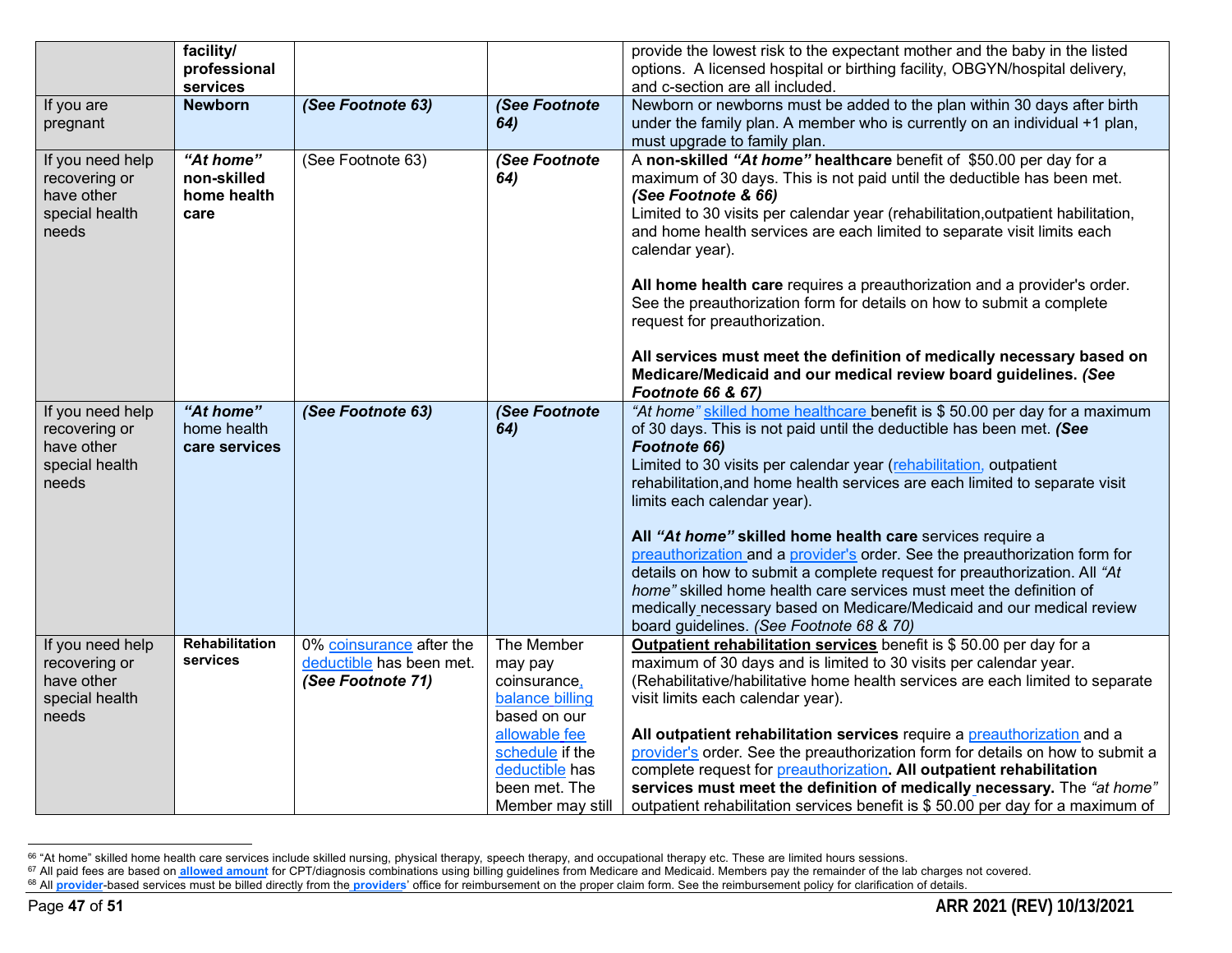|                                                        |                                    |                                                      | have a balance<br>owed. (See<br>Footnote 72) | 30 days. Not paid until the deductible has been met. (See Footnote 69)<br>Limited to 30 visits per calendar year (rehabilitation and outpatient<br>habilitation home health services are each limited to separate visit limits<br>each calendar year).<br>All "at home" outpatient rehabilitation services require a<br>preauthorization and a provider order. See the preauthorization form for<br>details on how to submit a complete request for preauthorization. All<br>outpatient rehabilitation services must meet the definition of medically<br>necessary based on Medicare/Medicaid and our medical review board |
|--------------------------------------------------------|------------------------------------|------------------------------------------------------|----------------------------------------------|----------------------------------------------------------------------------------------------------------------------------------------------------------------------------------------------------------------------------------------------------------------------------------------------------------------------------------------------------------------------------------------------------------------------------------------------------------------------------------------------------------------------------------------------------------------------------------------------------------------------------|
| If you need help                                       | <b>Habilitation</b>                | (See Footnote 71)                                    | <b>See Footnote</b>                          | guidelines. (See Footnote 68 & 71)<br>The "At home" outpatient habilitation services benefit is \$50.00 per day for                                                                                                                                                                                                                                                                                                                                                                                                                                                                                                        |
| recovering or<br>have other<br>special health<br>needs | services                           |                                                      | 72)                                          | maximum of 30 days and limited to 30 visits per calendar year.<br>(Rehabilitative/habilitative home health services are each limited to separate<br>visit limits each calendar year).                                                                                                                                                                                                                                                                                                                                                                                                                                      |
|                                                        |                                    |                                                      |                                              | All outpatient habilitation services require a preauthorization and a                                                                                                                                                                                                                                                                                                                                                                                                                                                                                                                                                      |
|                                                        |                                    |                                                      |                                              | provider's order. See the preauthorization for details on how to submit a<br>complete request for preauthorization. All outpatient habilitation services                                                                                                                                                                                                                                                                                                                                                                                                                                                                   |
|                                                        |                                    |                                                      |                                              | must meet the definition of medically necessary based on Medicare and our                                                                                                                                                                                                                                                                                                                                                                                                                                                                                                                                                  |
|                                                        |                                    |                                                      |                                              | guidelines. (See Footnote 73 & 76)                                                                                                                                                                                                                                                                                                                                                                                                                                                                                                                                                                                         |
| If you need help<br>recovering or                      | <b>Skilled</b><br>nursing care     | 0% coinsurance after the<br>deductible has been met. | The Member<br>may pay                        | There is a \$ 175.00 per day for maximum of 30 days. This is limited to 30<br>visits per calendar year. (Rehabilitative/habilitative and skilled nursing care                                                                                                                                                                                                                                                                                                                                                                                                                                                              |
| have other                                             |                                    | (See Footnote 74)                                    | coinsurance,                                 | services are each limited to rehabilitation and skilled nursing care combined                                                                                                                                                                                                                                                                                                                                                                                                                                                                                                                                              |
| special health<br>needs                                |                                    |                                                      | balance billing<br>based on our              | visit limits each calendar year).                                                                                                                                                                                                                                                                                                                                                                                                                                                                                                                                                                                          |
|                                                        |                                    |                                                      | Allowable fee                                | All skilled nursing care services require a preauthorization and a provider                                                                                                                                                                                                                                                                                                                                                                                                                                                                                                                                                |
|                                                        |                                    |                                                      | schedule if                                  | order. See the preauthorization form for details on how to submit a complete                                                                                                                                                                                                                                                                                                                                                                                                                                                                                                                                               |
|                                                        |                                    |                                                      | deductible has<br>been met. The              | request for preauthorization. All skilled nursing care services must meet the<br>definition of medically necessary based on Medicare and our guidelines.                                                                                                                                                                                                                                                                                                                                                                                                                                                                   |
|                                                        |                                    |                                                      | Member may still                             | (See Footnote 73 & 76)                                                                                                                                                                                                                                                                                                                                                                                                                                                                                                                                                                                                     |
|                                                        |                                    |                                                      | have a balance                               |                                                                                                                                                                                                                                                                                                                                                                                                                                                                                                                                                                                                                            |
|                                                        |                                    |                                                      | owed. (See<br>Footnote 75)                   |                                                                                                                                                                                                                                                                                                                                                                                                                                                                                                                                                                                                                            |
| If you need help                                       | <b>Durable</b>                     | (See Footnote 74)                                    | (See                                         | DME (Durable Medical Equipment) are limited to a maximum of \$500.00                                                                                                                                                                                                                                                                                                                                                                                                                                                                                                                                                       |
| recovering or<br>have other                            | <b>Medical</b><br><b>Equipment</b> |                                                      | Footnote75)                                  | each calendar year.                                                                                                                                                                                                                                                                                                                                                                                                                                                                                                                                                                                                        |
| special health                                         | (DME)                              |                                                      |                                              | All DME require a preauthorization and a provider's order. See the                                                                                                                                                                                                                                                                                                                                                                                                                                                                                                                                                         |
| needs                                                  |                                    |                                                      |                                              | preauthorization form for details on how to submit a complete request for                                                                                                                                                                                                                                                                                                                                                                                                                                                                                                                                                  |
|                                                        |                                    |                                                      |                                              | preauthorization for a surgery. All DME must meet the definition of medically                                                                                                                                                                                                                                                                                                                                                                                                                                                                                                                                              |

<sup>69&</sup>quot;At home" skilled home health care services include skilled nursing, physical therapy, speech therapy, and occupational therapy etc. These are limited hours sessions.

<sup>74</sup> 0% **coinsurance** after the **deductible** has been met.

<sup>&</sup>lt;sup>71</sup> 0% coinsurance after the deductible has been met.

<sup>&</sup>lt;sup>72</sup> The Member may pay coinsurance, balance billing based on our Allowable fee schedule if the deductible has been met. The Member may still have a balance owed.

<sup>&</sup>lt;sup>73</sup> All provider-based services must be billed directly from the providers office for reimbursement on the proper claim form. See the reimbursement policy for clarification of details.

<sup>&</sup>lt;sup>75</sup> The Member may pay coinsurance, balance billing based on our Allowable fee schedule if the deductible has been met. The Member may still have a balance owed.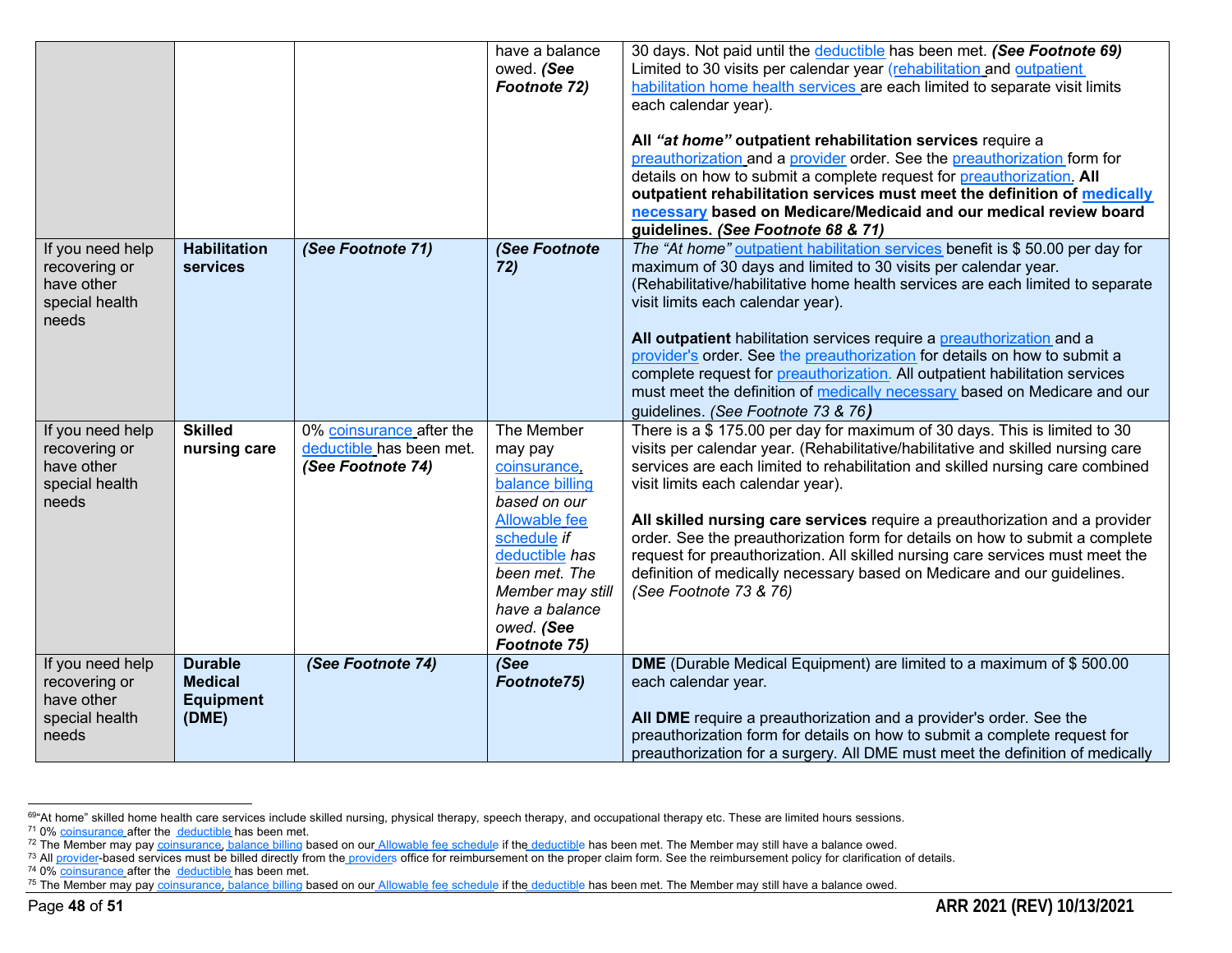|                                                                            |                                                                        |                                                                           |                                                                                                                                                                                                                                                            | necessary based on Medicare and our guidelines. (See Footnote 73 & 76)                                                                                                                                                                                                                                                                                                                                                                                                                                                                                                                       |
|----------------------------------------------------------------------------|------------------------------------------------------------------------|---------------------------------------------------------------------------|------------------------------------------------------------------------------------------------------------------------------------------------------------------------------------------------------------------------------------------------------------|----------------------------------------------------------------------------------------------------------------------------------------------------------------------------------------------------------------------------------------------------------------------------------------------------------------------------------------------------------------------------------------------------------------------------------------------------------------------------------------------------------------------------------------------------------------------------------------------|
| If you need help<br>recovering or<br>have other<br>special health<br>needs |                                                                        | 0% coinsurance after the<br>deductible has been met.<br>(See Footnote 74) | (See Footnote<br>75)                                                                                                                                                                                                                                       | DME are limited to a maximum of \$500.00 each calendar year.<br>All DME require a preauthorization and a provider's order. See the<br>preauthorization form for details on how to submit a complete request for<br>preauthorization for a surgery.<br>All DME must meet the definition of medically necessary based on<br>Medicare and our guidelines. (See Footnote 73 & 76)                                                                                                                                                                                                                |
| If you need help<br>recovering or<br>have other<br>special health<br>needs | <b>Hospice Care</b><br><b>Services</b>                                 | 0% coinsurance after the<br>deductible has been met.<br>(See Footnote 74) | The Member<br>may pay<br>coinsurance,<br>balance billing<br>based on our<br>Allowable fee<br>schedule if the<br>deductible has<br>been met. The<br>Member may still<br>have a balance<br>owed. (See<br><b>Footnote Error!</b><br>Bookmark not<br>defined.) | There is a \$175.00 per day for maximum of 30 days. This is limited to 30<br>visits per calendar year. (Rehabilitative/habilitative and hospice care<br>services are each limited to rehabilitation and skilled nursing care combined<br>visit limits each calendar year).<br>All hospice care services require a preauthorization and a provider's order.<br>See the preauthorization form for details on how to submit a complete<br>request. All hospice care services must meet the definition of medically<br>necessary based on Medicare and our guidelines. (See Footnote 77 &<br>76) |
| If your child<br>needs eye care                                            | <b>Children's</b><br>Eye Exam &<br><b>Children's</b><br><b>Glasses</b> | (See Footnote 78)                                                         | (See Footnote<br>Error! Bookmark<br>not defined.)                                                                                                                                                                                                          | Vision coverage pays \$ 350.00 toward any Vision service per 12-month<br>benefit period per person on the plan.                                                                                                                                                                                                                                                                                                                                                                                                                                                                              |
| If your child<br>needs dental                                              | Children's<br><b>Dental</b><br>Check-up                                | 0% coinsurance after the<br>deductible has been met.<br>(See Footnote 78) | The Member<br>may pay<br>coinsurance,<br>balance billing<br>based on our<br><b>Allowable fee</b><br>schedule if the<br>deductible has<br>been met.                                                                                                         | \$1,000.00 max per individual per year per person on the plan. This is the<br>Member's child dental benefit.                                                                                                                                                                                                                                                                                                                                                                                                                                                                                 |

**Excluded Services & Other Covered Services:** 

<sup>&</sup>lt;sup>76</sup> All paid fees are based on allowed amount for CPT/diagnosis combinations using billing guidelines from Medicare and Medicaid. Members pay the remainder of the lab charges not covered.

<sup>&</sup>lt;sup>77</sup> All provider-based services must be billed directly from the providers office for reimbursement on the proper claim form. See the reimbursement policy for clarification of details.

<sup>&</sup>lt;sup>78</sup> 0% coinsurance after the deductible has been met.